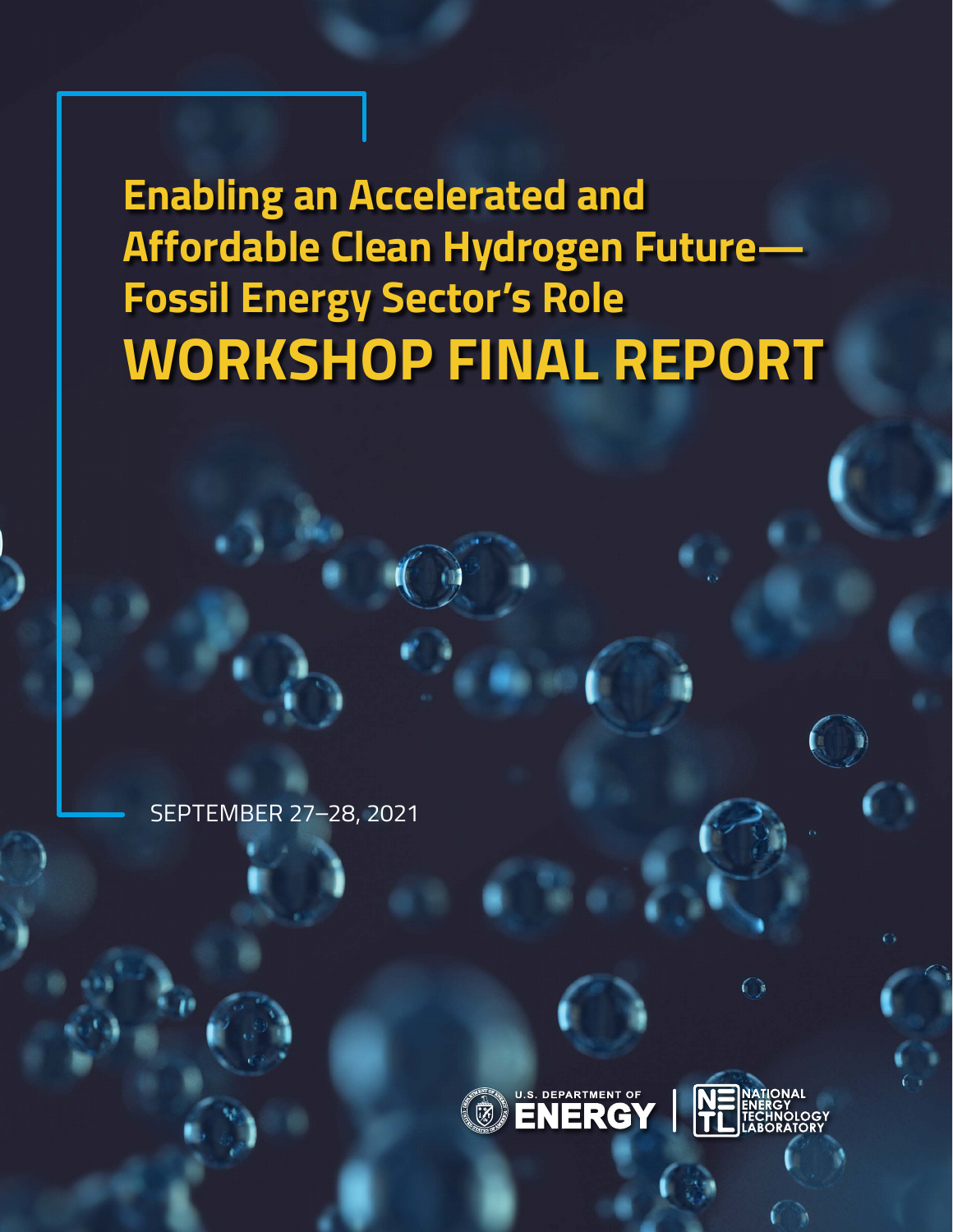# **TABLE OF CONTENTS**

| 3.1.1 Keynote 1: Hydrogen's Role in the Energy Transition to Achieve<br>3.1.2 Keynote 2: Hydrogen Shot Summit Overview and Deployment Session Wrap-Up - 6<br>3.1.3 Keynote 3: Summary of Thermal Conversion with CCS - Hydrogen Shot Summit<br>3.2.1 Panel Session 1: State/Utility Perspective on Fossil Energy<br>3.2.2 Panel Session 2: Industry Strategies on the Hydrogen Value Chain  11<br>3.3.1 Breakout Session Topic: Cost<br>3.3.2 Breakout Session Topic: Deployment & Timing<br>3.3.3 Breakout Session Topic: Scale<br>3.3.4 Breakout Session Topic: Integration |  |
|-------------------------------------------------------------------------------------------------------------------------------------------------------------------------------------------------------------------------------------------------------------------------------------------------------------------------------------------------------------------------------------------------------------------------------------------------------------------------------------------------------------------------------------------------------------------------------|--|
|                                                                                                                                                                                                                                                                                                                                                                                                                                                                                                                                                                               |  |
| 4.1.2 Keynote 2: Role of Public-Private Partnerships <b>manufally contained</b> 18<br>4.2.1 Panel Session 1: Challenges for Fossil-Based Hydrogen Production  18<br>4.2.2 Panel Session 2: Challenges for Hydrogen and CO <sub>2</sub> Pipelines & Storage  20<br>4.2.3 Panel Session 3: Challenges for Hydrogen Utilization <b>Communist Constitution</b> 23                                                                                                                                                                                                                 |  |
|                                                                                                                                                                                                                                                                                                                                                                                                                                                                                                                                                                               |  |
| 6.0 APPENDICES 32<br>6.2 Appendix B - Agenda <b>contract and a contract and a set of the set of the set of the set of the set of the set of the set of the set of the set of the set of the set of the set of the set of the set of the set of the se</b>                                                                                                                                                                                                                                                                                                                     |  |

# **LIST OF EXHIBITS**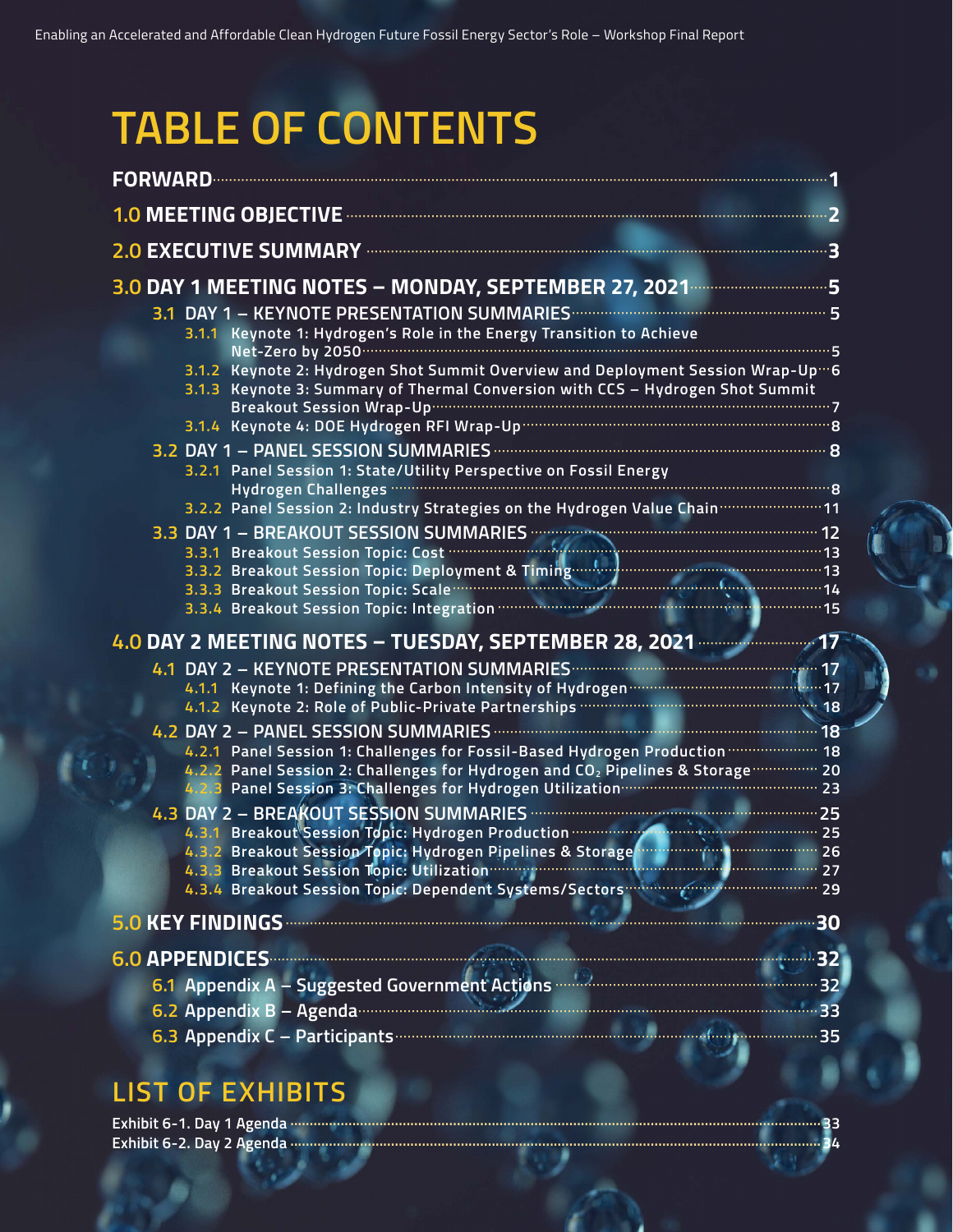# <span id="page-2-0"></span>**FORWARD**

**Through Executive Order 14008, Tackling the Climate Crisis at Home and Abroad, President Biden set a goal to "lead a clean energy revolution that achieves a carbon pollution-free power sector by 2035 and puts the United States on an irreversible path to a net-zero economy by 2050" (Federal Register, 2021). Specifically, President Biden empowers the United States (U.S.) to cut carbon emissions in half by 2030<sup>1</sup> while addressing the concerns of communities historically negatively impacted by fossil fuel dependence.<sup>2</sup>**

**At the U.S. Department of Energy (DOE), the Office of Fossil Energy and Carbon Management (FECM) has been at the forefront of carbon capture and storage (CCS) research, development, and demonstration (RD&D) for decades. The overall vision of FECM is to enable the deployment of technologies in a just and sustainable way that aids in the achievement of the President's goal of net-zero carbon emissions by midcentury.**

**One of several strategic pathways to this objective is the development of technologies and policies that will enable broader use of hydrogen (with carbon management) across the U.S. economy. Hydrogen production coupled with CCS and sustainably sourced waste**  feedstocks, such as biomass and plastics, is currently the most economical method of **producing clean hydrogen. FECM is committed to collaborating with other offices within DOE, including the Hydrogen and Fuel Cell Technologies Office (HFTO) within the Office of Energy Efficiency and Renewable Energy (EERE) and the Office of Nuclear Energy (NE) in the development and deployment of effective, reliable, affordable, and safe hydrogen technologies, which support DOE's Hydrogen Shot target of \$1 per kilogram of hydrogen within one decade (i.e., 1-1-1).<sup>3</sup>**

**Further, the \$1.2 trillion bipartisan Infrastructure Investment and Jobs Act signed into law by President Biden on November 15, 2021 includes a suite of hydrogen-specific provisions that will drive large-scale deployment and investment in the hydrogen industry. The bill includes a package of hydrogen-specific policies, including: the creation of large-scale Regional Clean Hydrogen Hubs across the country, funding for clean hydrogen electrolysis research and development, and efforts to promote clean hydrogen manufacturing and recycling. In addition, the bill directs the federal government to develop the country's first national hydrogen roadmap and strategy.**

**It is within this context that FECM seeks to gather input on how best to invest in research and development that supports a rapid and effective contribution from clean hydrogen in achieving a net-zero carbon economy by 2050.**

- 1 This 2030 target is relative to the 2005 emission level, estimated by EPA to be 6.1 billion metric tons per year, making a 50% reduction target about 3 billion metric tons per year (Inventory of U.S. Greenhouse Gas Emissions and Sinks | US EPA)
- 2 *[The White House, FACT SHEET: President Biden Sets 2030 Greenhouse Gas Pollution Reduction Target Aimed at Creating Good-Paying Union Jobs and](https://www.whitehouse.gov/briefing-room/statements-releases/2021/04/22/fact-sheet-president-biden-sets-2030-greenhouse-gas-pollution-reduction-target-aimed-at-creating-good-paying-union-jobs-and-securing-u-s-leadership-on-clean-energy-technologies/)  [Securing U.S. Leadership on Clean Energy Technologies | The White House.](https://www.whitehouse.gov/briefing-room/statements-releases/2021/04/22/fact-sheet-president-biden-sets-2030-greenhouse-gas-pollution-reduction-target-aimed-at-creating-good-paying-union-jobs-and-securing-u-s-leadership-on-clean-energy-technologies/)*
- 3 *[Hydrogen Shot | Department of Energy.](https://www.energy.gov/eere/fuelcells/hydrogen-shot)*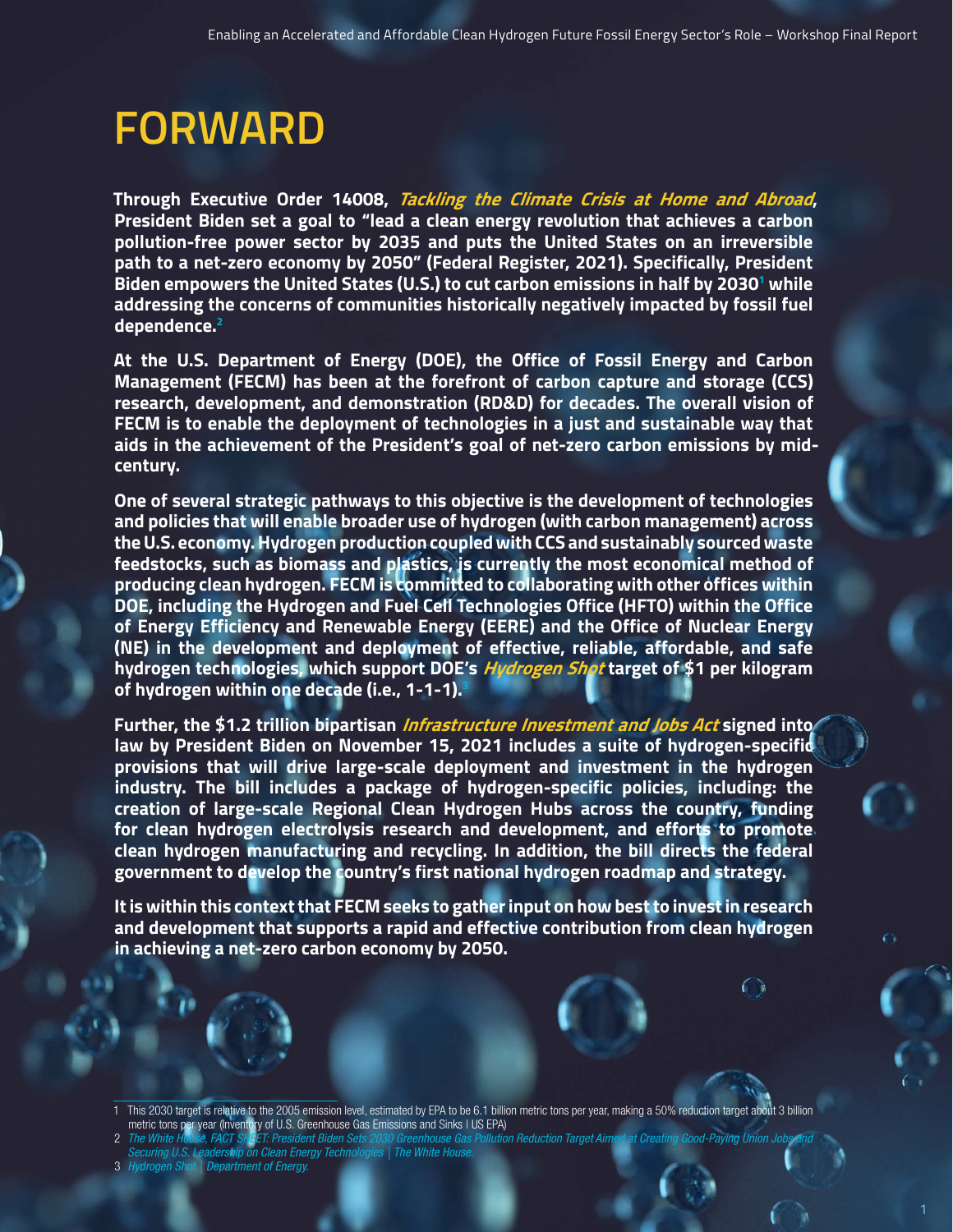# <span id="page-3-0"></span>**1.0 MEETING OBJECTIVE**

The virtual workshop "Enabling an Accelerated and Affordable Clean Hydrogen Future—Fossil Energy Sector's Role" was held September 27–28, 2021. The objective of this joint U.S. Department of Energy (DOE) National Energy Technology Laboratory (NETL)/Gas Technology Institute (GTI) workshop was to gather and share ideas on how to validate and advance the role of the fossil energy sector as an economic means to rapidly deploy hydrogen as a pathway to rapid decarbonization of energy systems.

The first day of the workshop focused on the big picture of the hydrogen economy, including timelines, scale and deployment scenarios across the fossil energy sector. The second day of the workshop focused on collaborative solutions and partnerships needed to overcome challenges faced by stakeholders throughout the hydrogen value chain. This event focused on the fossil energy sector with carbon management and in its goal of fostering dialog to accelerate the deployment of hydrogen as a low carbon fuel.

To promote a more candid discussion, the Chatham House Rule was adhered to during this event: "participants are free to use the information received, but neither the identity nor the affiliation of the speaker(s), nor that of any other participant, may be revealed." Participation by DOE staff in the workshop was only for purposes of gathering information, as DOE is prohibited from reaching a consensus with attendees.

Each day of the meeting was structured with keynote presentations followed by moderated panel discussions with Q&A periods, followed by facilitated breakout sessions where participants focused on prepared questions organized into several topic categories.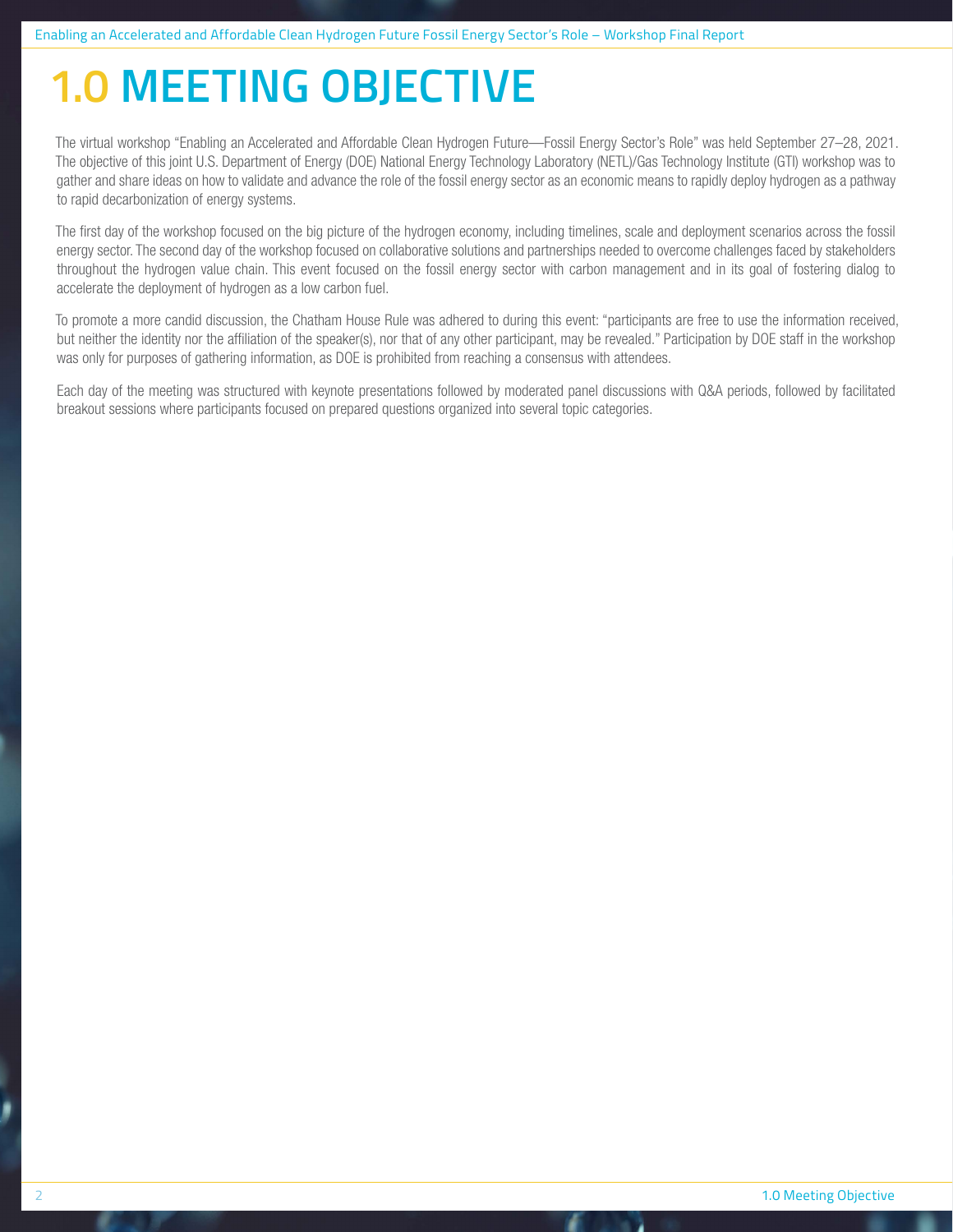# <span id="page-4-0"></span>**2.0 EXECUTIVE SUMMARY**

The meeting was attended by 94 participants, representing 45 different organizations spread across the research, power generation, public utility, natural gas production, natural gas pipeline and distribution, steel production, specialty gas supply, original equipment manufacturing, technology development, Federal and state government, and legal sectors. Not including GTI, DOE staff and contractors responsible for running the meeting, the distribution of participants was: industry 65%, research organizations 12%, universities 10%, state and Federal government agencies 8%, and legal firms 6%.

Themes that emerged from the panels and breakout sessions are listed below. Their order does not indicate relative importance and no effort was made (as noted earlier) to reach consensus on any prioritization of these themes. These themes can also be found under Section 5 of this report.

## **Themes**

- The key issue facing a transition to hydrogen is that production and utilization of clean hydrogen must increase by 50-fold from 10 million tons per year (Mtpa) to greater than 500 Mtpa by 2050 if decarbonization goals are to be met. This is a very challenging objective that must be achieved in a very short time frame and will require contributions from all hydrogen production sources. On the other hand, from a business perspective, hydrogen provides some of the largest market growth opportunities available in the energy industry.
- Government leadership will be critical in achieving the stated decarbonization objective, not only in terms of significant tax credits and incentives but also in terms of research, development and demonstration (RD&D) funding and the facilitation and encouragement of communication and collaboration across government entities at all levels—Federal, state and local—to reduce permitting, regulatory, and economic barriers to implementation of hydrogen projects.
- There is a need to articulate a clear rationale for using hydrogen and a clear pathway to achieving specific environmental benefits to ensure that all hydrogen production methods are treated in an objective, unbiased fashion. The step change pathway must be better communicated.
- The carbon intensity (CI) of hydrogen produced using natural gas as feedstock with carbon capture and storage (CCS) is significantly impacted by the methane emissions leakage rates from natural gas infrastructure. High carbon capture blue hydrogen<sup>4</sup> could contribute to a net-zero world with very low upstream emissions, if methane leaks are minimized.
- The use of Federal government purchasing power to stimulate demand for hydrogen (e.g., "green" steel produced with hydrogen, clean ammonia <sup>5</sup>as fuel for Coast Guard vessels) can be a pathway to generate demand and stimulate production capacity.
- CCS will be critical for production of hydrogen from fossil fuels. While technologically there are few hurdles to CCS, the issues of long-term liability risks and extremely slow permitting of Class VI injection wells are two factors that could jeopardize investor interest. Proactive government action will be necessary to solve these problems.
- Efforts to expand hydrogen should leverage initial opportunities in areas that couple high feedstock capacity, large volume infrastructure, significant storage capacity, and a nearby industrial base. While each region is unique and presents both opportunities and challenges, an important regional variable is the availability of geologic storage options for both hydrogen and carbon dioxide  $(CO<sub>2</sub>)$  in places where industrial demand is centered.
- With regard to Environmental Justice issues, participants noted that issues need to be raised and mitigated through collaborative effort and better outreach, education and information-sharing with Energy Justice organizations and local communities. In this regard, DOE's Regional Carbon Storage Partnership (RCSP) initiative was successful and is a good model. Further, consider prioritizing hydrogen hub location sites where opportunities to lift disadvantaged communities are present. For example, coal mining communities where there are opportunities to source feedstock (e.g., natural gas, plus coal waste, plus biomass) and store CO<sub>2</sub> (subsurface reservoirs) while lifting under-employed workforce (e.g., coal miners) through training. In addition to jobs impact, it was suggested that inclusion of disadvantaged community organizations and members into projects would be valuable for Energy Justice concerns.
- Industry is eager to move forward, at a variety of scales and using a variety of approaches, to take advantage of what is seen as a growing demand for hydrogen in the U.S. energy portfolio. There is also significant potential to retrofit existing fossil-based hydrogen production facilities with carbon capture for nearby storage. The greatest challenges to lining up investment are policy uncertainties rather than technological hurdles.
- Infrastructure, especially CO<sub>2</sub> and hydrogen (H<sub>2</sub>) pipelines and storage were flagged as key underpinnings of any hubs and the overall transition. The various regulatory regimes all need to be harmonized and synchronized to enable coordination of interstate and intrastate transport pipelines and storage, both for H<sub>2</sub> and CO<sub>2</sub>. There is significant value in existing pipeline rights-of-way (ROW) for future construction of dedicated hydrogen pipelines.
- Federally supported research could provide funding to help technologies across the "valley of death;" late stage developmental/early deployment. There is a gap in applied research and development (R&D), and budgets should be expanded for more demonstration projects to support early deployment of emerging technologies and technology validation at scale.
- Techno-economic and life cycle analyses for hydrogen and ammonia pathways need to be performed in a consistent, scientifically objective manner to guide policy choices and pathways forward, in order to reduce the chances of wasted time and money in pursuit of the objective.

<sup>4 &</sup>quot;Blue" hydrogen is produced from fossil fuels with carbon capture and storage (CCS), while "gray" hydrogen does not include CCS. "Green" hydrogen is produced via water electrolysis using renewable or nuclear electricity. The DOE prefers to use the term "clean" hydrogen to describe hydrogen that is produced with a carbon intensity below a threshold value (currently 2 kg CO<sub>2</sub>/ kg H<sub>2</sub> at the plant, per the Infrastructure Investment and Jobs Act). The color designations of hydrogen are retained in this report where they were used by participants during the workshop.

<sup>5</sup> Ammonia is recognized as an important, carbon-free hydrogen carrier liquid that can also be used directly as a fuel.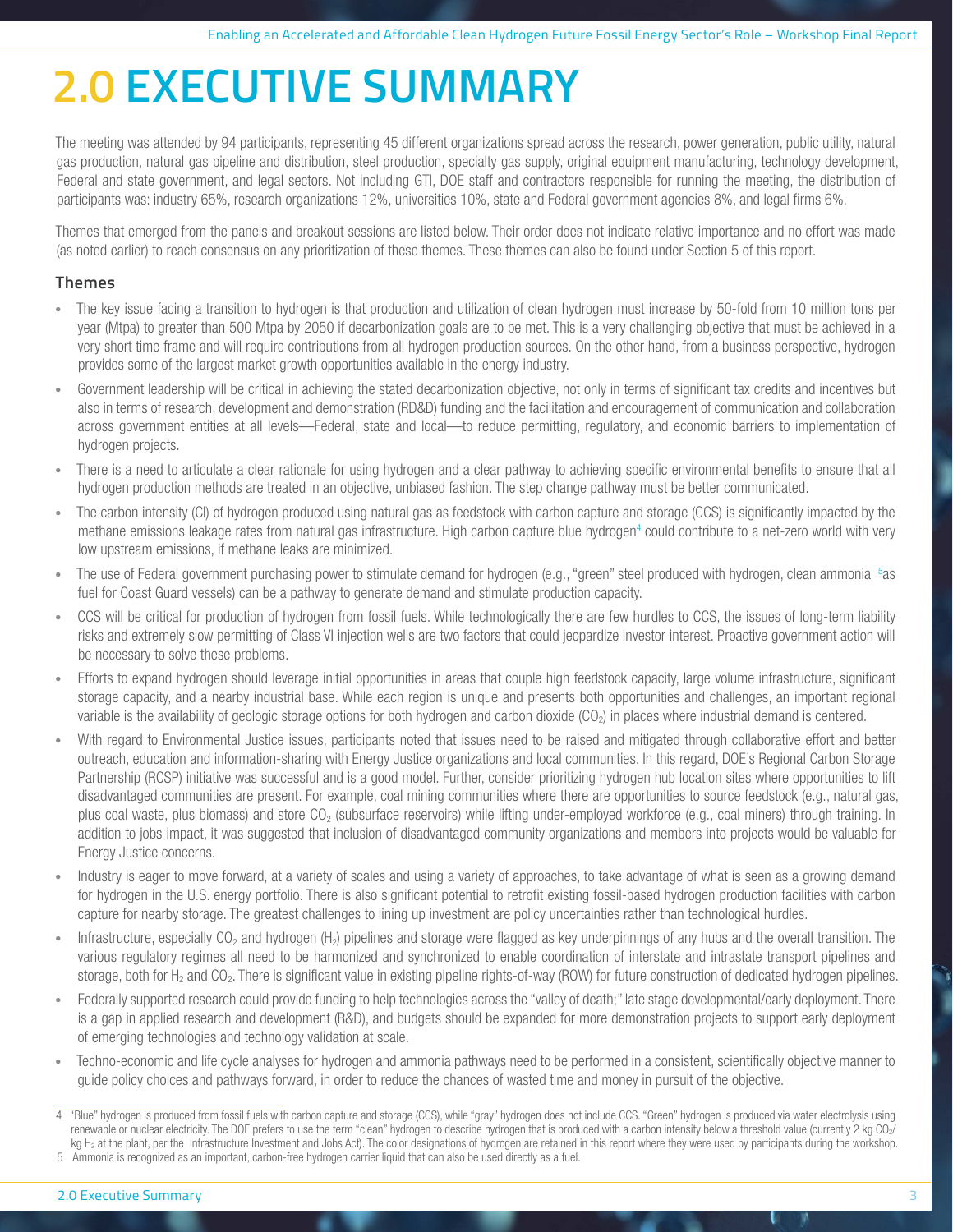#### Enabling an Accelerated and Affordable Clean Hydrogen Future Fossil Energy Sector's Role – Workshop Final Report

- Legislation pending in Congress for a hydrogen production tax credit requires use of the Clean Air Act Renewable Fuels Standard to determine the CI of the hydrogen, and ties the greenhouse gas (GHG) reduction to the value of the tax credit. The existing framework for Federal-level life cycle analysis (LCA) was designed for biofuels, however, not for fossil fuels.<sup>6</sup> Agreeing on a methodology for determining the CI of hydrogen production is critical, as the policy uncertainty regarding the production tax credit has significant impacts on the economic viability of hydrogen production projects.
- Availability of carbon storage is critical to broader production of blue hydrogen across regions. Pipeline construction projects face more regulatory obstacles than in the past, making them more risky and expensive. There is a need to find ways to do sequestration locally where the gas production is located. Also, alternatives to conventional gas reservoirs for carbon storage (e.g., subsurface mineralization of  $CO<sub>2</sub>$  in mafic rocks) need to be considered.
- Effort should be made to facilitate the formation of partnerships between electric and natural gas utilities and other industry stakeholders to support a hydrogen project or hub to leverage the combined synergies in hydrogen production, storage, delivery (e.g., pipeline transport) and end use. Further, bringing multiple hydrogen end use sectors together can rapidly advance scale, so policy and regulations should consider the value of hydrogen across industries.
- Major safety incidents and social acceptance issues have the potential to impact a hydrogen transition, so they should be proactively addressed (e.g., H2 safety training, public awareness campaigns, community dialog, etc.). Reliability and safety of the hydrogen infrastructure will be paramount.
- While there are many misconceptions about the safety of hydrogen transport and storage, there are opportunities to broaden dialogue on these issues, understand the concerns of hydrogen opponents and work to address such concerns by educating communities on the potential benefits of hydrogen as well as the safety of transport and storage.
- The requirement of hydrogen sensors for monitoring was indicated, along with the need for codes and standards for ubiquitous deployment and safe operations.
- Successful buildout of hydrogen hubs will likely require an "all-hands-on-deck" approach, with partnerships between industry, academia, government, non-profits, and community groups needed to ensure acceptance, safety, economic viability, and a smooth transition.

Finally, note that a list of suggested Federal government actions arising from the presentations and discussions at this workshop has been compiled in Appendix A. These suggested actions have not been prioritized, and are limited to specific, rather than general, suggestions, It should also be noted that this list is from a cross section of the entire industry and limited to input from those who attended this workshop. DOE coordinates across offices to share similar information through other workshops and processes that gather feedback and recommendations from the stakeholder community before prioritizing decision making.

6 https://www.epa.gov/renewable-fuel-standard-program/lifecycle-analysis-greenhouse-gas-emissions-under-renewable-fuel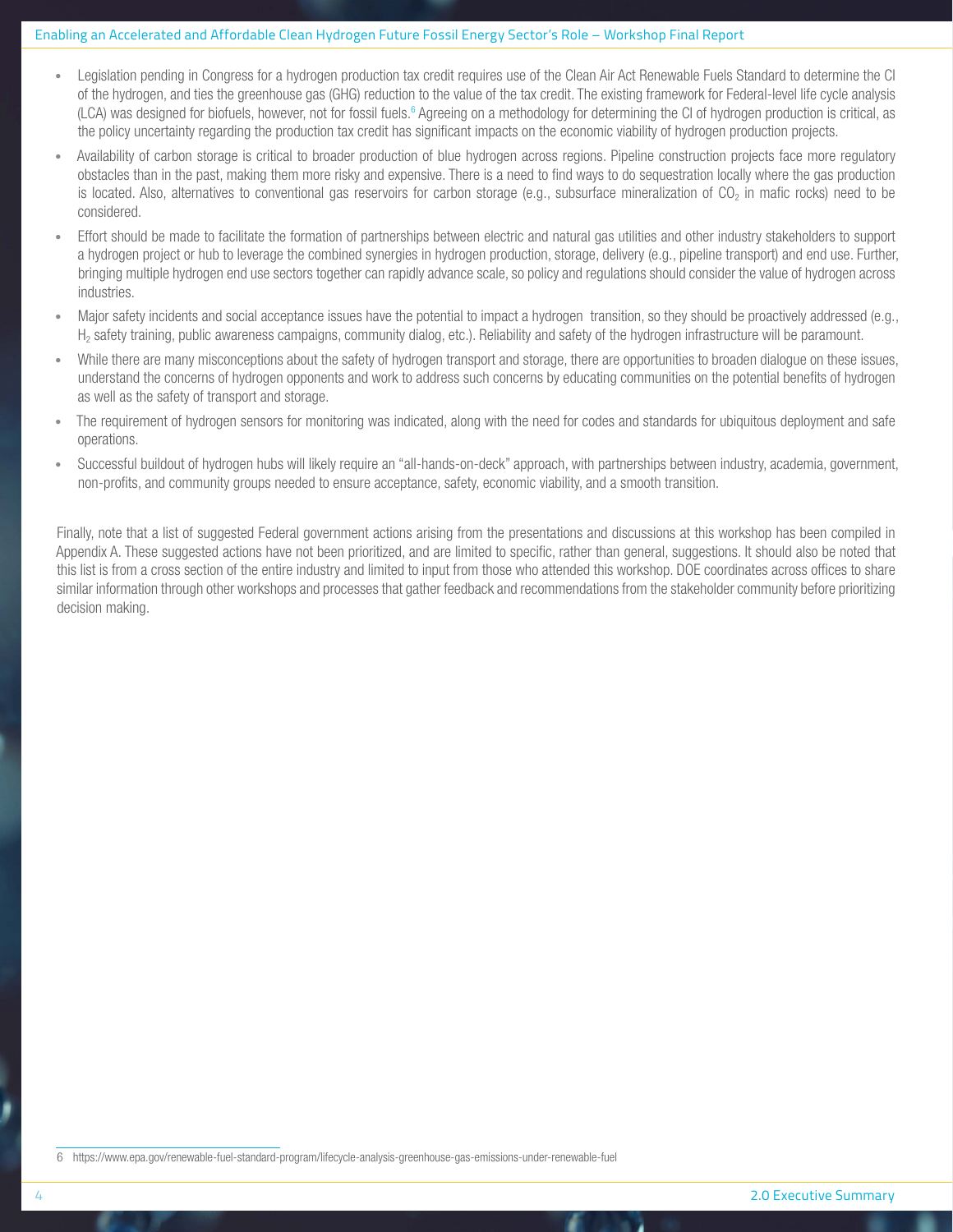# <span id="page-6-0"></span>**3.0 DAY 1 MEETING NOTES – MONDAY, SEPTEMBER 27, 2021**

Day 1 Theme: Focus on the big picture of the hydrogen economy, including timelines, scale, and deployment scenarios.

Day 1 Objective: Delineate the potential roles of the fossil energy sector in the future hydrogen economy (present, transition, and end state). Brainstorm stakeholder action items to advance the hydrogen transition by leveraging the vast expertise and resources of the fossil energy sector.

Opening remarks were delivered by Jennifer Wilcox of DOE's Office of Fossil Energy and Carbon Management (FECM), Principal Deputy Assistant Secretary (PDAS), and Acting Assistant Secretary for FECM. Kicking off the meeting, Wilcox thanked all of the attendees for their participation and encouraged them to offer their candid perspectives on how best to leverage the fossil fuel industry's capabilities in the effort to accelerate the deployment of hydrogen as a low- carbon fuel source in the U.S. economy.

Summaries of each of the presentations and panel discussions are provided below. Links to each speaker's slide decks posted on the workshop's DOE web page follow the speaker's name and affiliation.

## **3.1 DAY 1 – KEYNOTE PRESENTATION SUMMARIES**

## **3.1.1 Keynote 1: Hydrogen's Role in the Energy Transition to Achieve Net-Zero by 2050**

*Speaker: Julio Friedmann, Center on Global Energy Policy at Columbia University SIPA, Senior Research Scholar [\(https://netl.doe.gov/sites/default/files/](https://netl.doe.gov/sites/default/files/netl-file/21CHF_Friedmann.pdf) [netl-file/21CHF\\_Friedmann.pdf](https://netl.doe.gov/sites/default/files/netl-file/21CHF_Friedmann.pdf))*

Julio Freidman explained that hydrogen is "the Swiss Army knife" of deep decarbonization as it can play a key role in multiple sectors (i.e., heavy industry, transportation, power). In the power sector, it could provide a carbon-free fuel source play and also play a role as a long-duration power storage alternative to batteries.

Next, he highlighted a recent International Energy Agency (IEA) report about achieving a net-zero carbon economy by 2050, showing the dramatic increase in hydrogen production that will be required and the distribution of hydrogen demand across various sectors (industry, shipping, aviation, trucks, and heat) that is expected under such a scenario.

He discussed the true carbon footprint of hydrogen production and use, illustrating with a chart from the Global CCS Institute (2021) that any option without carbon capture and storage (CCS) is carbon intense, while biomass gasification with CCS can be net-negative.

He also highlighted some of the key challenges facing a transition to hydrogen, namely, that production and utilization of clean hydrogen must jump 50-fold from ~10 million tons per year (Mtpa) to greater than 500 Mtpa by 2050 if decarbonization goals are to be met.

Unfortunately, cost is a big factor. Green hydrogen (produced via renewable electricity, without carbon dioxide being generated) is very expensive (\$3-8/kg), while blue hydrogen is cheaper (\$1.2-1.8/kg). Friedmann pointed out that there really is not a market for hydrogen outside of the existing market (refining), which is a challenge, as is the lack of infrastructure.

He showed a chart from a 2021 BloombergNEF report illustrating the cost of blue and green hydrogen around the world; currently blue hydrogen beats green hydrogen in most places on price.

However, in 2030, in many markets, green hydrogen is forecasted to be less expensive than blue or even cheaper than gray. By 2050 (maybe as early as 2040) green beats both gray and blue in all markets.

Currently, there are only 7 plants producing a total of  $\sim$ 4,140 tonnes per day of blue hydrogen (1 more planned to come online in China in 2021), and 2 plants producing a total of 2.7 tonnes per day of green hydrogen (1 more, NEOM, planned to produce 650 tonnes per day from wind and solar in 2025).

Infrastructure challenges are very real. They will limit deployment and add system costs. If the U.S. were to make all needed hydrogen green by 2050, we would need about \$15 trillion in investments. If all is blue hydrogen, it would be about 75% less. Blending blue and green hydrogen would shave about \$4 trillion off the total and could increase the volume available.

The IEA net-zero 2050 analysis (2021) illustrates the enormous lift that will be required. For example, electrolyzer capacity will need to jump from <1 gigawatts (GW) to 3,585 GW, electricity supply for hydrogen production from 1 terawatt hours (TWh) to 14,500 TWh, and the number of export terminals for hydrogen and ammonia from 0 to 150.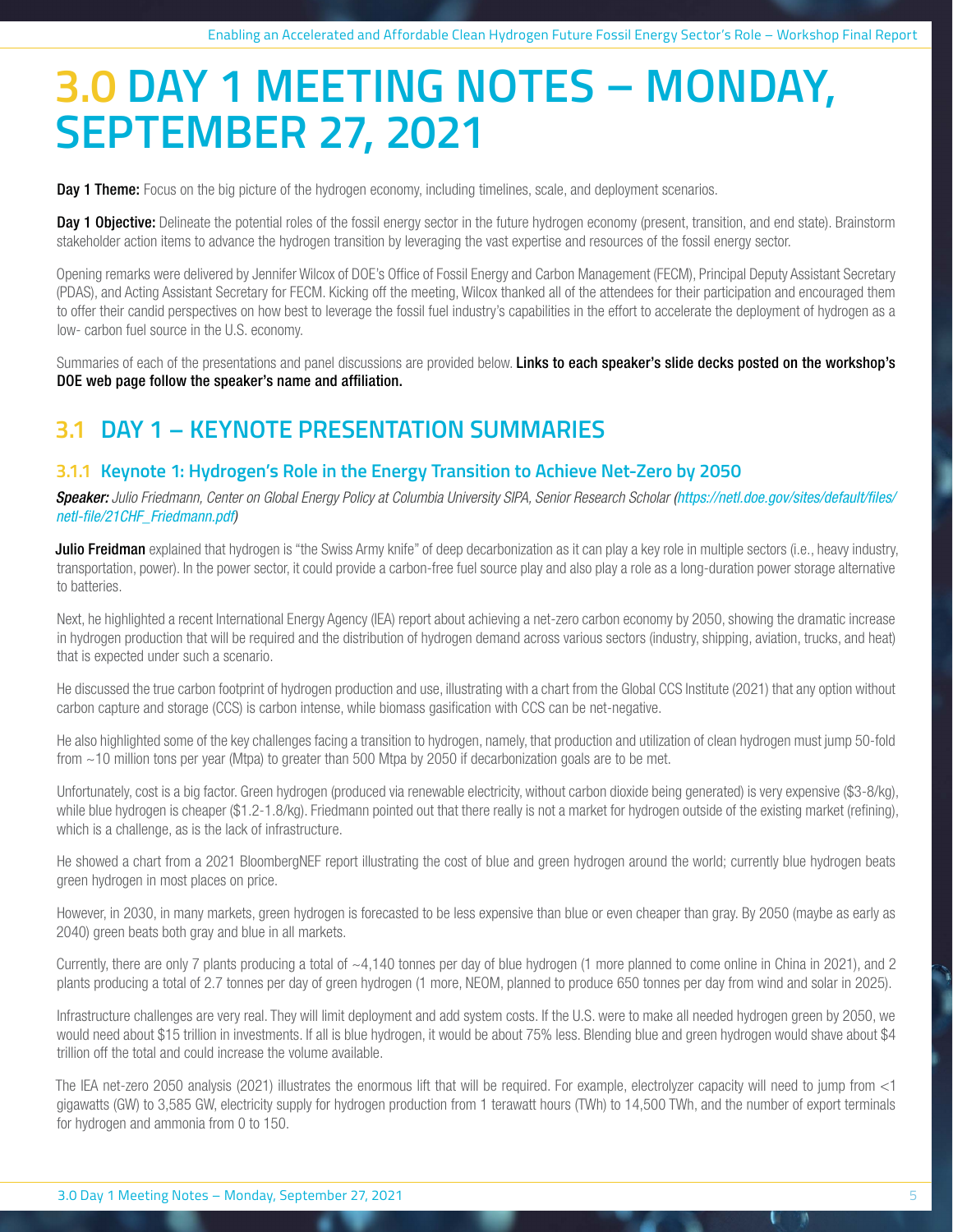<span id="page-7-0"></span>The emissions associated with blue hydrogen production has been receiving greater attention recently (i.e., Howarth & Jacobsen 2021 and NY Times). The point being made is that natural gas production may have more methane emissions associated with it than what is accounted for (upstream about 1.5% leakage rate according to the Environmental Protection Agency [EPA] but 2.2% according to Environmental Defense Fund and in flaring regions closer to 3% or higher). Blue hydrogen deployment using natural gas as feedstock with CCS could be impacted by the leakage rates from natural gas infrastructure. A Pembina Institute analysis, published in 2021, showed that if the methane leakage issue is fixed, blue hydrogen could reduce carbon intensity by 85%, about equivalent to green hydrogen produced with solar electricity. High carbon capture blue hydrogen could contribute to a net-zero world with very low upstream emissions, if methane leaks are minimized.

Friedmann remarked on the hydrogen policy landscape within the U.S., noting that the Hydrogen Production Tax Credit (PTC) of \$3/kg for producers capturing 95% or more CO<sub>2</sub>, \$1/kg for 95-85%, and only \$0.75 for 75-85%, drops off very quickly. In his opinion, it is not economically possible to achieve 95%, so the tax credit will not be that helpful in accelerating blue or green hydrogen production.

He also noted that 45Q credits could be as high as \$85/ton  $CO<sub>2</sub>$  sequestered, but that these cannot be stacked with the hydrogen PTC.

He remarked that in the case of the Clean Electricity Payment Program legislation, which will provide payments to utilities that meet targets to sell increasing shares of clean power and require them to pay a fee for each megawatt-hour they've fallen short of that target, hydrogen footprint assumptions and baseline will affect payments. Currently, nine states have clean electricity standards but it is not clear how hydrogen might qualify for rate recovery.

He also provided a brief overview of hydrogen policy around the world, noting that blue and green hydrogen are a part of a national energy strategy in the United Kingdom (UK), Canada, European Union (EU), Saudi Arabia, United Arab Emirates, Chile, Australia and China. Japan and India also have policies that encourage hydrogen production.

If the U.S. wants to be globally competitive and lead the world in emissions reduction, we will have to provide clear policy direction… based on numbers to enable sound decision-making, and we need to continue research. U.S. policy is being shaped without these "numbers," which will impact this research/ future use of hydrogen negatively. It could impact options for blue and green hydrogen, slow deployment, and impact trading value with other countries.

### **Questions:**

#### *"Which sector should we prioritize?"*

The U.S. should prioritize chemical production. The next markets would be truck fuel, shipping fuel, and steel production. Currently, the U.S. is not supporting demand growth (e.g., purchasing green steel). We need to expand the production. One approach is to make the Coast Guard an ammonia-powered fleet. However, ammonia fuel bound nitrogen can lead to severe NOx emissions, possibly beyond the ability of selective catalytic reduction to clean up. Another option is to look at sustainable biomass gasification, particularly in regions such as California. This feedstock can be used with CCS and create a negative hydrogen factor, which is good for areas prone to fires.

*"You mentioned that there were zero hydrogen/ammonia export terminals in 2020 ... but there are 196 ammonia export/import terminals operating worldwide today (see the data mapped at [afi.dnvgl.com](http://afi.dnvgl.com)). We should incorporate more ammonia data in our analyses, as a hydrogen carrier (e.g., ammonia pipelines, etc.) not just as a fertilizer product, to make comparative analyses and the resulting hydrogen policy more robust."*

Yes, fertilizer for farmers could play a role in lower emissions as well.

## **3.1.2 Keynote 2: Hydrogen Shot Summit Overview and Deployment Session Wrap-Up**

*Speaker: Sunita Satyapal, DOE Energy Efficiency and Renewable Energy, Director for Hydrogen and Fuel Cells Technology Office and Coordinator for DOE Hydrogen Program ([https://netl.doe.gov/sites/default/files/netl-file/21CHF\\_Satyapal.pdf](https://netl.doe.gov/sites/default/files/netl-file/21CHF_Satyapal.pdf))*

Sunita Satyapal opened her keynote by stating that the Hydrogen Program is DOE-wide. It is a very coordinated and comprehensive program.

The DOE *Hydrogen Shot* Summit was held virtually August 31 and September 1, 2021. The summit convened thousands of stakeholders online to introduce the *Hydrogen Shot*, solicit dialogue, and rally the global community on the urgency of tackling the climate crisis through concrete actions and innovation.

DOE shared results from the recent Request for Information (RFI) and solicited feedback on pathways to achieving the *Hydrogen Shot's* "1-1-1" goal of \$1 for 1 kg of clean hydrogen in one decade. Breakout sessions on various clean hydrogen production pathways, as well as deployment and financing, helped identify key challenges and potential strategies to address them.

The main priorities discussed included low-cost clean hydrogen, safe delivery and storage (where she believes the U.S. needs more work),and enabling end use and applications at scale.

Satyapal then discussed the comprehensive portfolio across the entire value chain, which include near- and long-term goals. The participants at the summit included representatives from around 33 countries, which allowed for very specific feedback. Several challenges need to be addressed, but the *Hydrogen Shot* will be focusing on cost of production, in addition to the H<sub>2</sub>@Scale initiative which focuses on the entire value chain from production through end use.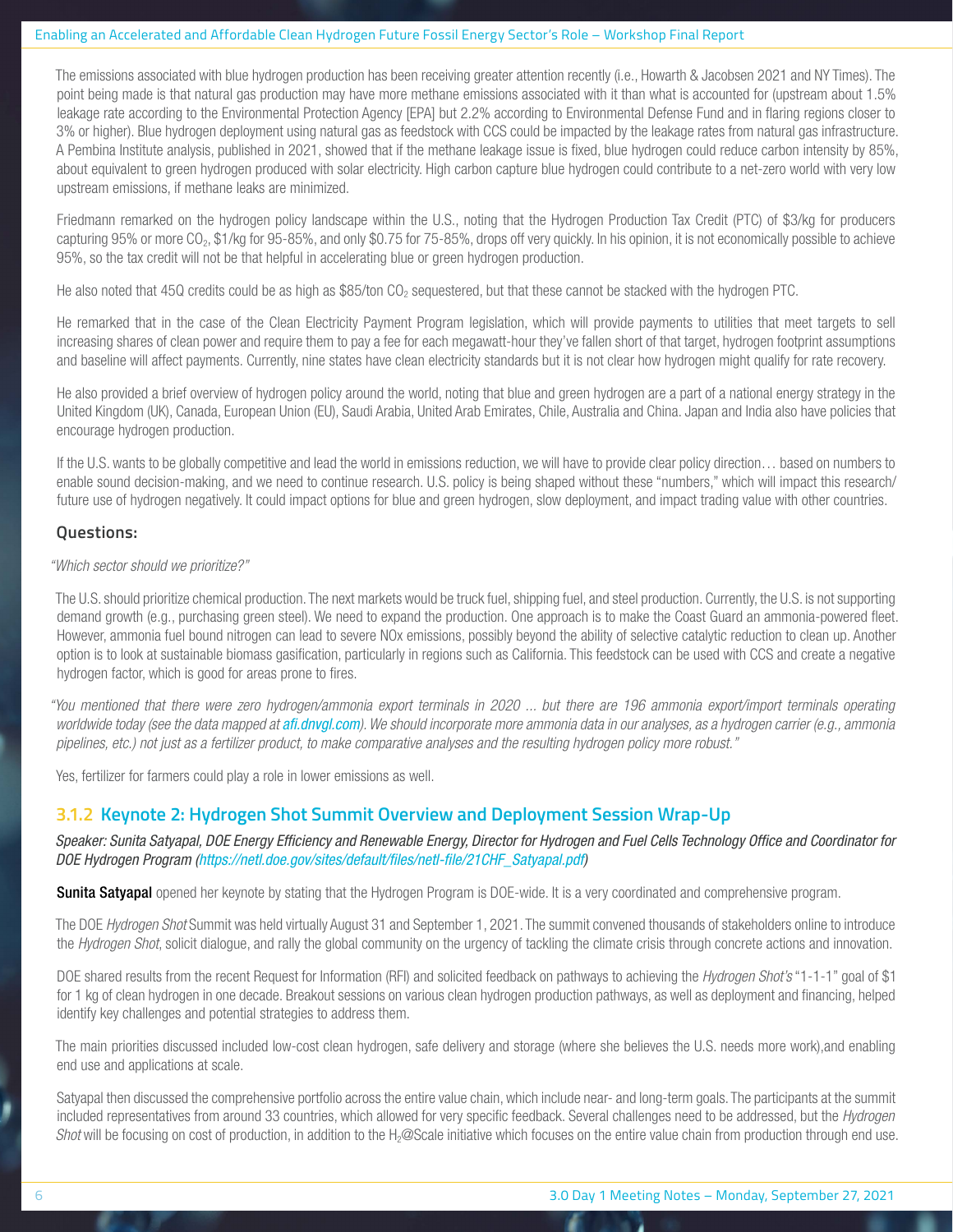<span id="page-8-0"></span>The summit looked strategically at renewables, natural gas, and CCS. DOE's RFI covered the following key themes: production, resources, and infrastructure; end users, cost, and value proposition; co-location potential; emissions reduction potential; diversity, equity, and inclusion (DEI), jobs, and Environmental Justice; and science and innovation needs and challenges.

The RFI findings were then presented according to regional cluster and geographic factors. When the participants were asked to select which region would be most ready for large-scale demonstration—not just production but also end use—many picked California, the Gulf Coast, and the Northeast. When asked what they believed to be the top three priorities for the *Hydrogen Shot* to be successful, the majority of responses were: increased R&D to reduce cost; getting to scale; and developing partnerships, policies, etc. A large focus was on the DEI aspect. Specific questions were asked in terms of end use. The responses were diverse.

A lot of interest was placed on the Appalachian region, as it presented very specific opportunities for blue hydrogen. Interest also included regional resources for production and infrastructure, primarily in fossil fuels and CCS and potential opportunities for large-scale storage. There was significant interest in and potential opportunities for, end uses, particularly in industrial communities and power generation. There was also specific feedback on emissions reduction potential and jobs, which is a very high priority for the stakeholders involved. The potential for hydrogen hubs in Appalachia, the Gulf Coast, and elsewhere were highlighted several times throughout the workshop as containing many characteristics of viable regional hubs.

Following the summit, the audience was asked, based on what they learned, how confident they were that the "1-1-1" goal of the *Hydrogen Shot* can be reached. The post-summit response was 6.7 out of 10.

Satyapal closed her keynote by saying that one new area getting a lot of visibility is natural gas leakage, so she will be interested in seeing the discussion during the breakout sessions.

### **Question:**

*"Which are the greatest barriers currently preventing public acceptance of wide-spread hydrogen in the United States?"*

The majority of the participants replied with the cost to the end user (22%), the need for a sufficient infrastructure (19%), and an increase in public awareness/understanding (17%).

### **3.1.3 Keynote 3: Summary of Thermal Conversion with CCS – Hydrogen Shot Summit Breakout Session Wrap-Up**

*Speaker: Sam Thomas, DOE Fossil Energy & Carbon Management, Director for Hydrogen with Carbon Management [\(https://netl.doe.gov/sites/](https://netl.doe.gov/sites/default/files/netl-file/21CHF_Thomas.pdf) [default/files/netl-file/21CHF\\_Thomas.pdf](https://netl.doe.gov/sites/default/files/netl-file/21CHF_Thomas.pdf))*

Sam Thomas provided a summary of the breakout sessions on thermal conversion with CCS at the Hydrogen Summit, which brought people together to discuss the Secretary's ambitious goal of reducing the production cost of clean hydrogen.

FECM has a specific role in DOE's hydrogen space. FECM funds R&D projects on carbon-neutral hydrogen pathways, including gasification, reforming, and solid oxide electrolysis cells (which is coordinated with HFTO which also funds electrolysis from renewables). A specific goal of FECM is to increase carbon capture rates while lowering the cost of clean hydrogen. They also invest in hydrogen transport infrastructure; hydrogen storage; and hydrogen use for electricity generation, fuels, and manufacturing.

The thermal conversion with CCS breakout was focused on the gasification of coal/biomass/plastic waste streams and natural gas to produce clean hydrogen with a carbon-abatement strategy. The panel took place over two days, with Day One focusing on natural gas feedstocks and Day Two focusing on the gasification mixture of waste coal plastics and biomass.

Presentations included an overview of traditional and new methods of producing hydrogen from fossil-based feedstocks, which included challenges associated with each pathway. The pathways presented included methane pyrolysis, plasma technologies, transformational natural gas conversion, gasification for clean hydrogen, and advanced gasification pathways to clean hydrogen.

The discussion also included a need for large-scale demonstration projects to drive momentum in the research community and to lower technology risk. Investment by the government was discussed as a risk mitigation element. Other key points of discussion included making prudent investments across the Technology Readiness Level (TRL) scale and incubating multiple production pathways. FECM will continue to host workshops on hydrogen similar to this one in order to continue the dialogue. LCAs are also very important across the entire hydrogen value chain and are critical to validate hydrogen's benefits and justify a hydrogen-enabled economy.

After panelists completed their presentations, key points of discussion included the fact that multiple demonstration projects are needed to drive innovation, and government policy incentives and investments were both discussed as critical to lower technology risk. Policy incentives will be critical to spur the clean hydrogen economy. A lot of discussion revolved around hydrogen consumers and the need to offset cost differences and to encourage early adoption of clean hydrogen. Biomass was also seen as key to achieve net-zero hydrogen from thermal conversion.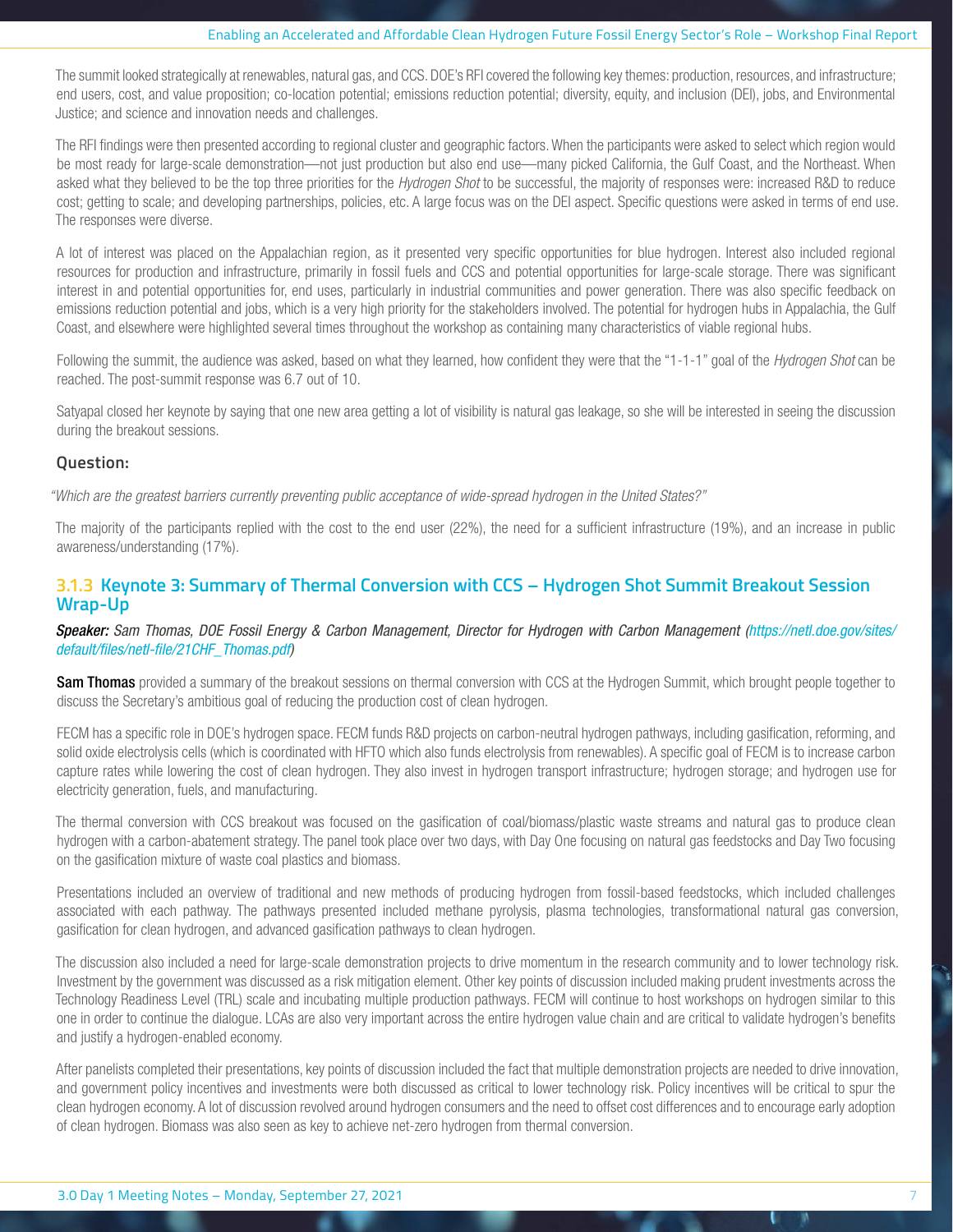### <span id="page-9-0"></span>**Question:**

*"Will FECM support R&D for blue hydrogen production from both natural gas and solid fuels equally."*

The response was "yes and no." Thomas said that in general, yes, but the term "equal" needs to be better defined in order to properly answer the question.

## **3.1.4 Keynote 4: DOE Hydrogen RFI Wrap-Up**

#### *Speaker: Tim Reinhardt, DOE Office of Fossil Energy and& Carbon Management, Director of Methane Emissions Mitigation Technologies ([https://netl.](https://netl.doe.gov/sites/default/files/netl-file/21CHF_Reinhardt.pdf) [doe.gov/sites/default/files/netl-file/21CHF\\_Reinhardt.pdf](https://netl.doe.gov/sites/default/files/netl-file/21CHF_Reinhardt.pdf))*

Tim Reinhardt provided a brief summary of DOE's Hydrogen Program RFI responses. The RFI was issued between June 7 and July 7, 2021 and encompassed multiple offices within DOE (EERE, FECM, NE, OE, and SC). The primary goal was to obtain public input in support of DOE's *Hydrogen Shot* initiative to enable low cost, clean hydrogen at scale. Input was sought on hydrogen demonstration and deployment projects that enable clean hydrogen production, infrastructure and end uses to reduce emissions, create jobs, and enable a net-zero carbon emissions economy by 2050. Approximately 200 RFI responses were compiled. Responses by responder group (Private sector, Government and Academia) were about even across the five topic areas. Topics A (Regional Hydrogen Production, Resources, and Infrastructure) and B (End Users for Hydrogen in the Region and Value Proposition) together received the majority of responses across all sectors, accounting for about one third of responses each.

The ongoing need for R&D and government engagement was acknowledged, as was a general willingness to support demonstration projects. About 47% of responses were considered FECM related, with most of these related to the leveraging of existing programs/capabilities.

Each of nine regional focus areas (clusters) presents its own unique challenges and opportunities for hydrogen production and use. Snapshots were provided for Appalachia and the Gulf Coast.

Next steps include further evaluation of RFI responses (ongoing), presentation of detailed findings through webinars (future), organization of a series of workshops that will seek to include a broad stakeholder base within each region while fostering communication/collaboration among respondents with a common regional focus (future). DOE will also conduct analysis and pathway studies to characterize the relative importance of feedstock, end use, infrastructure, and regional diversity, the potential benefits with regard to emissions, employment, regional and community economic impacts, and environmental improvements. Assessments of scalability, replicability, and sustainability are also underway.

#### **Questions:**

None.

## **3.2 DAY 1 – PANEL SESSION SUMMARIES**

### **3.2.1 Panel Session 1: State/Utility Perspective on Fossil Energy Hydrogen Challenges**

*Moderator: Mark Berry, Southern Co., Vice President of R&D*

#### *Speakers:*

*Anja Bendel, Wyoming Energy Authority, Program Director (no slides presented)*

*Peter Hoeflich, Duke Energy Corp., Director ([https://netl.doe.gov/sites/default/files/netl-file/21CHF\\_Hoeflich.pdf](https://netl.doe.gov/sites/default/files/netl-file/21CHF_Hoeflich.pdf))*

*Chris Kroeker, Northwest Natural, Emerging Technology Program Manager (no slides presented)*

Joe Del Vecchio, National Fuel Gas Distribution Corp., VP and Chief Regulatory Counsel (https://netl.doe.gov/sites/default/files/netl-file/21CHF *[DelVecchio.pdf](https://netl.doe.gov/sites/default/files/netl-file/21CHF_DelVecchio.pdf))*

#### *Topic: Plans, programs and drivers to enable hydrogen fossil hydrogen to achieve Net-Zero emissions.*

Anja Bendel discussed hydrogen from the perspective of a state energy authority. She made the case that Wyoming provides a unique configuration of abundant natural gas and coal feedstocks, existing infrastructure, and the capability to address  $CO<sub>2</sub>$  sequestration for blue hydrogen due to existing  $CO<sub>2</sub>$ transportation and sequestration resources.

The University of Wyoming has established a hydrogen center to address hydrogen and industry unknowns. There are ongoing pilot projects to examine hydrogen production challenges, transportation via existing natural gas pipelines and gas turbine issues related to hydrogen compression.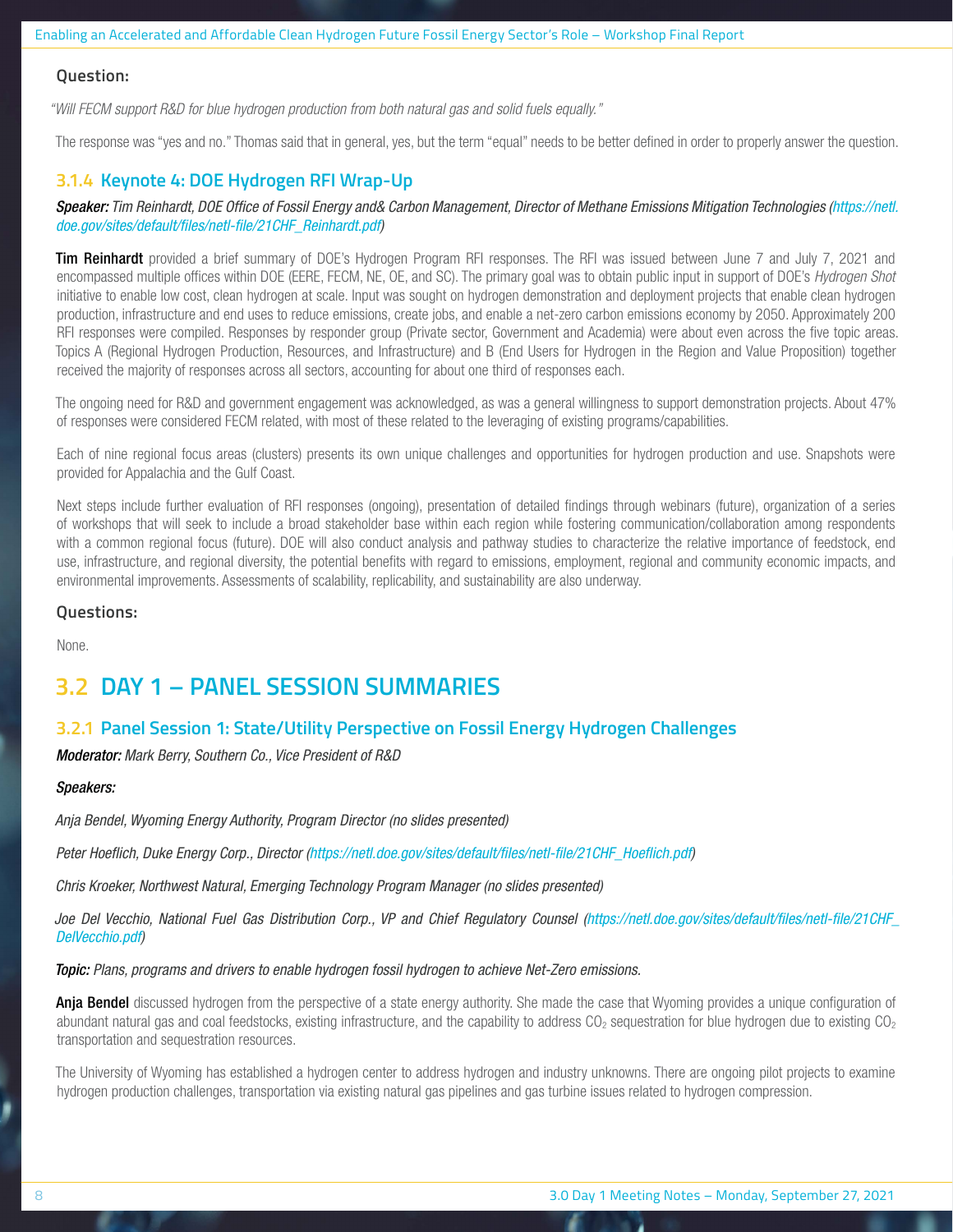## **Question:**

*"How do you foresee exporting energy from Wyoming in a hydrogen economy?"*

Wyoming admittedly is geographically disadvantaged as it is far from large markets. But the state has significant existing pipeline infrastructure and is looking to leverage existing pipelines and is also looking at electricity generation from renewables. Wyoming would like to be an enabler not prescriber of how energy gets to market, and support existing industries.

Peter Hoeflich discussed hydrogen from the perspective of an electric and natural gas utility (7.9 electricity customers and 1.6 million natural gas customers) with existing investments in renewables (approximately 4 gigawatts of wind and solar in operation).

Duke Energy Corp. recently announced a goal of achieving net-zero carbon emissions by 2050 and net-zero methane emissions by 2030. Their plan includes: continuing to retire coal power generation and replacing with natural gas generation, adding significant amounts of renewables and associated storage, maintaining existing nuclear fleet, and adopting advancements in demand-side management and energy efficiency. But they also need new zeroemitting, load-following resources (ZELFRs) like advanced nuclear, carbon capture/utilization/storage, zero-carbon fuels (hydrogen), and long duration energy storage starting as early as 2035. Hoeflich outlined the company's current activities, key requirements for commercial viability, and expected deployment dates for each of these initiatives.

With regard to hydrogen, Duke Energy Corp. is evaluating multiple use cases and production options, including electrolysis and carbon capture pathways. With few CCS options in their service territory, they may be an importer of hydrogen, but are also investigating methane pyrolysis with solid carbon coproduction. They are collaborating as a sponsor of the Electric Power Research Institute and GTI's Low Carbon Resources Initiative and partnering with the Energy Futures Initiative to study a green hydrogen hub in the Carolinas. Clemson is partnering with Duke, Siemens and DOE to perform H<sub>2</sub>Orange, a techno-commercial analysis of production, storage and co-firing of hydrogen at Duke Energy's combined heat and power (CHP) plant serving Clemson's campus.

He noted that utilities such as Duke Energy Corp. need ZELFRs to be developed, along with policy and stakeholder support for transition to a net-zero path. Fossil energy hydrogen production challenges include cost, supply, market value, conversion location, transportation, CO<sub>2</sub> storage and longevity issues surrounding public policy.  $CO<sub>2</sub>$  storage risks must consider the entirety of its future viability and liability. His presentation ended with a graphic illustration of the scale of the problem— … an aerial view of an 80 thousand standard cubic feet per day (Mscfd) steam methane reforming (SMR) plant— and he stated that it would take 8 such facilities operating together to supply a single 1,200-megawatt (MW) combined cycle power generation plant with hydrogen.

Chris Kroeker provided a second natural gas utility perspective on hydrogen. Northwest (NW) Natural is primarily a natural gas distributor, servicing residential, commercial, and industrial customers in Western Oregon and Southwest Washington in the Pacific Northwest. NW Natural's operating areas do not have a renewable portfolio standard vet, but they do have a cap-and-trade system for CO<sub>2</sub> emissions in development. Soon, utilities in these locations will be responsible for all carbon emissions by customers. This translates into a large and growing carbon responsibility in the upcoming future.

There is excellent sequestration geology in Oregon. A handful of large industrial customers use about 50% of natural gas demand. A straightforward option will be to focus on providing users with blue hydrogen. However, these customers are risk adverse and will be slow to respond to this pathway. Lower cost is not enough of a "carrot" and, without a "national" decarbonization plan, customers may simply leave the state, taking their emissions and jobs elsewhere.

A team of Pacific Northwest public and private organizations have signed a memorandum of understanding to explore the development of renewable hydrogen production facilities. The partners include the Eugene Water & Electric Board, NW Natural and the Bonneville Environmental Foundation. The facility would utilize renewable and low-carbon electricity to operate an electrolyzer to produce green hydrogen, which would be used to help decarbonize the region's space heating and transportation sectors. The facility in Eugene could range in size from 2 to 10 MW.

NW Natural sees no technical barriers to locally meet a 2050 goal to be a carbon neutral energy provider, and believes that renewable hydrogen will play an important role, along with energy efficiency, carbon offsets and renewable natural gas.

In 2019, NW Natural began testing a 5% hydrogen blend with natural gas to evaluate impacts on their system and end-use equipment performance at its Sherwood Operations and Training Center. They are expanding blend testing to include additional end use equipment performance on furnaces, fireplaces and water heaters. A 20% blend will be coming soon.

Kroeker said that NW Natural is looking for hydrogen to fill in the gaps, but they are interested in whatever is low-carbon and low-cost. Important needs are hydrogen storage, appliances that can safely use hydrogen mixtures, and a national hydrogen appliance test program.

Joe Del Vecchio described National Fuel Gas and its business segments. He explained the objectives of the New York Climate Leadership and Community Protection Act passed in 2019: 70% renewable energy by 2030, 100% zero-emission electricity by 2040, and 85% GHG Reduction by 2050. National Fuel Gas's goals include decarbonization through the use of hydrogen enriched gas, local industrial use of hydrogen, and CCS.

Del Vecchio also described the advantages of siting a potential hydrogen hub pilot in New York state. These included: multiple hydroelectric, solar and wind resources, proximity to Pennsylvania natural gas resources, potential for hydrogen storage in existing and abandoned salt mines, proximity to light and heavy-duty transportation demand via I-90, and proximity to Rochester and Buffalo industrial/commercial/residential markets.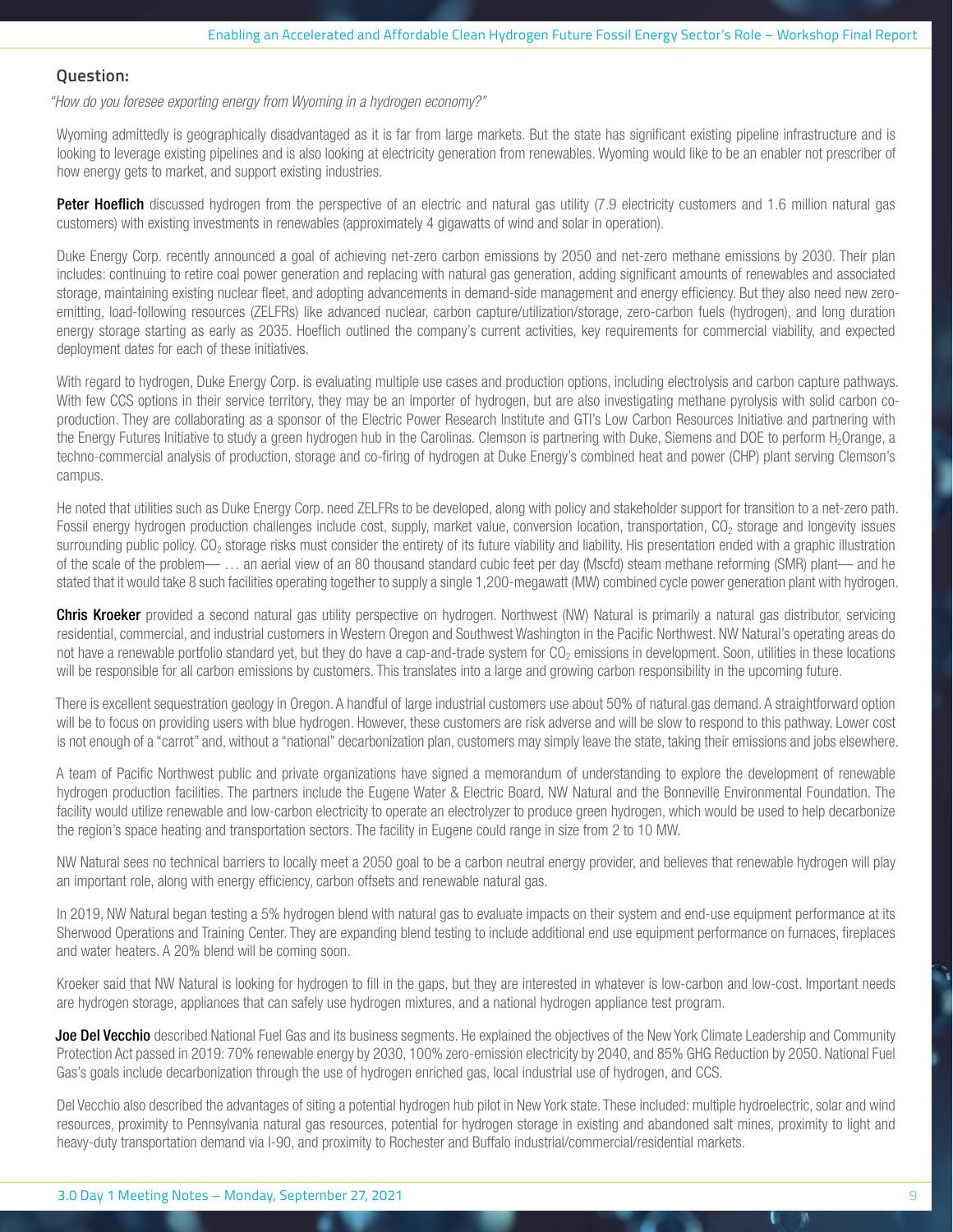### **Post Panel Q&A:**

*"How can power be at the table and provide the infrastructure for the different sectors (chemicals, transportation, manufacturing)?"*

We need to recognize the value of long-term renewable energy storage, but who pays for that? How do we value that?

Because hydrogen is very broad, we need to pull in all stakeholders to find solutions and develop the best infrastructure for optimization so that we can reach multiple parts of the economy and many different markets.

Work is being done ... the Low-Carbon Resources Initiative is looking at bringing technologies to scale. The Federal infrastructure bill is \$9 billion dollars and it will jumpstart efforts.

Consideration needs to be given to the demand side to build up power generation along with chemicals and transportation.

*"If you can make natural gas combined cycle with carbon capture and sequestration work (natural gas combined cycle [NGCC] with CCS) work, how will the use of low carbon hydrogen for energy be economically competitive?"*

Two different technologies depending on where you are and cost associated with sequestration. We will be looking at the levelized cost of energy in the future (hydrogen vs. natural gas carbon capture, utilization, and storage [CCUS]), there are areas where the cost of hydrogen will be lower.

*"I have heard comments from OEMs that current hydrogen economics work for (grid) energy storage, but not for outright power generation. Do the panelists agree or disagree?"*

Storage use cases will more likely be economical sooner than fuel for power generation. The opportunity is to take excess low-cost renewables and produce green hydrogen, store it and then blend it into gas for power later. Also, it makes sense where the cost of  $CO<sub>2</sub>$  transport and storage is a factor. But we are years away from needing long-term renewable energy storage. We do not need it now at the current levels of wind and solar power.

*"What is the role of commercially available carbon sequestration, carbon storage as a service? How far off are we and how important is sequestration moving forward?"*

Technologically, it is not a problem. Policy and liability are the barriers – how can state and Federal policies align (particularly in the west) with Federal ownership of land? Currently, there is no definition of who owns the pore space on Federal land. We need to have policy that clearly defines pore space and long-term liability.

Geology is important, but we just do not know where sequestration will take place and we need to understand the risk profile. We need to keep an eye out for new technologies, bringing them into the regulation policymaking for carbon sequestration … making sure studies are conducted and followed up on those and tying the results into regulatory policies.

Need to consider alternatives to conventional gas reservoirs for carbon storage. In Iceland, they are doing carbon storage in volcanic rocks. Subsurface mineralization of  $CO<sub>2</sub>$  is a possibility that needs to be studied.

Some analyses show CCS being economical in the short term, but the long-term monitoring responsibility and liability is where the economics turn negative. Even when you follow all the science and regulations, you are still responsible for the sequestration integrity over very long time periods.

Pipelines are hard to build, and it is getting harder. We need to find ways to do sequestration locally where the natural gas production is located.

*"Have we considered water usage with respect to hydrogen production? Will this be a concern in the increasingly dry West?*

The west is an increasingly dry region and this is a concern. There is a current pilot project there (\$250,000 in size) looking at using produced water and if it is of a quality that could be used for electrolysis. This would be a beneficial use for produced water (which is wastewater), instead of disposing it in deep wells.

From a hydrogen production perspective, we need better efficiencies. Could water be recovered through condensed flue gas? NOx suppression also needs water. There is a need to be working on new technologies. Original equipment manufacturers (OEMs) are working on low emission burners for hydrogen that give low NOx without water and look like a natural gas unit.

Water is needed for both blue and green hydrogen, there needs to be economic incentives to improve technologies. All of the zero-emissions technologies have challenges and need work to get to where they need to be. Ultimately, we need to get our customers comfortable with hydrogen or they will go elsewhere.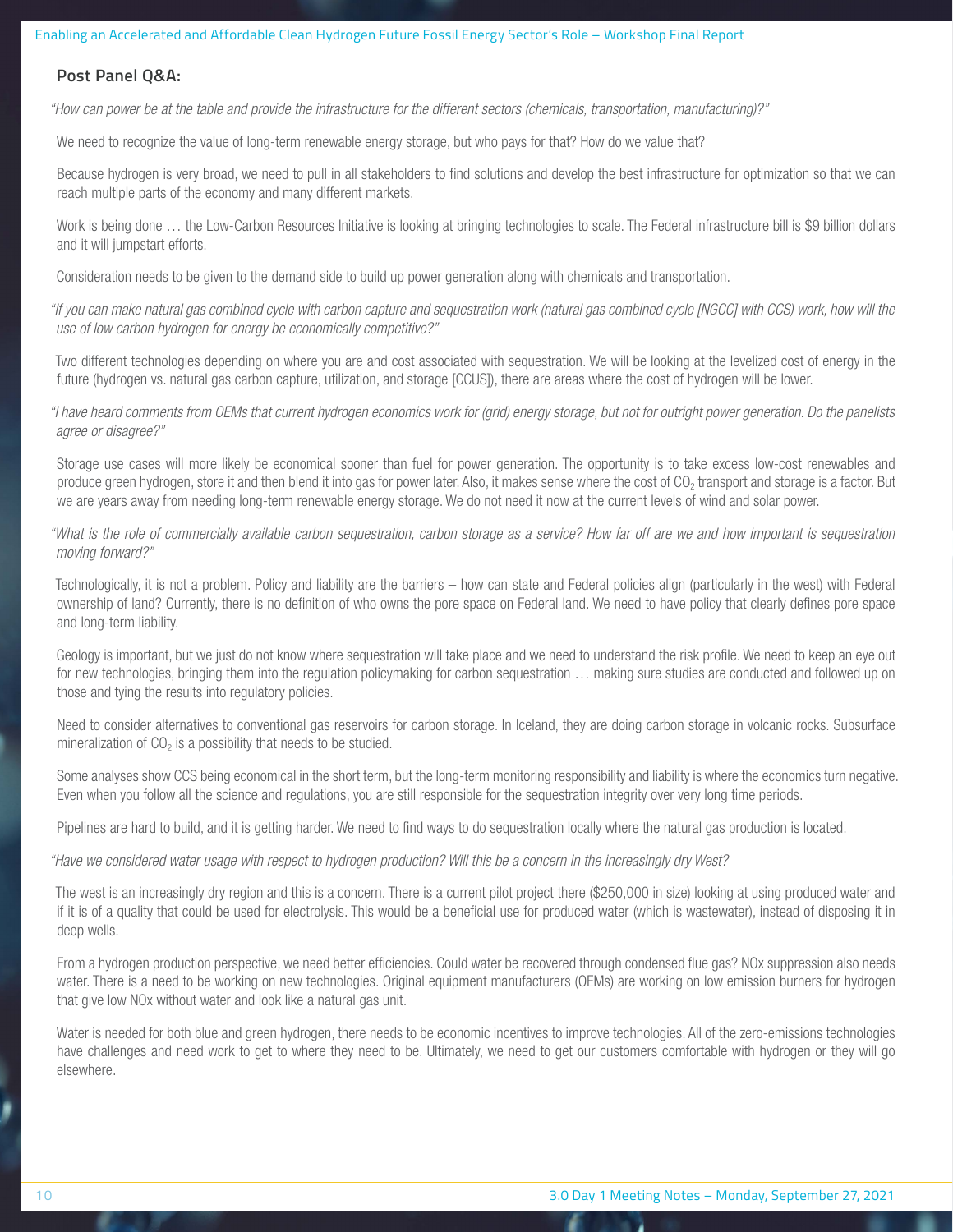## <span id="page-12-0"></span>**3.2.2 Panel Session 2: Industry Strategies on the Hydrogen Value Chain**

*Moderator: Poh Boon Ung, BP, Manager - Hydrogen & CCUS Advisory Services*

### *Speakers:*

*David Edwards, Air Liquide, Director ([https://netl.doe.gov/sites/default/files/netl-file/21CHF\\_Edwards.pdf\)](https://netl.doe.gov/sites/default/files/netl-file/21CHF_Edwards.pdf)*

*Krish Krishnamurthy, Linde, Head of CE Technology NA and CCS ([https://netl.doe.gov/sites/default/files/netl-file/21CHF\\_Krishnamurthy.pdf\)](https://netl.doe.gov/sites/default/files/netl-file/21CHF_Krishnamurthy.pdf)*

*Michael Ducker, Mitsubishi Power, Vice President of Renewable Fuels [\(https://netl.doe.gov/sites/default/files/netl-file/21CHF\\_Ducker.pdf](https://netl.doe.gov/sites/default/files/netl-file/21CHF_Ducker.pdf))*

*Topic: What are the industry imperatives to approach Net-Zero across the value chain, including deployment, scale, and integration challenges?*

David Edwards of Air Liquide, a commercial gas supplier, noted that hydrogen provides some of the largest market growth opportunities Air Liquide's business. Air Liquide has been in the hydrogen business for over 50 years and has set a company goal of achieving carbon-neutrality by 2050.

He described two new investment projects, the first large scale (30 tons per day) renewable liquid hydrogen production plant in Nevada, and what will be the world's largest (20 MW) PEM electrolyzer designed to supply 8 tons per day of ~100% decarbonized hydrogen for Canada and East Coast markets in Becancour, Canada.

At the Nevada plant, hydrogen is produced from renewable natural gas supplied to an SMR, along with renewable electricity. There is no carbon capture or hydrogen storage at these facilities, although Air Liquide does that elsewhere.

But he noted that the challenge is scale; these are relatively small facilities. How do we do it 10x larger? Policy drivers need to be in place to make large scale hydrogen production possible.

Krish Krishnamurthy of Linde noted that they see clean hydrogen, blue and green, as a \$100 billion market opportunity by 2030, which is about 1.5% of today's hydrocarbon market… a significant opportunity despite uncertain timing. He added that industry momentum is building and there is a strong push to limit carbon emissions, but that hydrogen technologies will need to deliver on expected cost reductions, end-user early adopters will be needed to build a hydrogen ecosystem, and perhaps most importantly, a regulatory framework that can ensure funding and access to renewable energy will be required. Linde's decarbonization approach is to reduce its own  $CO<sub>2</sub>$  footprint and to help customers reduce their footprints.

**Michael Ducker** of Mitsubishi Power noted that seasonal renewable energy surplus and deficits in California signal the growing need for long-duration energy storage "beyond the duck curve."7 He explained how Battery Energy Storage Systems using lithium-ion batteries and Mitsubishi's Hydaptive™ green hydrogen energy storage systems (employing a variety of hydrogen storage options) can work in concert to support more reliable and cost-effective integration of renewables. Ducker also described two projects, the Intermountain Power Project (IPP) that boasts the world's first combined cycle designed for green hydrogen and is expected to begin operation in 2025 on 30% green hydrogen with 100% no later than 2045, and what will be the world's largest renewable green hydrogen storage project (150,000 megawatt-hours). This project will utilize salt cavern storage for hydrogen and will be 100x the entire U.S. installed battery capacity. Mitsubishi has successfully modified existing gas turbines to be able to run on hydrogen. Only the gas turbine combustor needs to be modified to run on hydrogen blends.

The moderator, Poh Boon Ung, spoke about BP's new strategy for switching from being an international oil company to an integrated energy company. Hydrogen is a new business line, expected to be a key part of a portfolio of business that will include CCUS, wind, solar and biofuels. BP aims to increase the proportion of its investment into these non-oil and gas businesses to around \$5 billion by 2030. The goal is to achieve 10% share of clean hydrogen market by 2030. BP's focus is on two demand sectors where the switch to electricity will be difficult: the industrial sector and the transportation sector. BP's focus will be on deploying the best solution for each location, which can, over time, scale at the lowest possible cost. By 2050, BP sees equal amounts of blue and green hydrogen, with the color depending on location and with blue helping supply keep up with demand. BP currently has eight projects underway in Europe and Australia.

## **Post Panel Q&A:**

*"Where do you see the next phase of hydrogen projects occurring? How can we grow the market?"*

We need to look at the application space – who is going to start demanding low-carbon hydrogen? Refineries asking for it now in existing markets. Transportation sector in California is a starting point. Production investments will be tied to where we think markets will grow but post-California markets are uncertain. Expect that it will be heavy duty transport driving broader national demand.

The graphic representation of the levels of wind and solar sourced power on the grid during the day and the resulting high peak load in mid to late evening, is shaped like a duck. Compared to a regular load chart the duck curve shows two high points of demand and one very low point of demand, with a sharp ramp up in between. As renewable energy has become more common over the years, the duck shape is appearing more often and is becoming more distinct (https://alcse.org/the-duck-curve-what-is-it-and-what-does-it-mean/).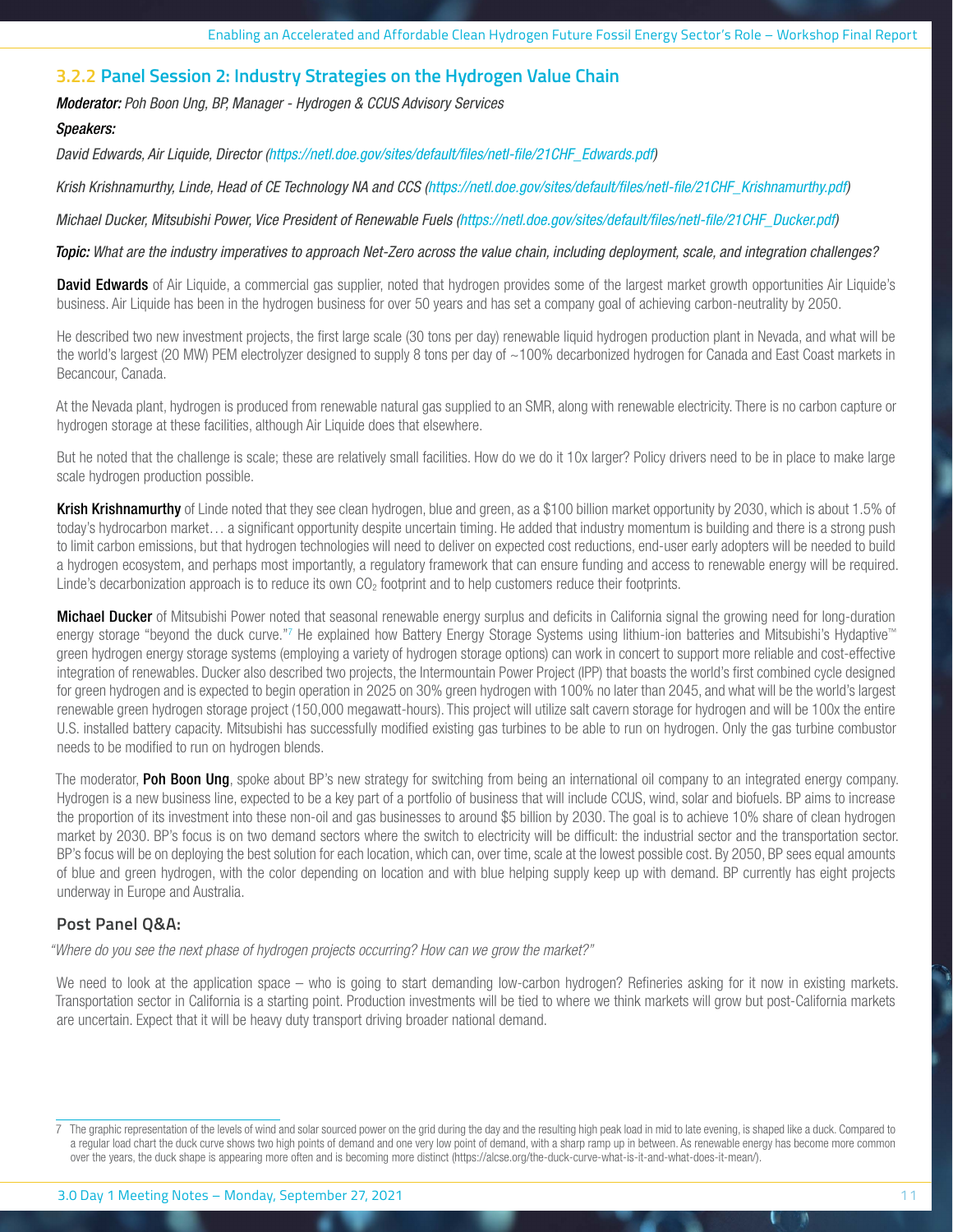#### <span id="page-13-0"></span>*"How do we close the cost gap?"*

Scale: do what we're doing at scale and aim it at those new markets. But this will require favorable policies, incentives for new adapters. We cannot start at full scale. Cost will need to reach diesel parity for broad acceptance and when does that happen?

Looking at another industry, as an example, battery costs were driven down by demand for consumer electronics. The power industry is right to scale hydrogen quickly. Regulatory mandates are in place for large scale production and infrastructure. Consumer demand could drive cost reductions. With a push from the power industry, should be able to bring production to scale. It could also bring multiple industries together, further advancing scale. Policy and regulations should consider the value of hydrogen across industries. Initial deployments are also critical.

#### *"How do we expand on scale and hydrogen infrastructure?"*

One company's current infrastructure includes a number of large scale (>100 MMscfd of hydrogen) SMR systems in Texas serving refineries mostly, but  $CO<sub>2</sub>$  emissions are greater than 1 Mtpa. The company needs partners to apply carbon capture and storage to SMR plants for blue hydrogen.

If hydrogen is produced in one area but needs to be used in another, there will be a greater reliance on the hydrogen pipeline network. Expansion of pipelines with additional capacity and new storage capabilities are necessary.

*"How many days of storage would a cavern hold? Can they hold weeks' worth of hydrogen for a power plant?"*

Between caverns and pipelines, there is capacity to store 2.5 billion cubic feet of hydrogen.

As an example, one existing salt cavern can hold 1 months' worth of an SMR's production as backup, on the order of 100s of gigawatt-hours (GWh) of energy. It is used for backup.

*"In salt caverns, at what temperature and pressure do you store the hydrogen?"*

Caverns are about a mile underground, so they are at geologic temperature, from 120°F to 135°F. Pressure varies but is always above pipeline pressure, always held at a higher pressure than a gas turbine facility (~800 pounds per square inch [psi]). Working inventory is 1,000 psi to 3,000 psi.

#### *"How long does a long-term storage cavern take to construct?"*

That depends on existing geology/geography and the scale of the cavern. The two main variables are time and water. It takes about 2-2.5 years to produce a cavern that would hold 4.5-5 million barrels (~5,500 metric tonnes) of hydrogen.

*"How much can we actually rely on existing natural gas pipelines for hydrogen transportation given the low volumetric energy density and high diffusion of hydrogen?"*

Existing pipelines can provide some additional capacity. The idea is to get it started and build on it and that is easier with existing hydrogen pipelines. For large use, we most likely will need a significant number of new pipelines. Also, we will need to ask if the pipelines can be used for other gases; it will be harder to use pipelines that weren't created for hydrogen production and capacity. Complete conversion of existing pipelines to hydrogen would be challenging, mostly due to materials compatibility. The problem with interconnected natural gas pipelines is that one pipe can handle a 20% blend but it connects to a legacy line that cannot handle a 5% blend. In the case of some lines, the materials of construction are not even known. Ultimately, we will need new 100% hydrogen pipelines.

#### *"Finally, what do you see as the biggest challenge to wider deployment, and the solution?"*

The challenge is not technology, but rather how do we apply technologies at meaningful scale. To do that we need to find the right incentives, market pulls from customers, and regulatory framework. Solving the issue of an appropriate market structure is key.

The economics for blue hydrogen is attractive. To make it happen quicker we need to demonstrate CCS at scale.

Scale will require private investment, and investors need to be certain that there is a growing market that is stable and reliable for long term commitments.

In the end, hydrogen hubs will require four things: buyers, sellers, storage, and price transparency.

## **3.3 DAY 1 – BREAKOUT SESSION SUMMARIES**

The overall objective of the breakout sessions held on Day 1 was to focus on the "big picture" of the hydrogen economy, including the topics of scale, integration with existing systems, cost, and deployment/timing. The participants were challenged to delineate the potential roles of the fossil energy sector in the future hydrogen economy and to brainstorm near-term stakeholder actions to advance a transition to hydrogen. Four facilitated groups addressed the same set of questions and framed their responses in terms of (a) opportunities/needs, (b) challenges, (c) solutions, and (d) next steps. The consolidated results are summarized below for each topic.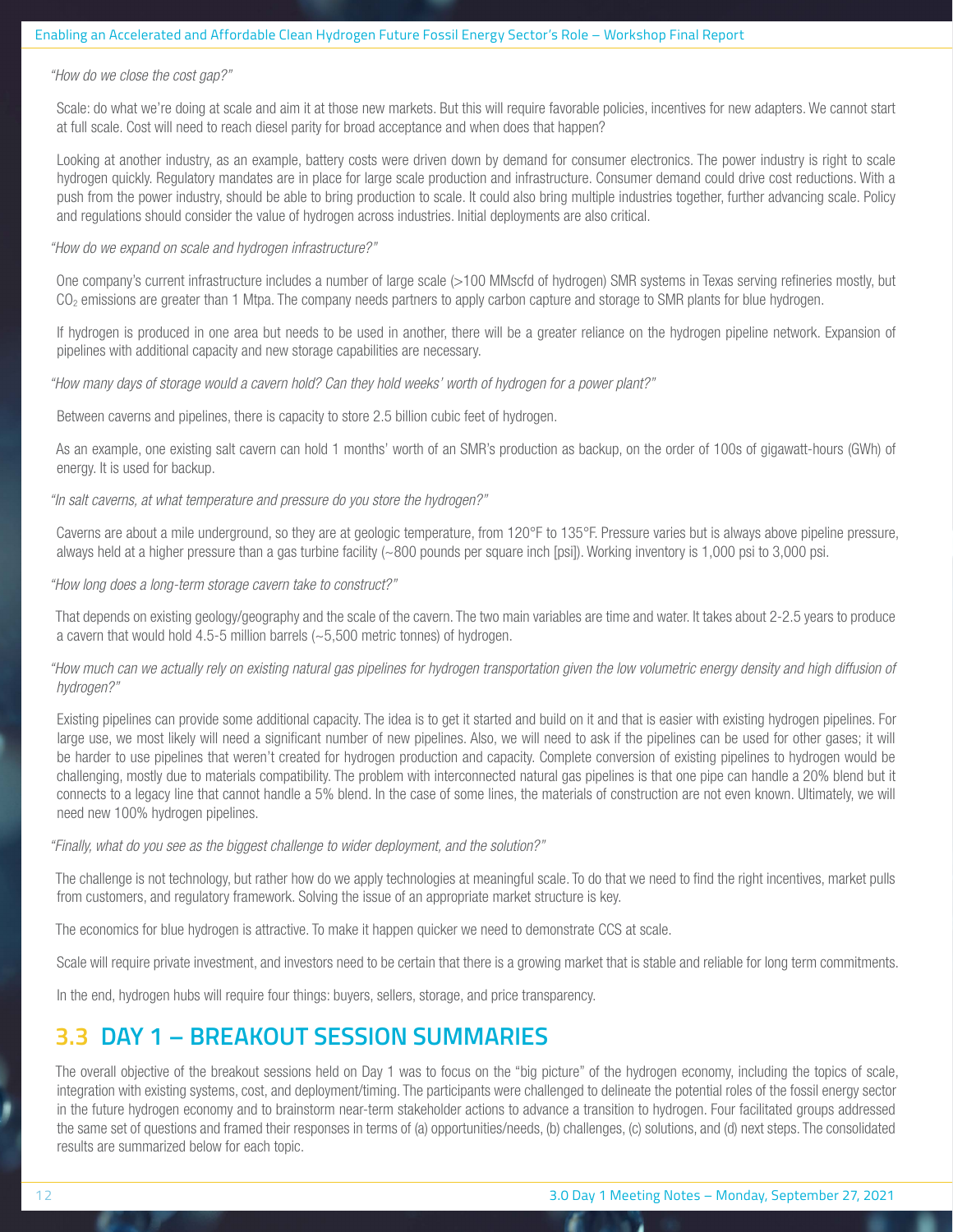## <span id="page-14-0"></span>**3.3.1 Breakout Session Topic: Cost**

The breakout groups were tasked with focusing on three questions with regard to cost:

- 1. How can costs for hydrogen hubs and a more expansive clean hydrogen economy be reduced?
- 2. What are the issues regarding access to capital for hydrogen deployment?
- 3. What roles can policies play (e.g., incentives, credits) in establishing and implementing hubs?

The groups suggested (in no order of relative importance) that overall costs could potentially be reduced through:

- Employing methane pyrolysis rather than SMR. It does not require carbon sequestration and costs can be partially offset with sale of carbon product. Carbon could also be landfilled. Need incentives to encourage this approach by existing hydrogen producers.
- Large-scale deployment of major demonstration projects across the hydrogen hub value chain (i.e., production, transportation, hydrogen, and  $CO<sub>2</sub>$ storage) that include industry partners.
- Coordination of Federal attention towards regulatory, policy, financial and technical elements of initial hub deployments, with particular attention toward policy certainty; it is critical for establishing and predicting costs associated with hydrogen hub development.
- Suggested support for direct Federal incentives for hydrogen production, agnostic of feedstock.

Access to capital is an important issue and one option could be DOE loan program expansion to include hydrogen production and related carbon capture and sequestration. Quickly identifying end users and accelerating a market pull may help to make capital more available as revenue can be more accurately forecast. This could be facilitated through Federal policies. Competing technologies will act to limit capital availability until the market knows better what technologies will work best. DOE can help to facilitate that knowledge through internal and extramural research, development, and demonstration (RD&D).

Federal policies that clarify subsurface pore-space ownership on Federal lands and reduce long-term liability risk could help to advance long term CO2 sequestration, which would enable blue hydrogen production. Production tax credits could also be used to make hydrogen more cost competitive, especially if production from a certain fuel/feedstock is specified, although production tax credits (PTCs) tied to carbon intensity are more impartial.

## **3.3.2 Breakout Session Topic: Deployment & Timing**

The breakout groups were tasked with focusing on three questions with regard to deployment and timing:

- 1. How can existing fossil energy sector assets be leveraged?
- 2. How can initial and subsequent hydrogen markets be grown?
- 3. How can education and outreach efforts advance hydrogen deployment?

The groups suggested (in no order of relative importance) that the most likely opportunities for leveraging existing fossil energy sector assets would be:

- Existing facilities for fossil-based production of hydrogen. These are located along pipelines on the Gulf Coast or at customer sites (refineries) and have the potential for carbon capture and nearby carbon storage.
- Existing natural gas pipelines. They have an advantage as they are an interconnected system for flow and supply flexibility. The U.S. should recognize the value of existing pipeline rights-of-way (ROW) for future construction if dedicated hydrogen pipelines become feasible. Obtaining new ROW will be unlikely.

#### Challenges include:

- Not many of the existing hydrogen production facility assets are easily expandable. Some of these sites might not be around for long.
- End users for hydrogen/hythane blends are very specific and it is not always clear which customers can utilize blends of hydrogen and methane, at what ratios, and under what circumstances.
- In the case of natural gas pipelines, material compatibility is an issue. One pipeline that can take a 20% hydrogen blend might interconnect with a pipeline that cannot handle any hydrogen at all. This is an engineering challenge that needs to be worked out.
- Permitting and local regulations, the time required for site design plan approval, and supply chain issues are all significant challenges that cannot be solved by technical advances. Meeting things like local fire marshal requirements can be a stopping point. State and local support is needed.
- $CO<sub>2</sub>$  sequestration required for blue hydrogen production is a significant challenge because the permitting process for Class 6VI wells is very time intensive. Federal government regulators are not ready to handle this on a large scale. Some states are requesting to be able to do their own.
- Long-term liability for the risks of  $CO<sub>2</sub>$  leakage from storage associated with blue hydrogen production needs to be addressed.
- We need more market pulls rather than market pushes for technologies.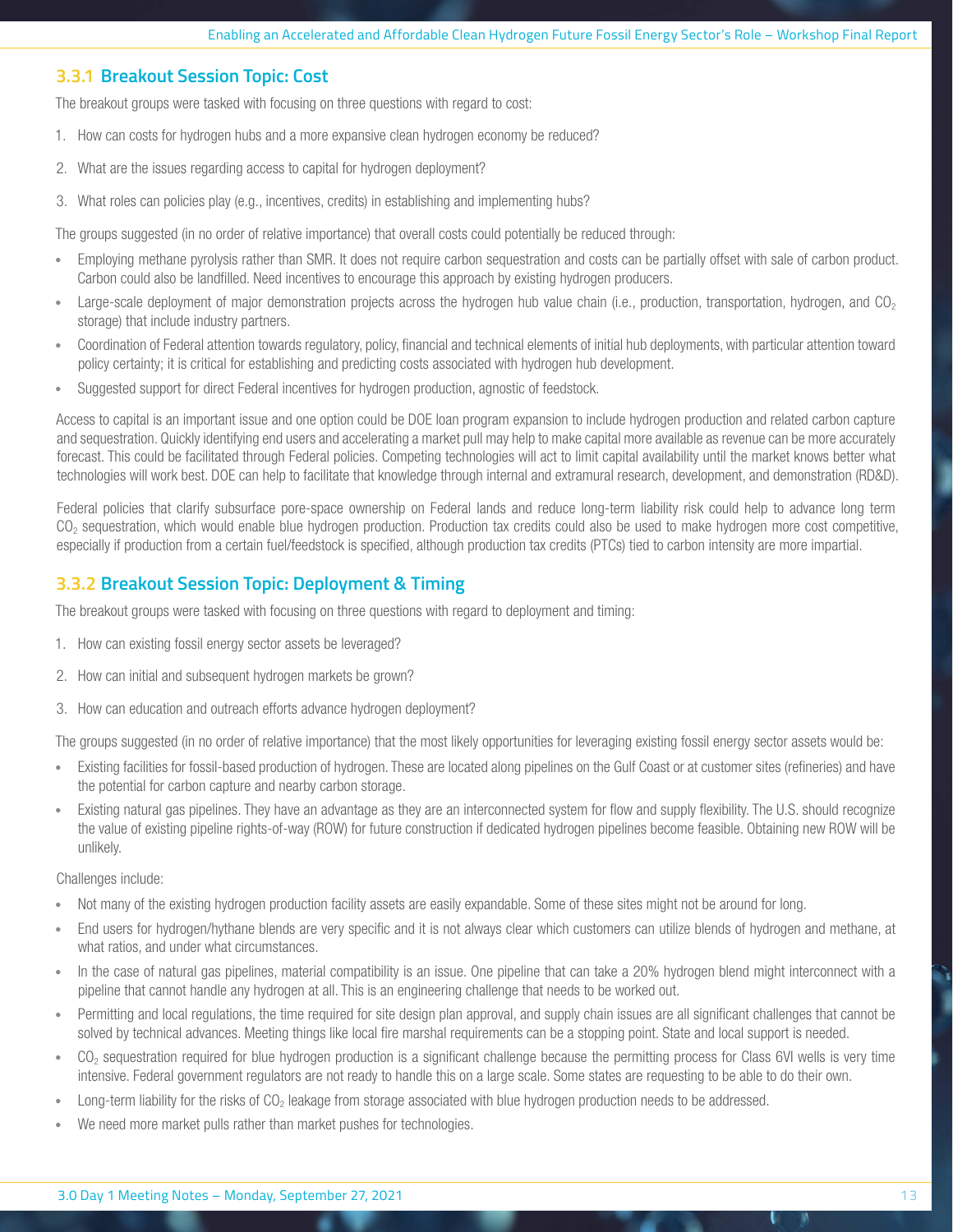<span id="page-15-0"></span>Solutions include:

- Adding carbon capture and sequestration to existing hydrogen production facilities.
- Building a 100% hydrogen pipeline in an existing natural gas pipeline ROW.
- Building ammonia pipelines or converting product pipelines to move blue hydrogen-based ammonia to markets.

The overall challenge to deployment and timing is that cost and scale are huge impediments. If you cannot build up the scale and reduce costs, the end users have no incentive to buy because they are not rewarded for it in the market.

Initial markets can be jumped started by picking a couple of sectors where rapid shifts could be possible and applying government purchasing power to force a shift. Incentivizing end users to build up demand will stimulate supply. Markets will not change without an external stimulus.

Solutions for growing markets might include:

- The maritime sector could be used to stimulate demand on a large scale (i.e., mandating Coast Guard purchases of blue hydrogen-based ammonia as fuel).
- Federal government purchases of "green steel" (produced with green hydrogen).
- Federal regulation that requires a certain small percentage of hydrogen in all natural gas pipelines.
- Federal mandate that a small percent of ammonia production be renewable.
- Address the liability risk and monitoring cost issues facing  $CO<sub>2</sub>$  sequestration.

In terms of outreach, getting the message out on why hydrogen can be good for the consumer, rather than just a subterfuge for maintaining fossil fuel industry assets, will be important. The public perception of potential safety issues regarding underground storage of hydrogen will be a significant outreach challenge. We need to convince consumers that we're providing them a solution, not just finding a way for the energy industry to "get away with stuff."

Solutions might include:

- High impact Federal outreach effort that sets a decarbonization date.
- Characterizing and clarifying the energy economics of ammonia as an energy carrier.
- Take lessons learned from past DOE demonstration project successes (e.g., RCSPs, Field Laboratories) to communicate/educate public on framework for hydrogen deployment.

## **3.3.3 Breakout Session Topic: Scale**

The breakout groups were tasked with focusing on three questions with regard to scale:

- 1. What are the smallest and largest starting scales for hydrogen hubs?
- 2. What infrastructure is required to establish those scales? How much exists?
- 3. How can these initial systems/hubs be reasonably expanded upon, and how far?

First, we should be thinking about "what is the outcome of a successful hub" rather than scale. Success is defined as something that allows the marketplace to take off so that the government can back off. We need to first set the conditions for long-term growth and success. The scale is not a static target – we need to recognize that the scale could grow, and allow for variability in that growth. Some may stay small until a national pipeline network is available. Starting at a smaller scale will allow for investor confidence, a critical factor for the success of any hydrogen hub of any size.

This is not a one-size fits all situation. To make blue hydrogen work, we will need multiple sizes of hubs. And they will depend on the region, industrial demand, and the infrastructure available and capability to build it out. The best thing to do would be to leverage existing industry and infrastructure to make that happen. You would have to start with the smaller hubs and build that out. We need to also consider the concept of a distributed hydrogen hub and the opportunities for modular production associated with local smaller-scale storage. Also, consider the possibility of hydrogen conversion to ammonia for both storage and end use as fuel, and how that option can enable smaller scale, near-term hydrogen initiatives.

Also, most importantly, for a successful hub you will not only need buyers and sellers (connected via dedicated pipeline capacity), storage (secure shortterm and long-term hydrogen storage capability and CO<sub>2</sub> sequestration capability ... large scale CO<sub>2</sub> storage is critical to enable the expansion of hydrogen production using existing technologies such as SMR, autothermal reforming [ATR] and partial oxidation), but also price transparency. The hydrogen market, as it currently exists with a relatively small number of producers and end users engaged in private transactions, lacks a mechanism for ensuring price transparency.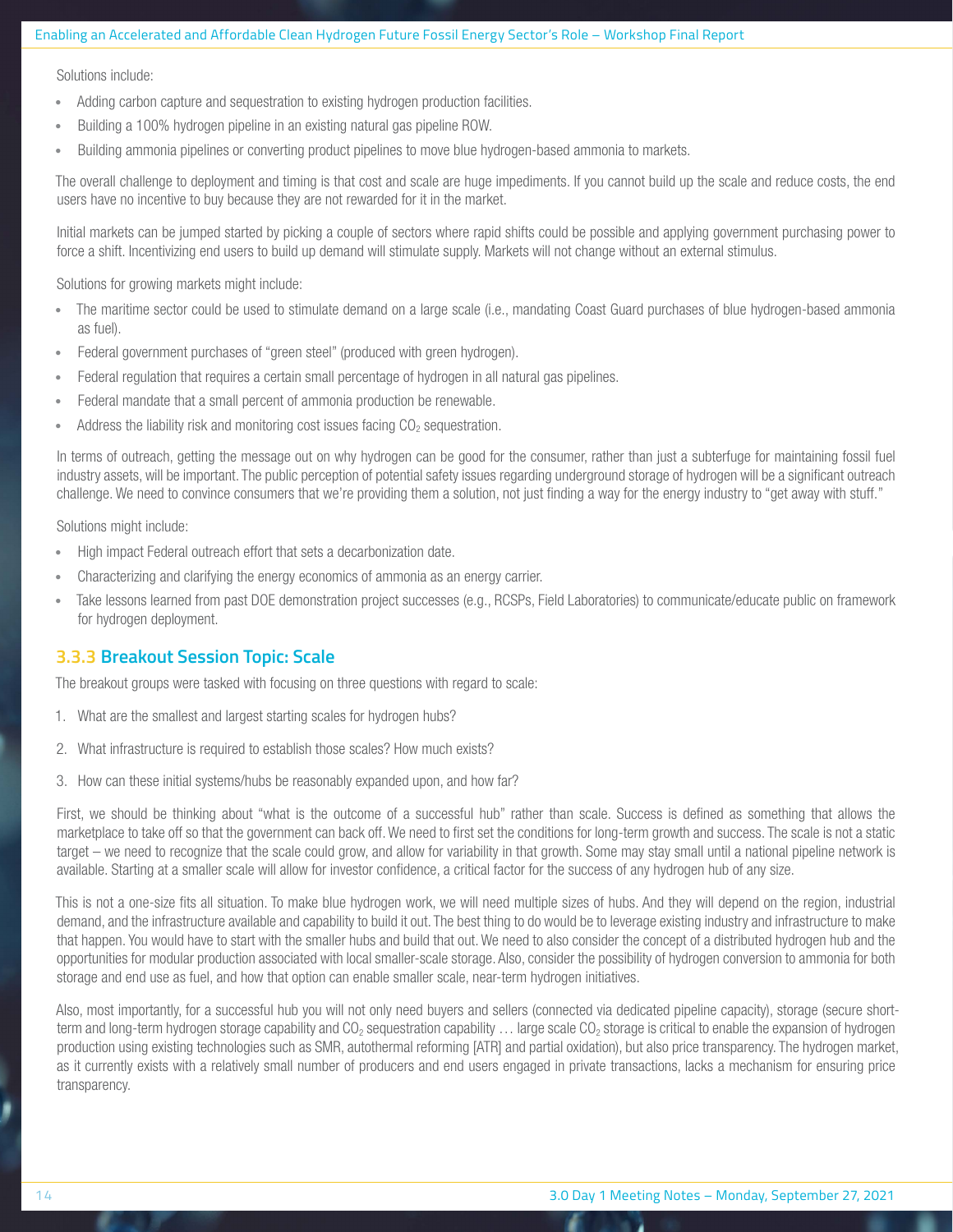<span id="page-16-0"></span>Challenges include:

- Lack of investor confidence, which needs boosting/incentivizing.
- Hub locations will be limited by the availability of appropriate storage options (for both  $H_2$  and CO<sub>2</sub>) and the proximity of end users (demand centers).
- Lack of any infrastructure for distributing hydrogen from hub to demand centers. Dedicated pipelines will likely be the final solution as blending into natural gas lines will be challenging due to leakage, legacy gas pipeline materials, and the need for separation at end use.
- Selection of appropriately sized compression equipment.
- Public perception of the safety of hydrogen production and storage.
- How to accommodate growth in hydrogen demand without overwhelming current limited production capacity.
- Fundamentally, what we need to do for environmental reasons doesn't align with how the market currently works.

Solutions could include:

- Utilizing existing underground natural gas storage infrastructure by converting to hydrogen, at least for near term to enable quicker hub start-up.
- Leverage initial opportunities in areas that couple high feedstock capacity, large volume infrastructure, significant storage capacity, and nearby industrial base. (e.g., places like the Gulf Coast or Appalachia).
- Utilizing mixtures of natural gas and hydrogen for power generation near hubs as a near-term solution to enable hub start-up. That way you do not have to separate natural gas and hydrogen. This can help strengthen the justification for dedicated pipeline to produce at scale. Also, it is possible to use current natural gas pipelines for blending up to 20% hydrogen, gas turbines can handle that.
- Launching a study of priority hub locations supported by geographic information system (GIS) work and coupled with techno-economic assessments.
- Government's potential to play a role in infrastructure expansion and improving pipeline capacity to support CO<sub>2</sub>/H<sub>2</sub> transport.
- Government committing funds to solve the "chicken and egg" problem. For example, by utilizing the Federal government's purchasing power to buy hydrogen, creating significant demand, so the market will step up to supply it. The notion of the Navy buying ammonia as a fuel was suggested.

Next steps could include:

- Identify likely hub locations based on key factors: resources, storage options, pipeline infrastructure, demand proximity, etc.
- Assess natural gas pipelines on a regional basis for their suitability for hydrogen transport.
- Assess pipeline compressor stations and their buildout needs to accommodate different blends of hydrogen. Operability-type studies need to be carried out as well.
- Currently, the minimum hydrogen production volume for economically feasible production is about 1,000 tons per day. Carry out research that seeks to optimize process steps, improves carbon capture integration, and develops transformational processes that can significantly reduce this volume and also lessen the volume of  $CO<sub>2</sub>$  produced.
- Investigate options for Federal government policies that support hydrogen demand-building purchases.

## **3.3.4 Breakout Session Topic: Integration**

The breakout groups were tasked with focusing on four questions with regard to integration:

- 1. Where are the best integration points with other infrastructure systems to keep costs and total GHG emissions low?
- 2. What are the regional and storage factors in integration?
- 3. How can issues of Energy and Environmental Justice be best addressed in developing hydrogen hubs?
- 4. How can we best leverage efforts happening in other countries?

The groups suggested (in no order of relative importance) that important opportunities for integration are at locations where:

- Hydrogen can be created and stored using non-dispatchable renewable wind/solar generated power; essentially using hydrogen as a battery (hydrogen can provide flexibility and resiliency in different ways in different regions).
- Next-generation, high-temperature nuclear power is available for high-temperature hydrolysis.
- There are opportunities to optimize economics and minimize emissions by using liquid hydrogen carriers (e.g., ammonia), particularly in grid-poor or off-grid locations. Liquid carriers could be a way to support underserved communities with low-carbon energy supplies.
- Storage opportunities for both hydrogen and CO<sub>2</sub> are co-located, including opportunities to utilize traditional subsurface gas storage reservoirs (not just salt caverns) or eventually unconventional reservoirs accessed via horizontal, fractured wellbores.
- Natural gas production (for SMR) and natural gas pipeline infrastructure (for blended transport) are available.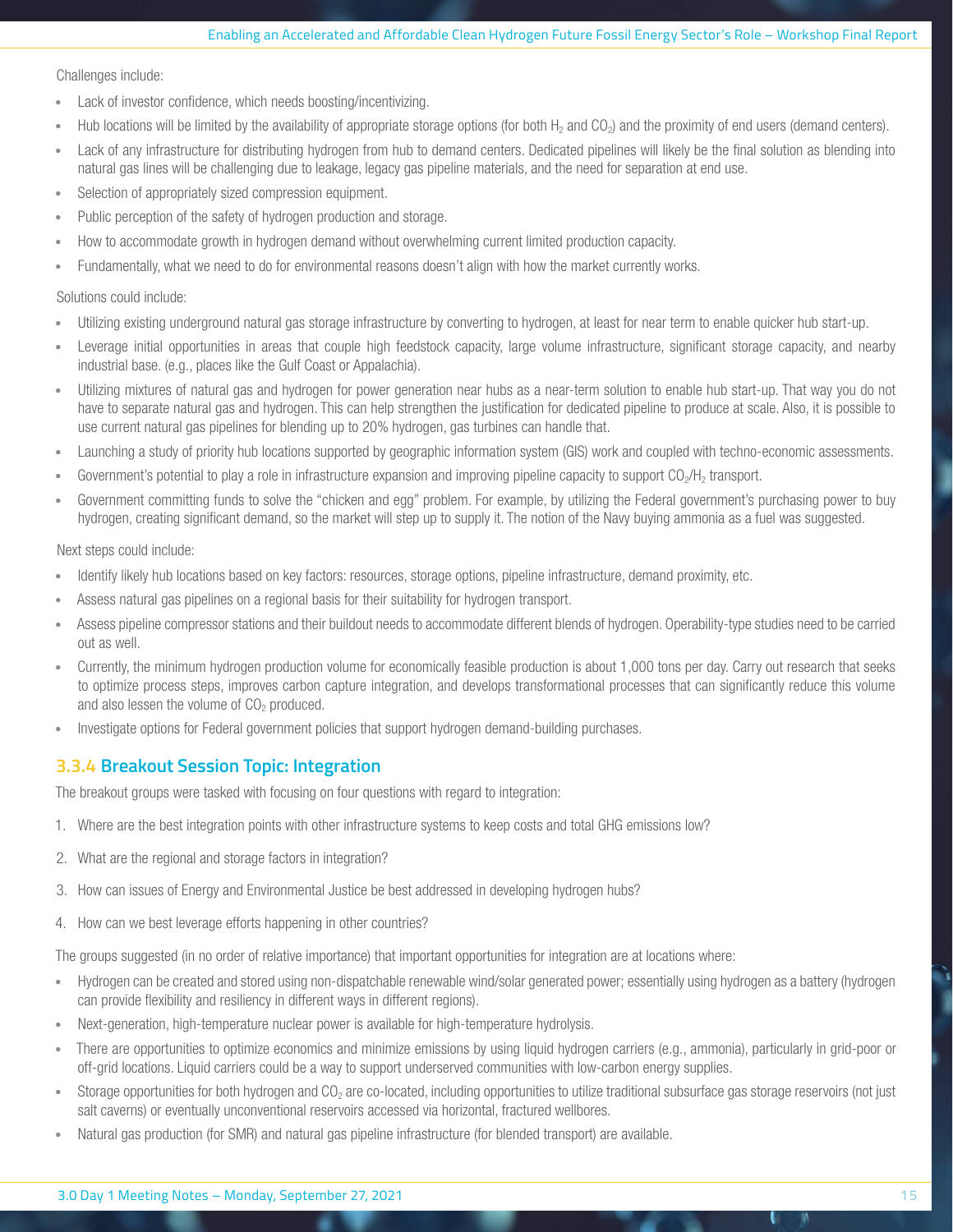Each region is unique and presents both opportunities and challenges. An important regional variable is the availability of geologic storage options for both hydrogen and CO<sub>2</sub> in those places where industrial demand is centered. Beyond geologic limitations, local regulations and public perception are critical issues when seeking to build underground storage.

Challenges include:

- Lack of coordination between electric grid and natural gas systems.
- Lack of investor confidence and the need for demand incentives and long-term regulatory certainty.
- Potential pipeline infrastructure challenges in North America given age and variability of construction.

Solutions could include:

- Building investor confidence with long-term tax credits.
- Integrating hydrogen into the regulations that currently exist for energy markets.
- Investing in the creation of training capability to ensure a pipeline of skilled workers for building the necessary infrastructure needed to produce blue and green hydrogen.

Participant responses included the suggestion that communities that have not been fairly treated with respect to energy are also communities that, through proximity to industrial sites and inner-city congestion, bear the brunt of pollution impacts that could be lessened by the wider use of hydrogen as a fuel (e.g., less diesel exhaust from city buses running on hydrogen, accelerated transition away from bunker fuel, coal fired power, etc.). Also, there is a likelihood that initial investments in hydrogen infrastructure will be localized and could be designed to benefit local communities through employment in construction and distribution.

With regard to leveraging actions being taken in other countries and the opportunity to take advantage of lessons learned there, the point was made that we should be cautious that things do not always transfer from Europe to North America. However, we should be tracking what comes from the United Nations Energy Summit. It was noted that the UK is committed to a twin track approach, supporting both blue and green hydrogen, and that there should a publication out from the UK within the year (*<https://www.gov.uk/government/publications/uk-hydrogen-strategy>*). It was also noted that we need U.S. demonstrations with U.S. technology; if we rely too much on demonstrations and technologies in other countries, we will risk falling behind.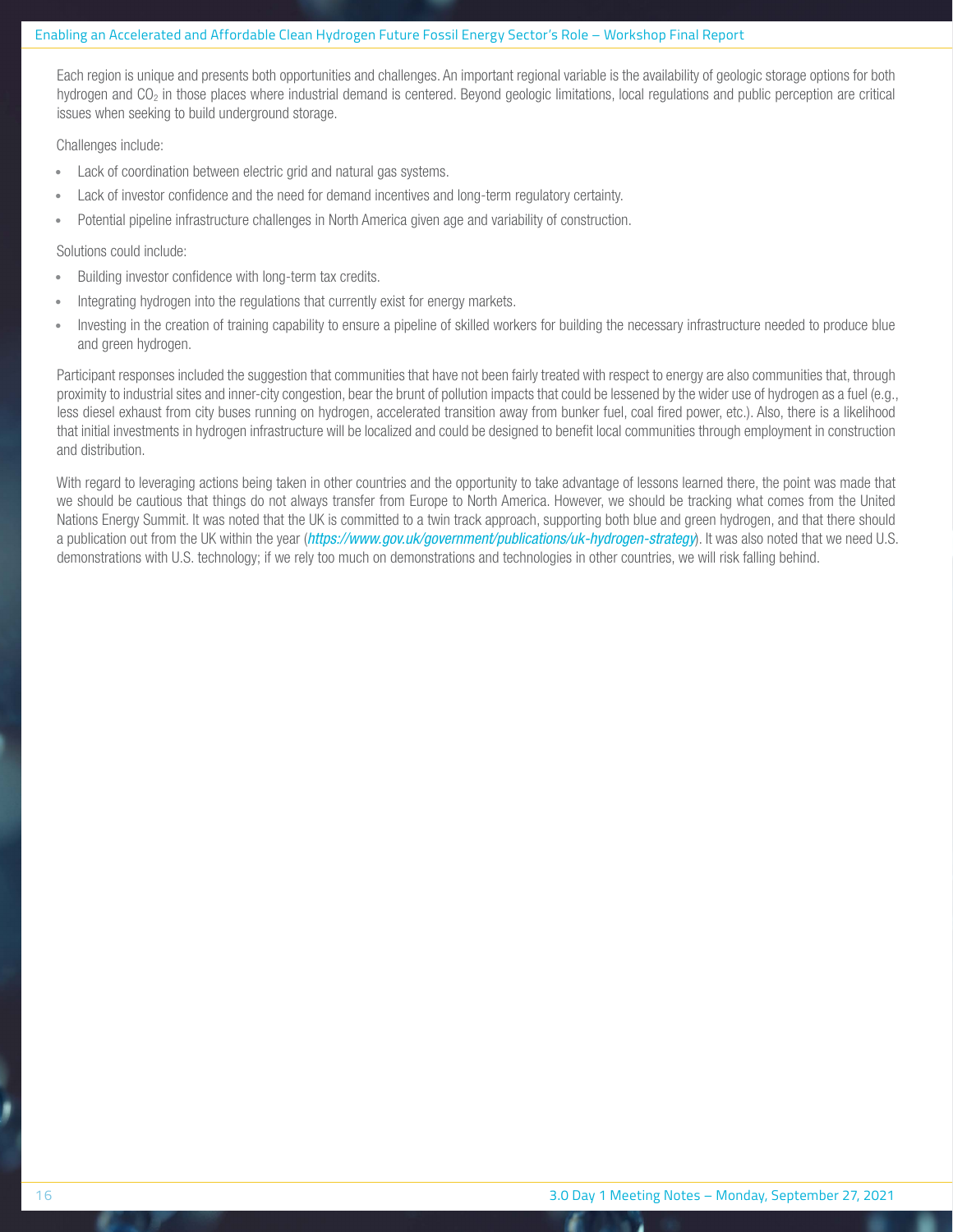# <span id="page-18-0"></span>**4.0 DAY 2 MEETING NOTES – TUESDAY, SEPTEMBER 28, 2021**

Day 2 Theme: Focus on challenges of the various stakeholders throughout the hydrogen value chain, and brainstorm collaborative solutions to address them.

Day 2 Objective: Socialize challenges and opportunities of stakeholders throughout the hydrogen value chain, as well as stakeholder interactions to promote partnerships and overcome barriers. Identify next steps.

Opening remarks were delivered by Brian Anderson, NETL, Director, and Mike Rutkowski, GTI, SVP of Research & Technology Development, who provided a brief review of Day One. Day Two included two keynotes and three panel discussions, followed by breakout sessions as before.

Summaries of each of the presentations and panel discussions are provided below. Links to each speaker's slide decks posted on the workshop's DOE web page follow the speaker's name and affiliation.

## **4.1 DAY 2 – KEYNOTE PRESENTATION SUMMARIES**

## **4.1.1 Keynote 1: Defining the Carbon Intensity of Hydrogen**

*Speaker: Shannon Angielski, Van Ness Feldman, Principal ([https://netl.doe.gov/sites/default/files/netl-file/21CHF\\_Angielski.pdf](https://netl.doe.gov/sites/default/files/netl-file/21CHF_Angielski.pdf))*

Shannon Angielski, with Van Ness Feldman and representing the Carbon Utilization Research Council (CURC) and the Clean Hydrogen Future Coalition (CHFC), talked about the challenge of defining CI related to hydrogen.

CURC is an organization focused on technology solutions for the responsible use of fossil energy resources. It is engaged in bringing carbon capture technology and end users together, collaborating with research organizations and is interested in pursuing hydrogen pathways mainly in the electric power sector. CHFC was formed and launched earlier this year and is comprised of fossil energy producers, power generators, industry groups and unions. It sees decarbonization as a primary aspect of what they would like to see accomplished, with policies designed to stimulate clean hydrogen production and use throughout the U.S. economy that is fuel agnostic and technology neutral.

Determining the CI of hydrogen production requires that we begin with a baseline process against which we can compare. There is no framework for how to standardize the CI of hydrogen, but currently most LCA use SMR as a baseline. Is steam methane reforming the proper baseline?

What will be an acceptable low carbon intensity for hydrogen produced from fossil fuels? Tax incentive legislation is starting at a minimum 40%-50% GHG emission reduction below a SMR baseline. RD&D legislation (the Bipartisan Infrastructure Bill) is focused on a CI of 2 kg/CO<sub>2</sub> per kg/H<sub>2</sub>.

The existing framework for Federal-level LCA was designed for biofuels, not for fossil fuels. Congress is considering the same framework for hydrogen, though this may not be the best approach.

Another key question is the location of LCA boundaries in determining hydrogen CI. Upstream including raw materials input to point of production, upstream to point of end use, upstream to use of product are all options.

Key upstream elements for hydrogen production include: water acquisition and transport, natural gas production and transport, biomass production and transport, production of raw materials for renewable energy equipment, manufacturing and transport of that equipment. Other questions include whether or not renewable energy credits will be considered an offset and also if carbon sequestered in accordance with 45Q can be subtracted from process emissions.

Key downstream issues for hydrogen production include: should liquefaction and compression be considered point of production or downstream, how will delivery methods to point of end use be handled (trucking, pipeline and rail options), and how will end use emissions be handled? GHG emissions of hydrogen are being evaluated by environmental non-governmental organizations and deemed to have some associated lifetime impacts.

Angielski noted that legislation pending in Congress for hydrogen production tax credit requires use of the Clean Air Act Renewal Fuels Standard to determine the CI of the hydrogen and ties the GHG reduction to the value of the tax credit. The tax credit is valued at a maximum of \$3 per kg of clean hydrogen and pro-rated for percentage reduction of GHGs from steam methane reforming without capture. (Note: revised legislation, written after the workshop, uses kg  $CO_2/kg$  H<sub>2</sub> as the metric, rather than reduction from SMR).

The credit drops off abruptly, for example, a 94% reduction in GHG emissions wins \$1.02 per kg tax credit and an 84% reduction wins \$0.75 per kg tax credit. They are trying to incentivize the 95-100% lifecycle GHG emission reduction and disincentivize the other tiers by providing minimal credit. Because the PTC is still being formulated, there was discussion on how best to tailor the credits based on emissions levels. The Clean Hydrogen Future Coalition does not believe the clean air act framework renewable fuels standard is the right framework to be applied to hydrogen.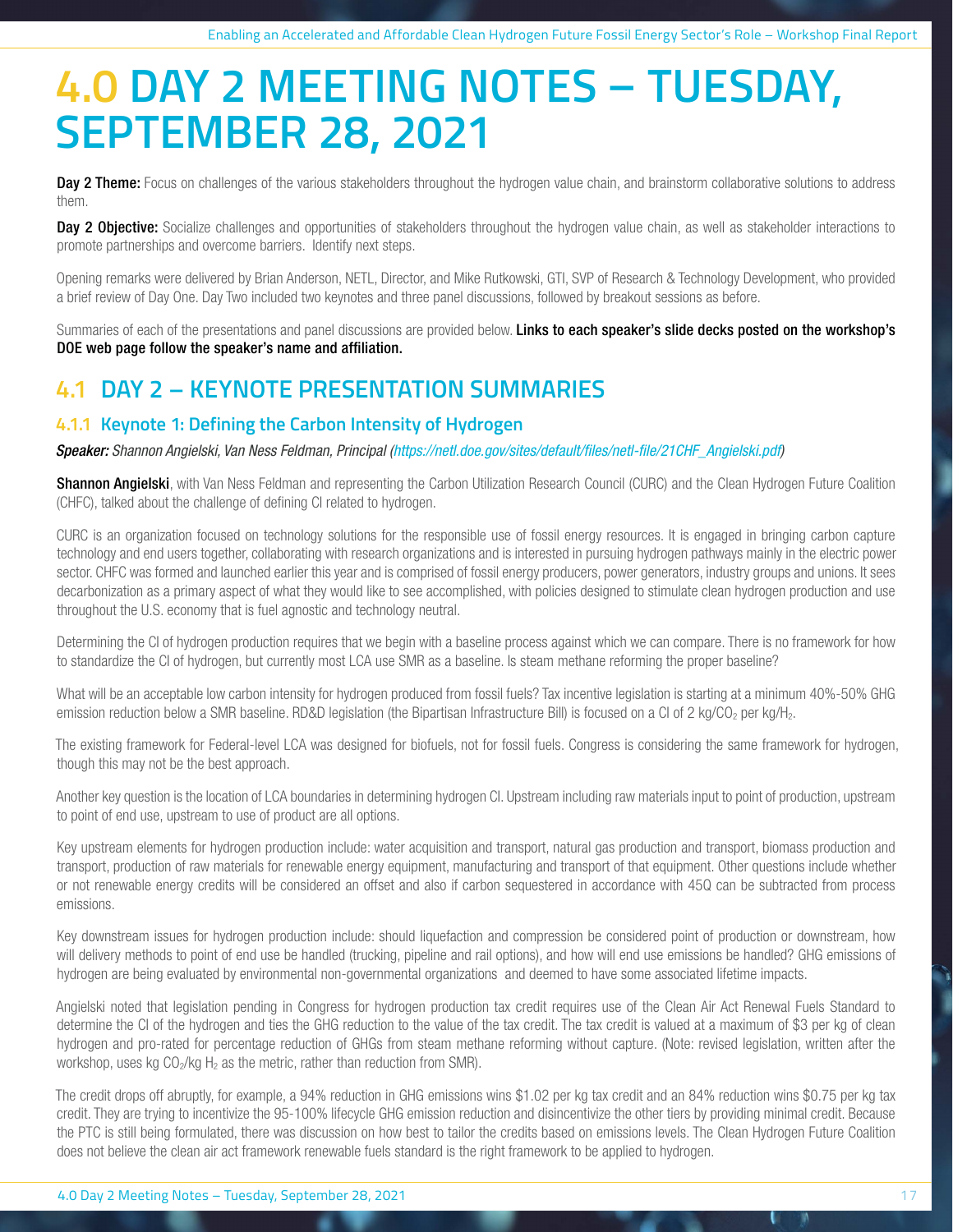#### <span id="page-19-0"></span>**Questions:**

*"In terms of upstream and downstream issues, have you factored in the waste component and shelf life of materials?"*

No, this is not in the analysis that was completed by CURC. The Greenhouse Gases, Regulated Emissions, and Energy Use in Technologies (GREET) model could be modified to address these questions. The LCA for the renewable fuels standard includes all of the upstream considerations from biomass and biofuels, however, it does not consider land use changes that would be undertaken for growing the bioenergy that is needed. The biggest emission reduction and best scenario has been a 60% GHG emission reduction. Again, it is the only existing Federal framework we have. Note that although most participants were not familiar with details of the PTC, the language in the draft bills defined LCA as "well to gate" because upstream emissions due to manufacturing of solar panels, electrolyzers, wind turbines, etc. are still not well known.

*"What would you suggest as policy to incentivize hydrogen production and use?"*

Look at a linear approach as opposed to the tiers that are in the framework. For every reduction based on CI, you would have an incremental incentive going up to \$3 and into a net negative credit value on a linear basis.

## **4.1.2 Keynote 2: Role of Public-Private Partnerships**

#### *Speaker: Bryan Morreale, NETL Research & Innovation Center, Executive Director ([https://netl.doe.gov/sites/default/files/netl-file/21CHF\\_Morreale.](https://netl.doe.gov/sites/default/files/netl-file/21CHF_Morreale.pdf) [pdf\)](https://netl.doe.gov/sites/default/files/netl-file/21CHF_Morreale.pdf)*

**Bryan Morreale** of NETL spoke about NETL's partnerships. This keynote was given after the panel sessions and before the breakout sessions but is included here as the second of only two keynotes on the second day of the workshop.

Morreale described NETL's Center for Sustainable Fuels & Chemicals and, in particular, one of its four technical offerings, Developing Lower Carbon Footprint Feedstocks.

Morreale noted three examples of NETL's demonstration of hydrogen technologies: Natural Gas Pyrolysis – co-produces hydrogen, carbon fibers, and carbon nanotubes, yielding very low hydrogen production costs at a low carbon selling price of \$2/kg; Modular, Flexible Ammonia Production – a process for producing a hydrogen carrier, done at atmospheric pressure, which is inherently modular and virtually instantaneous at start-up; and Rotating Detonation Combustors – that operate best on hydrogen and have the potential to provide a 4-7% improvement in gas turbine efficiency.

Further, Morreale described NETL's core competencies related to hydrogen R&D and its long history of building solutions. The value NETL offers to industry partners includes an ability to tap into a vast network of experts for accelerated technological advancement, risk mitigation through modeling and simulation, access to advanced equipment/facilities, and fully engaged expertise that is focused on partner needs.

#### **Question:**

*"With regards to rotating detonation, have you addressed the impact to the rotating equipment in power turbines to both hardware durability and performance? These systems don't like non-steady flows."*

We have an ongoing collaboration with Purdue University in developing diffusers. A lot of modeling has been done to minimize the effects of unsteady flow on the turbine. That modeling has led to a full-sized diffuser that we're installing. In the future, we have plans to test the combustor with the diffuser.

## **4.2 DAY 2 – PANEL SESSION SUMMARIES**

## **4.2.1 Panel Session 1: Challenges for Fossil-Based Hydrogen Production**

*Moderator: John Marion, GTI, Senior Program Director [\(https://netl.doe.gov/sites/default/files/netl-file/21CHF\\_Marion.pdf](https://netl.doe.gov/sites/default/files/netl-file/21CHF_Marion.pdf))*

#### *Speakers:*

*Dan Williams, Wabash Valley Resources, Managing Director ([https://netl.doe.gov/sites/default/files/netl-file/21CHF\\_Williams.pdf](https://netl.doe.gov/sites/default/files/netl-file/21CHF_Williams.pdf))*

*Rob Hanson, Monolith Materials, CEO [\(https://netl.doe.gov/sites/default/files/netl-file/21CHF\\_Hansen.pdf](https://netl.doe.gov/sites/default/files/netl-file/21CHF_Hansen.pdf))*

Perry Babb, 'KeyState To Zero', KeyState Natural Gas Synthesis & CCS, Chairman & CEO [\(https://netl.doe.gov/sites/default/files/netl-file/21CHF\\_](https://netl.doe.gov/sites/default/files/netl-file/21CHF_Babb.pdf) *[Babb.pdf\)](https://netl.doe.gov/sites/default/files/netl-file/21CHF_Babb.pdf)*

#### *Topic: What are the critical issues, research needs, and technology challenges for producing hydrogen from various feedstocks.*

The moderator, John Marion of GTI, provided a brief overview of blue hydrogen, fossil-based hydrogen production with CCS/CCUS. There are multiple ways to generate blue hydrogen, all on different maturity levels: SMR w/ CCS, ATR w/ CCS, gasification w/ CCS, pyrolysis w/ CCS, sorbent enhanced reforming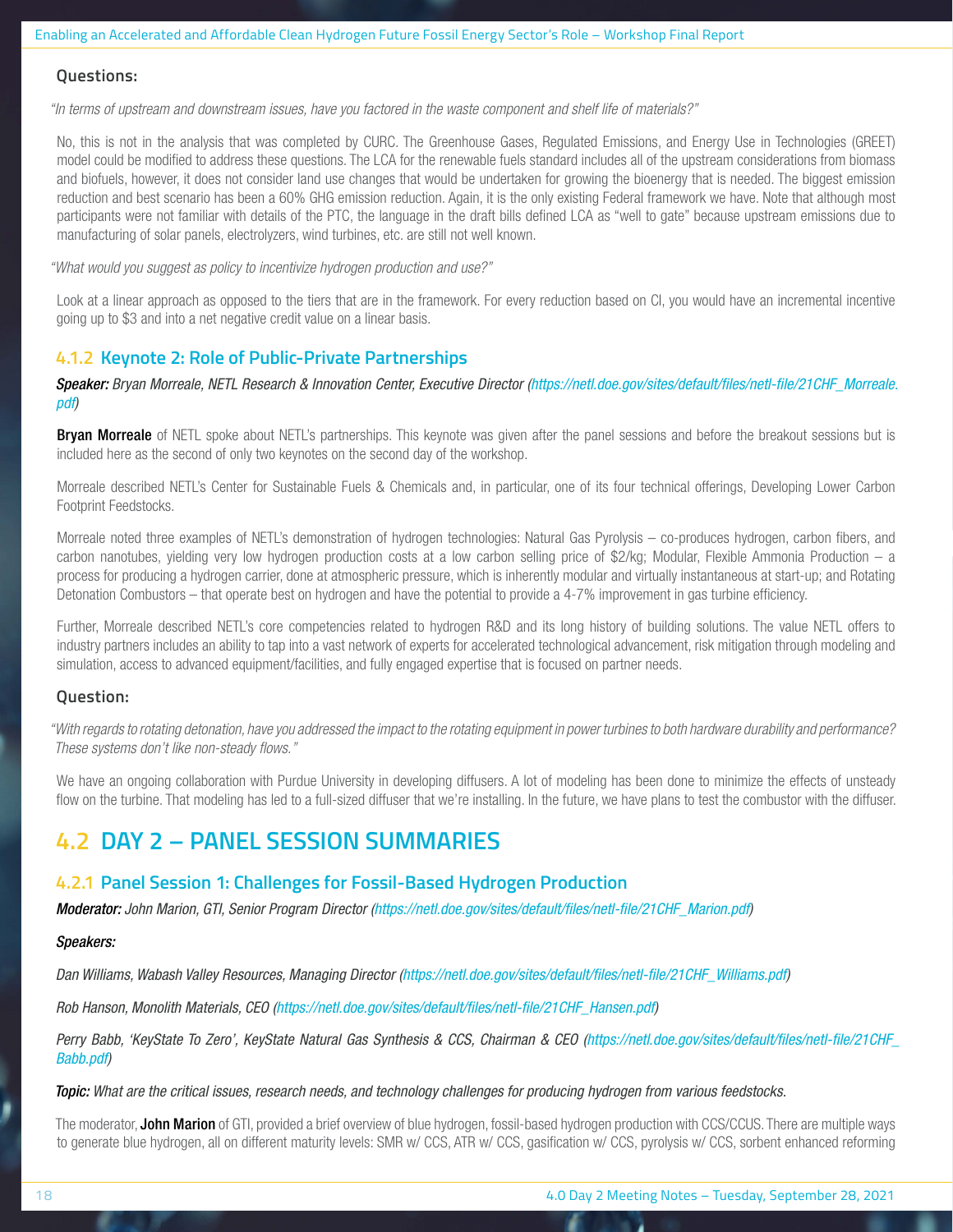(SER), chemical looping w/ CCS, and others. GTI's Compact Hydrogen Generator is an SER process that is currently TRL 4-5, with estimated costs 20-30% less than conventional hydrogen production options, 15-25% cheaper electricity compared to the alternatives of SMR or ATR with CCS or NGCC with CCS.

Next, Marion provided an overview of CURC's work characterizing the current state of technology for blue hydrogen production processes. Blue hydrogen production and power generation RD&D "strawman" roadmaps are currently in development for 10 technical approaches: 6 for gas and 4 for solid feedstocks. All include  $90\%$  CO<sub>2</sub> capture and include potential for zero emissions.

**Dan Williams** provided an overview of the DOE funded Wabash Hydrogen Negative Emissions Technology Demonstration, a gasification focused frontend engineering and design (FEED) project. The project is to perform a FEED assessment for an existing gasification plant (constructed in 1994 and commercially operated until 2016) for production of syngas. The objective was to develop a net-zero or net-negative lifecycle with this facility.

The plan is to retrofit the facility to separate  $CO<sub>2</sub>$  for sequestration and maximize hydrogen production for power generation or other offtake opportunities. Initial capacity of 14,000 kg/hr hydrogen production (over 100k tons/year) with potential for ~290 gross megawatts (MW) clean electricity generation. Biomass will be introduced and blended with traditional feedstocks, targeting 10-15% biomass feed.

Retrofitting the facility will involve adding biomass feed handling equipment, water-gas shift reactors (already a well-developed technology), syngas dehydration and fractionation of  $CO<sub>2</sub>$ , and  $CO<sub>2</sub>$  sequestration infrastructure. Illinois Basin geology can support industrial scale sequestration.

Williams reminded everyone that this is project is not a greenfield project but rather a large and commercially proven gasification plant, with reduced capital expenditures (CAPEX) due to the retrofitting of existing equipment.

However, there are challenges facing net-zero hydrogen production vs. the gasification to produce syngas. First, a lack of an available market for hydrogen, especially in the Midwest. Wabash is combusting the hydrogen on site using a full-size power block that may not be fully utilized in the future as long-term hydrogen offtakes materialize. Second, an uncertain supply market exists for low-cost corn stover or other "energy crop" biomass. Logistics of biomass supply with a potential 50-80-mile radius are expected to be challenging.

A third challenge is the  $CO<sub>2</sub>$  storage development time and expense. It is very time consuming and expensive to establish the data needed to support an EPA UIC Class VI permit application. (This was noted to be a learning experience vs a challenge given that this project is already three years old). Also noted was the importance of state and local support for sequestration development activities, that include economic development support and lawmaking. This will vary state to state, and there are a lack of guidelines and rules in certain states.

Williams noted several areas for research. First, biomass pretreatment and blending research to upgrade fuel value and eliminate variability in biomass feedstocks to achieve efficient and reliable gasification. Second, higher efficiency and higher availability of gasification technologies. Gasification is not as reliable as SMR; we need to continue to do research, expand the technology options and make those technologies more efficient. Finally, longer term incentives are needed. This project works from an investment case perspective only because it is a retrofit of an existing facility. A greenfield project will need a longer-term incentive to produce clean hydrogen.

Rob Hanson of Monolith Materials presented on the Monolith methane pyrolysis project in Nebraska, Olive Creek 1 (OC1). Monolith has been working for the past 10 years on the development of methane pyrolysis. They use renewable electricity and natural gas (renewable or pipeline gas) to produce clean hydrogen and high value solid carbon (three tons of carbon for each ton of hydrogen). This project is currently at TRL 8-9. Also, currently at 96% reduction in CI compared to SMR (11.30 to 0.45 CI) using fossil gas, but renewable natural gas is used, you can go carbon negative (-2.08 CI). Monolith has worked over four orders of magnitude in scale with this technology and a patent-protected commercial scale facility is operational (June 2020) and Monolith is adding on additional field (OC2) to the existing facility. OC1 hydrogen production capacity is about ~5 kilo-tonnes per annum (ktpa) and carbon sequestration capacity is about ~15 ktpa. The expanded OC2 facility will add 12 reactor units to provide additional hydrogen production and carbon sequestration, ~60 ktpa and ~180 ktpa, making it the largest blue hydrogen plant in the U.S.

Large volumes of hydrogen from pyrolysis will require markets for large volumes of solid carbon. Currently Monolith is focused on carbon black products, but research is underway on other things, such as road, cement, steel, plastics, etc. More research is needed on how to actually get hydrogen into the market; midstream and end-use research, as well as LCA, is still needed.

Perry Babb of KeyState to Zero next spoke about the plan for a natural gas synthesis plant with carbon capture and sequestration in north central Pennsylvania's Clinton County. The project, if implemented, will integrate onsite natural gas production from a stranded gas resource and onsite natural gas synthesis with onsite CCUS. It was estimated that 300,000 tons of  $CO<sub>2</sub>$  could be stored onsite, with ongoing work to expand to adjacent areas. The proposed products include blue hydrogen, blue ammonia and diesel exhaust and power plant exhaust treatment chemicals.

Babb noted that there needs to be more research to lower costs for hydrogen transportation, Federal policy to lower market risk, EPA policies to reduce the time it will take for Class VI permits, and both Federal and state policies to bring parity to hydrogen and renewable gas in pipeline blending.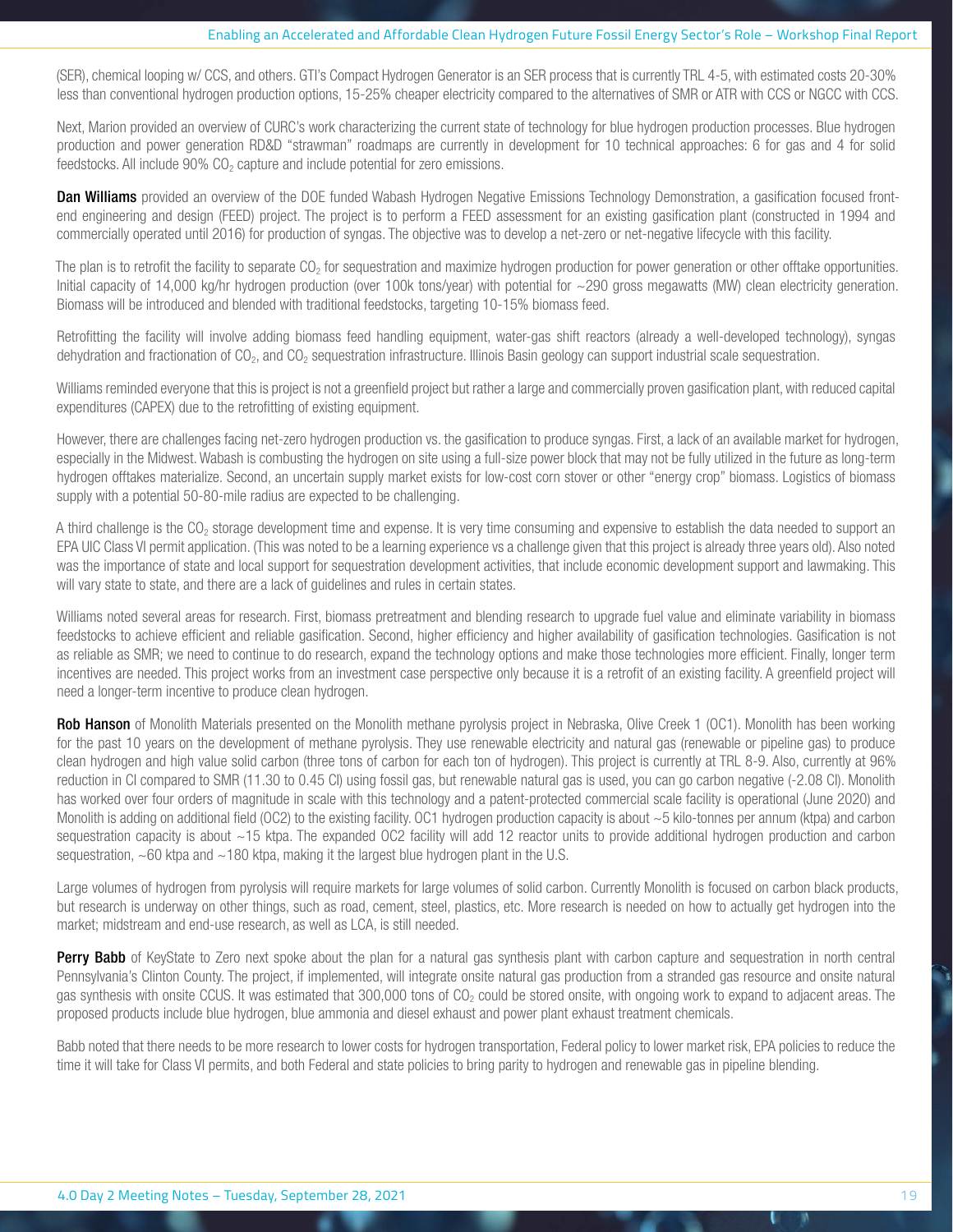## <span id="page-21-0"></span>**Post Panel Q&A:**

*"What is the target for value and to make these clean hydrogen projects work?"*

Economics will only win at scale.

*"Can you comment on the levelized cost of hydrogen by pyrolysis at the OC1 plant?"*

We must be cost competitive with other fuels. Looking at renewables like solar, CAPEX came down, but the investment tax credit persisted and the cost of capital also came down. Half of cost is from CAPEX side; other side is from operating expense side. If hydrogen can do what renewables did on the CAPEX side, it would be very beneficial.

As for gasification, it is the lowest cost producer for hydrogen. Biomass cost forces costs up. We need to find the cheapest sources of biomass and reduce the amount needed to achieve net-zero.

The Pennsylvania SMR synthesis plant can produce hydrogen that beats diesel on price at the plant gate but will consider ATR in the next phase of engineering. But the cost of transporting it is too high. We need a production tax credit or incentive to move it to market.

## **4.2.2 Panel Session 2: Challenges for Hydrogen and CO2 Pipelines & Storage**

*Moderator: Jared Ciferno, NETL, Technology Manager*

#### *Speakers:*

*Michael Tritt, Lane Power & Energy Solutions, President ([https://netl.doe.gov/sites/default/files/netl-file/21CHF\\_Tritt.pdf](https://netl.doe.gov/sites/default/files/netl-file/21CHF_Tritt.pdf))*

*Seth Levey, Equinor, Director, Government Relations & Public Affairs [\(https://netl.doe.gov/sites/default/files/netl-file/21CHF\\_Levey.pdf](https://netl.doe.gov/sites/default/files/netl-file/21CHF_Levey.pdf))*

*Jason Ketchum, One Gas, VP. Commercial Operations [\(https://netl.doe.gov/sites/default/files/netl-file/21CHF\\_Kwtchum.pdf](https://netl.doe.gov/sites/default/files/netl-file/21CHF_Kwtchum.pdf))*

*Angela Goodman, NETL, Senior Researcher ([https://netl.doe.gov/sites/default/files/netl-file/21CHF\\_Goodman.pdf](https://netl.doe.gov/sites/default/files/netl-file/21CHF_Goodman.pdf))*

*Topic: To achieve net-zero, disposition of carbon dioxide must be integral to fossil hydrogen production. The panel examined challenges and solutions for moving and storing carbon dioxide and hydrogen.*

**Jared Ciferno** opened the discussion by saying that the focus of the panel will be the challenges of hydrogen and CO<sub>2</sub> transportation and storage. We can produce hydrogen today, and we know how to decarbonize it. The good news is that we can produce hydrogen from natural gas, adding carbon capture and utilization, or even capturing carbon through pyrolysis as a solid product. More good news is that on the conversion side, there are opportunities and advanced technologies to lower the cost and energy consumption.

The big question is that we have a complex transportation pipeline infrastructure. If you look at the infrastructure today, the natural gas system, the pipelines and unit operations are aged. It's not all new; it was intended and designed for natural gas transportation.

There are only three hydrogen subsurface storage applications in the U.S., so we have limited experience on the storage aspect. Big picture, we need to flesh out the challenges sooner rather than later in order to develop the technology solutions needed to close the gaps.

Michael Tritt opened the panel presentations by discussing how geologic storage will play a role in the development of hydrogen infrastructure. His presentation was on hydrogen storage in salt and hard rock caverns. His company, Lane Power & Energy Solutions, focuses on the core engineering, procurement, and construction business of caverns. They have team experience in hard rock caverns, salt caverns, and national energy security.

He then provided an overview of storage caverns. Salt caverns are about 300 feet in diameter and can be between 1,000–3,000 feet tall. Hard rock caverns use the same technology as hard rock mining, but the difference is they are creating a void space for storage. They use conventional mining technologies. Products stored include gas and liquid hydrocarbons, compressed air, hydrogen, ammonia, and helium. Solution-mined salt caverns have 60+ year operational history. There are 2,000 caverns worldwide, and several in hydrogen service (3 in the U.S. [Texas], 3 in the UK). He stressed that hydrogen has been safely stored in geologic formations for decades.

Hard rock caverns also have 60+ year operational history. There are 200+ worldwide, but none presently in hydrogen service.

There is a global interest in hydrogen storage caverns. Their design and operation are the same as gas storage caverns, the difference is the treatment of the well casings because of the size of the hydrogen molecule. Hydrogen storage caverns can store extremely large volumes.

The current U.S. interest is in Appalachia, along the Texas coast, and in Utah (compressed air energy storage [CAES] and hydrogen power plants). All initial conversations focused on salt, but secondary conversations are being held on hard rock.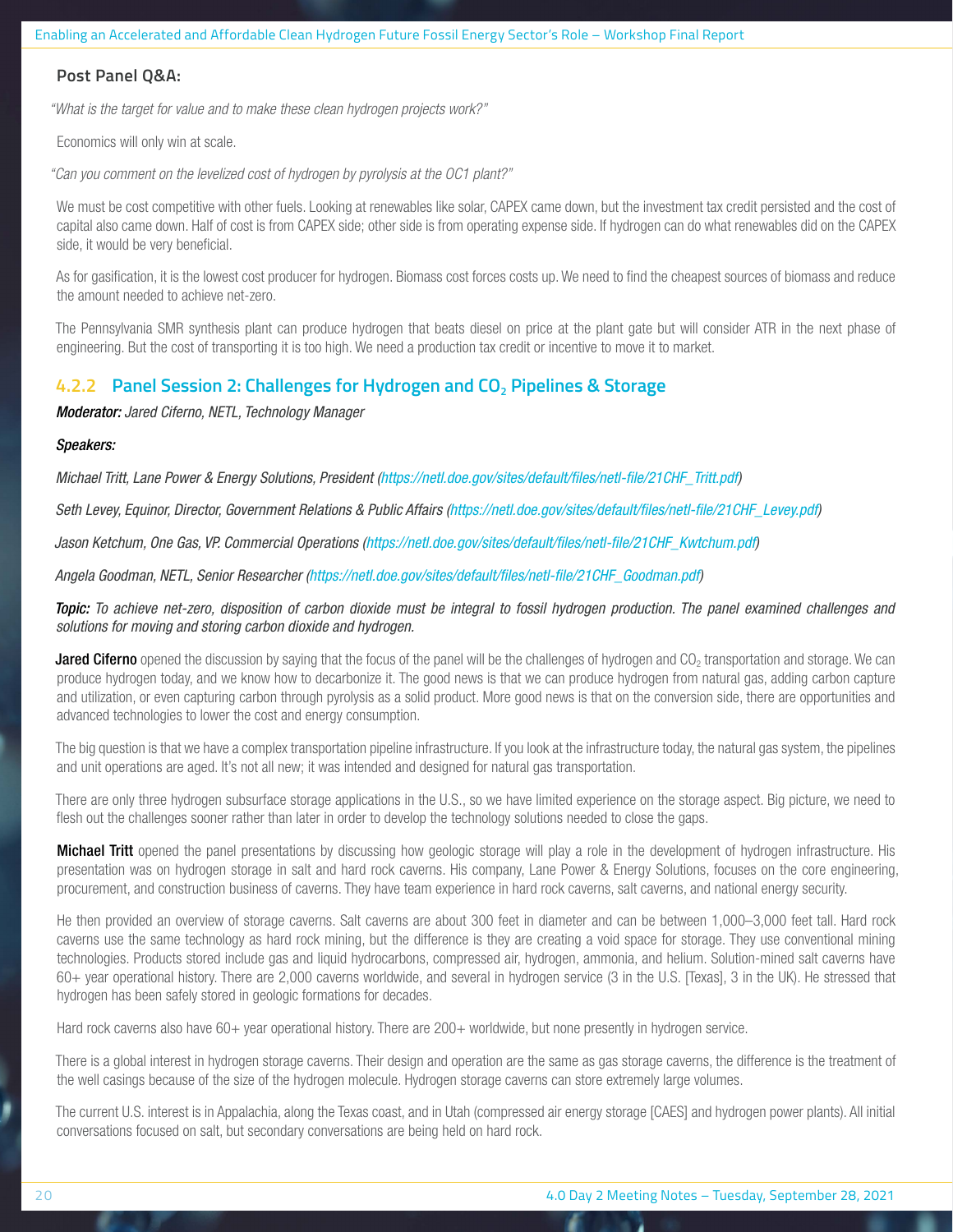Tritt posed the question: *Can we use existing natural gas storage caverns for storing hydrogen?* The answer is yes, but the materials limitations we have with pipeline infrastructure is the same, so it will be limited. What we can do is put a liner in the existing injection/production well casing that can be converted. However, that will constrict flow rates, so we likely need to drill a new re-entry well so that we do not have to decrease the flow rate.

Key takeaways from his presentation included: hydrogen is forecast to become a \$130–170 billion U.S. industry by 2050; President Biden's Infrastructure plan allocates \$73 billion for clean energy, transition, and hydrogen; DOE's *Hydrogen Shot* target is \$1/kg H2 by 2030; hydrogen can be stored in salt and hard rock caverns; caverns are far less costly than large-volume pressure vessels; green ammonia will be part of the energy mix, and has been stored in hard rock caverns for decades; and caverns take a long time to construct (three-four years for salt, four-five years for hard rock), so we should start early.

**Seth Levey** spoke to the policy and regulatory landscape for  $CO<sub>2</sub>$  and hydrogen transport and storage. He said what we are seeing now is a new confluence of different regulatory regimes that all need to be harmonized and synchronized. We have to simultaneously coordinate on interstate and intrastate transport pipelines and storage, both for hydrogen and  $CO<sub>2</sub>$ . While  $CO<sub>2</sub>$  is more mature in some areas, hydrogen is more mature in other ways. At Equinor, they have been working on such projects in Europe. At this scale, public policy is essential.

The regulatory framework for oil, gas, and CO<sub>2</sub> pipelines is relatively established. The need for CO<sub>2</sub> transport and storage to enable rapid decarbonization and to support net-negative CO<sub>2</sub> emissions (e.g., direct air capture [DAC], bio-energy with carbon capture and storage [BECCS]) is key. Proper communication around new pipeline infrastructure is essential.

In terms of CO<sub>2</sub> storage, the EPA provides a regulatory framework for storing large volumes of CO<sub>2</sub>. So far, eight states have committed to the establishment of a regional transport plan. The issue with Class VI wells for storage, as opposed to transport, is at the state level. Transport is relatively established; storage has further to go to set a precedent and establish norms.

One area we need to work on is the transport of hydrogen and determine who has regulatory primacy, operators, policymakers, etc. must initiate dialogue on addressing regulatory barriers facing first-of-a-kind hydrogen projects in the U.S. There is a question of whether interstate pipelines carrying hydrogen are common carriers subject to regulation by the Surface Transportation Board under authority closely related to the Federal Energy Regulatory Commission's parallel authority over other pipeline types. There are also questions as to the roles of the states and localities.

There is still work to do on the policy side. Without a synchronized approach, it will be difficult to move forward.

Jason Ketchum followed with a presentation on the integration of hydrogen into a natural gas system. His company, One Gas, has a presence in three different states (Oklahoma, Kansas, and Texas). It is a 100% regulated natural gas distribution utility. Their primary focus is figuring out the policy perspective. They are currently participating in two other projects: DOE's H2@Scale Initiative, which brings together stakeholders to advance affordable hydrogen production, transport, storage, and utilization to enable decarbonization and revenue opportunities across multiple sectors, and the National Renewable Energy Laboratory (NREL) *HyBlend* Project, which is a collaborative R&D effort that addresses technical barriers to blending hydrogen in natural gas pipelines.

One Gas is focusing on increasing and advancing the adoption of hydrogen. There have been limited discussions about "all-energy" grid planning across the natural gas and power generation sectors. These types of discussions need to be held.

There is currently limited Federal and state policy guidance; some on a Federal basis, but at the state level, they aren't being mandated to integrate renewables or meet goals. With hydrogen, there is limited state guidance. (The closest example of state guidance is in Oklahoma).

He finished by stating that hydrogen integration has already been successful in one state. In the 1970s, Hawaii Gas began converting naphtha, a byproduct from local oil refineries, into synthetic natural gas and hydrogen in the Campbell Industrial Park, Kapolei, on the island Oahu. To this day, approximately 12% of the gas in Oahu's pipeline is hydrogen—this is the highest concentration of hydrogen reported by a gas utility in the U.S.

Angela Goodman closed out the presentations by providing an overview of DOE's Subsurface Hydrogen Assessment, Storage, and Technology Acceleration (SHASTA) project.

She discussed the importance of DOE's Hydrogen Program Plan and how SHASTA ties into it. Hydrogen has the potential to meet existing and emerging market demands across multiple sectors. The program envisions how innovations to produce, store, transport, and utilize hydrogen can help realize that potential and achieve scale to drive revenue opportunities and reduce costs.

The objective of the SHASTA project (three-year effort, began in April 2021) is to identify and address key technological hurdles and develop tools and technologies to enable broad public acceptance for subsurface storage of pure hydrogen and hydrogen/natural gas mixtures. The project also sets out to elucidate operational risks; quantify the potential for resource losses; develop enabling tools, technologies, and recommended practices; and ultimately develop a collaborative field-scale test plan in partnership with at least one natural gas storage industrial partner. The project focuses on reservoir performance and well component compatibility in the storage system (pipelines and surface components upstream from the wellhead are covered by separate DOE research activities). The SHASTA project is a multi-national lab effort (NETL, Pacific Northwest National Laboratory, and Lawrence Livermore National Laboratory). It leverages unique capabilities and a demonstrated expertise on subsurface energy systems. The SHASTA team is currently working on putting together a stakeholder group in order to make sure SHASTA aligns well with industry needs and also as a place to share knowledge.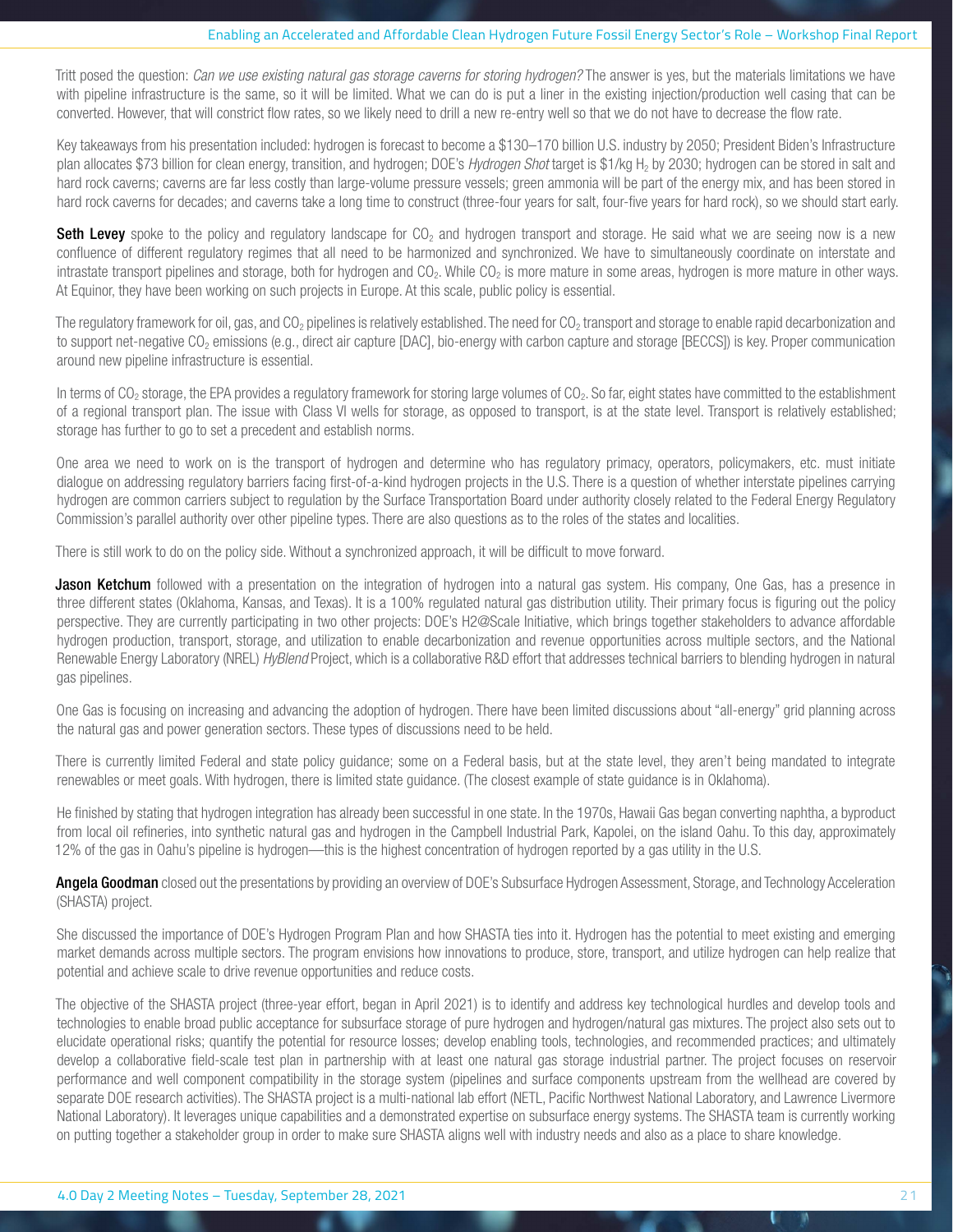## **Post Panel Q&A:**

*"There is a lot of opposition to pipeline buildout; how can we gather public support for new hydrogen/natural gas pipelines? What can be done technically and policy-wise? How can we ensure success of these hubs?"*

This is a hard question to answer. These projects are essential for reaching net-zero. Pipeline opponents may be likely to also be concerned about climate change, so one approach is to engage in discussion with the stakeholders. There needs to be listening on both sides of the discussion. There are a lot of misconceptions about the safety of hydrogen transport and storage. There are places where we can broaden dialogue and understand goals of projects. U.S. hydrogen policymakers need to discover the precise concerns of the opposition and understand if we are not all striving for the same thing. The key is to educate people in communities on the value and safety of hydrogen.

*"Can you comment more on the use of existing storage infrastructure for hydrogen (liners were mentioned during the presentations)."*

The U.S. oil and natural gas industry uses the same techniques for handling casing leaks in existing wells. In the past, if there was leakage, liners were used to fix the problem. They run the smaller diameter pipe down into the well and the packing seals it in place. It is technically feasible, just never used for a hydrogen scenario. The liner would be made of special materials to handle it. Again, the issue is that the smaller diameter decreases the injection and withdrawal rates. Therefore, it may not make sense economically. It may be better economically to drill a new well and complete it with hydrogen-safe material and abandon the original well.

*"Can you provide a sense of operation and maintenance costs with hydrogen storage as opposed to natural gas. Is it the same or is there a percentage increase?"*

Not certain of the answer to this, only know what has been reported in the literature at the moment, which claims that storage costs \$1/kg in different formations. It depends, salt dome storage for hydrogen will be slightly more expensive than conventional natural gas (maybe 5–10%), but only because of special requirements for well tubulars. The rest is very similar.

*"Operationally, if you take an existing natural gas pipeline, what would you have to do differently to transport hydrogen/natural gas blends?"*

In discussions with Hawaii Gas, they found out that when they originally started thinking of hydrogen in the system, engineers said they couldn't do it. From further discussions and research, they found out that it doesn't require the significant adjustments to the systems as they originally thought. The pipes have had cathodic protection. Engineers became a lot more comfortable blending up to 20%. They are looking at applications for a 100% hydrogen system.

*"Will NETL publish a map of potential storage sites and is the key driver behind the SHASTA project to support large-scale validation pilots in a three-year timeframe?"*

NETL is working on an online, interactive tool that will help the public see how much potential is available. The goal is to engage with industry partners to have a field-tested plan backed by science.

#### *"Where do we stand with hydrogen in terms of storage and policy?"*

The discussion is around classification of hydrogen and how regulators view it. In terms of how that discussion will play with an infrastructure buildout and getting a license to operate, getting regulators to provide clarity about how it must be done is important. There need to be discussions with other stakeholders as well. Broad goals are important, but the specifics are very complicated. The *Hydrogen Shot* is a very good goal, but what are the different policy elements that the Federal government needs to start now so that stakeholders get the signals needed to commence organizing? More discussions are needed between agencies, and with Congress.

Perhaps that's an opportunity where large demo plants, getting the hydrogen hubs sited and permitted, could actually reinforce policy and regulations in those areas.

#### *"Is there any chance of stratification of hydrogen and natural gas mixtures stored in salt caverns?"*

Panelists have only ever stored hydrogen as a pure gas project and not as a mixture. Hydrogen is lighter than a natural gas molecule. Stratification could be a possibility. This is one element NETL research will be trying to answer. We plan to answer that within the SHASTA project. There are a lot of theories, but nothing definite.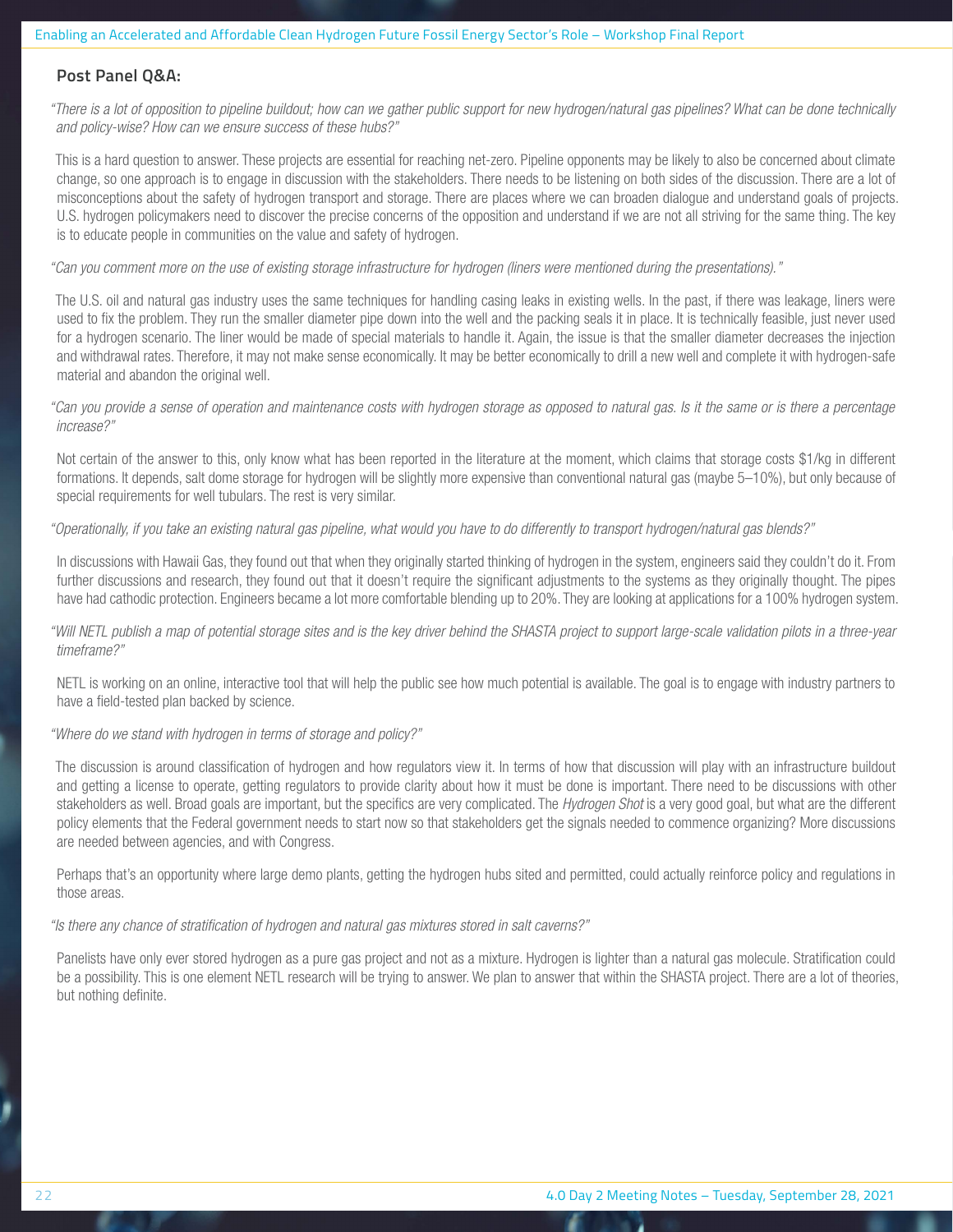## <span id="page-24-0"></span>**4.2.3 Panel Session 3: Challenges for Hydrogen Utilization**

*Moderator: Brian Weeks, GTI, Senior Director, Business Development*

#### *Speakers:*

*Brett Perlman, Center for Houston's Future, Inc., CEO [\(https://netl.doe.gov/sites/default/files/netl-file/21CHF\\_Perlman.pdf](https://netl.doe.gov/sites/default/files/netl-file/21CHF_Perlman.pdf))*

*Josh Martincic, Long Ridge Energy Terminal, Chief Sustainability Officer ([https://netl.doe.gov/sites/default/files/netl-file/21CHF\\_Martincic.pdf\)](https://netl.doe.gov/sites/default/files/netl-file/21CHF_Martincic.pdf)*

*Trevor Brown, Ammonia Energy Association, Executive Director ([https://netl.doe.gov/sites/default/files/netl-file/21CHF\\_Brown.pdf](https://netl.doe.gov/sites/default/files/netl-file/21CHF_Brown.pdf))*

Bernhard Winkelmann, Nikola Motor, Global Head, Technology & New Product Development (https://netl.doe.gov/sites/default/files/netl-file/21CHF *[Winkelmann.pdf\)](https://netl.doe.gov/sites/default/files/netl-file/21CHF_Winkelmann.pdf)*

*Topic: Technology challenges and other barriers to be overcome to expand use of clean hydrogen in existing (refining, ammonia) and new end-use sectors.*

**Brett Perlman**, of the Center for Houston's Future, Inc., presented on their role in bringing business, government, and community stakeholders together to engage in strategic planning and collaboration on issues of importance to the Houston region. They focus on leveraging Houston's energy leadership to accelerate a low-carbon future that combines economic growth and a positive impact on the environment

Houston's assets as a potential hydrogen hub include five core strengths: a large engineering workforce with energy experience, existing large-scale energy and industrial infrastructure, significant renewable generation capacity, a business-friendly ecosystem for startups, and the largest U.S. port with global shipping connections.

Houston's action plan involves three value chains: jumpstarting emerging sectors where Houston has a distinct advantage (CCUS, hydrogen, circular economy (plastics), battery manufacturing and energy storage), attracting companies in "new energy" industries (solar, wind, renewable natural gas, lowcarbon liquified natural gas, biofuels), and deploying cross-cutting initiatives to attract companies across all energy value-chains (including things like energy efficiency, carbon trading, electric and fuel cell vehicles, geothermal).

Houston could gain 600,000 additional jobs – total gross domestic product gains could amount to \$70–\$160 billion by 2050, with a concerted effort to attract high-paying new energy jobs with wages that are, on average, 28% higher than Texas's median wage.

Houston has a large portion of Texas's GHG emissions (40%), and the Texas Gulf Coast has large portion of the U.S.'s refining and petrochemical capacity (28% and 42%, respectively). Reducing these is a vast undertaking.

Houston and the Texas Gulf Coast have several advantages in terms of H<sub>2</sub>: over 900 miles of hydrogen pipelines (56% of U.S., 32% of global), ~3.4 million metric tons of hydrogen produced annually, largely through SMR (34% of U.S., 8.5x Rotterdam [Rotterdam is a leader in this area in Europe]), 48 hydrogen production plants, and the world's largest storage caverns for hydrogen (3 of 6 in the world are in the Houston region).

Green hydrogen will require greater technology and cost advances than blue. Requirements for advancing blue hydrogen are continued improvements in CCUS cost and technology, policies instituted to support CCUS adoption, and maintaining low-cost methane. Requirements for green hydrogen are reduced electrolyzer costs and significant improvement in that technology, substantial renewables penetration driving ubiquitous low-price power, and policies (and thus investor sentiment) favoring green hydrogen.

Decarbonization through hydrogen will be accelerated through a mix of localized and crosscutting drivers. Localized drivers include policy goals ("2050 net-zero" or similar), funding (carbon fees or other), and leverageable assets (for blue, hydrogen systems and at-scale CCUS hubs, for green, geologic storage and low power prices). Crosscutting drivers include cost and supply chain improvements (electrolyzers, renewables) and enhanced hydrogen and renewable synergies.

Perlman prioritized new hydrogen markets based on relative adoption barriers or advantages and emissions impacts, with heavy duty trucking topping the list, followed by energy storage, export markets and finally industrial processes.

Finally, Perlman described "H<sub>2</sub>Houston – A Global Hydrogen Hub" as an anchor for local and national heavy transport markets, leveraging captured CO<sub>2</sub> for enhanced oil recovery and decarbonizing industrial process heat and power, with an ability to be a "market maker" exporter.

Josh Martincic of Long Ridge Energy Terminal in Hannibal, Ohio presented on his enterprise's hope to co-locate large industrial companies, knowing they need a "green" message to draw them in. They have been evaluating CCS and hydrogen production technologies and have chosen to focus on both hydrogen production and use. They have just recently completed installing a 485 MW combined cycle gas turbine power plant (GE 7HA.02 gas turbine, capable of blending 20% hydrogen) and are currently installing a hydrogen blending skid to blend first 5%. Blending should commence December 2021. Their initial hydrogen supply will come from a neighboring industrial facility, but they are exploring future hydrogen supply from onsite production. They have received a bid for creation of caverns in subsurface salt deposits allowing for long term underground storage of hydrogen.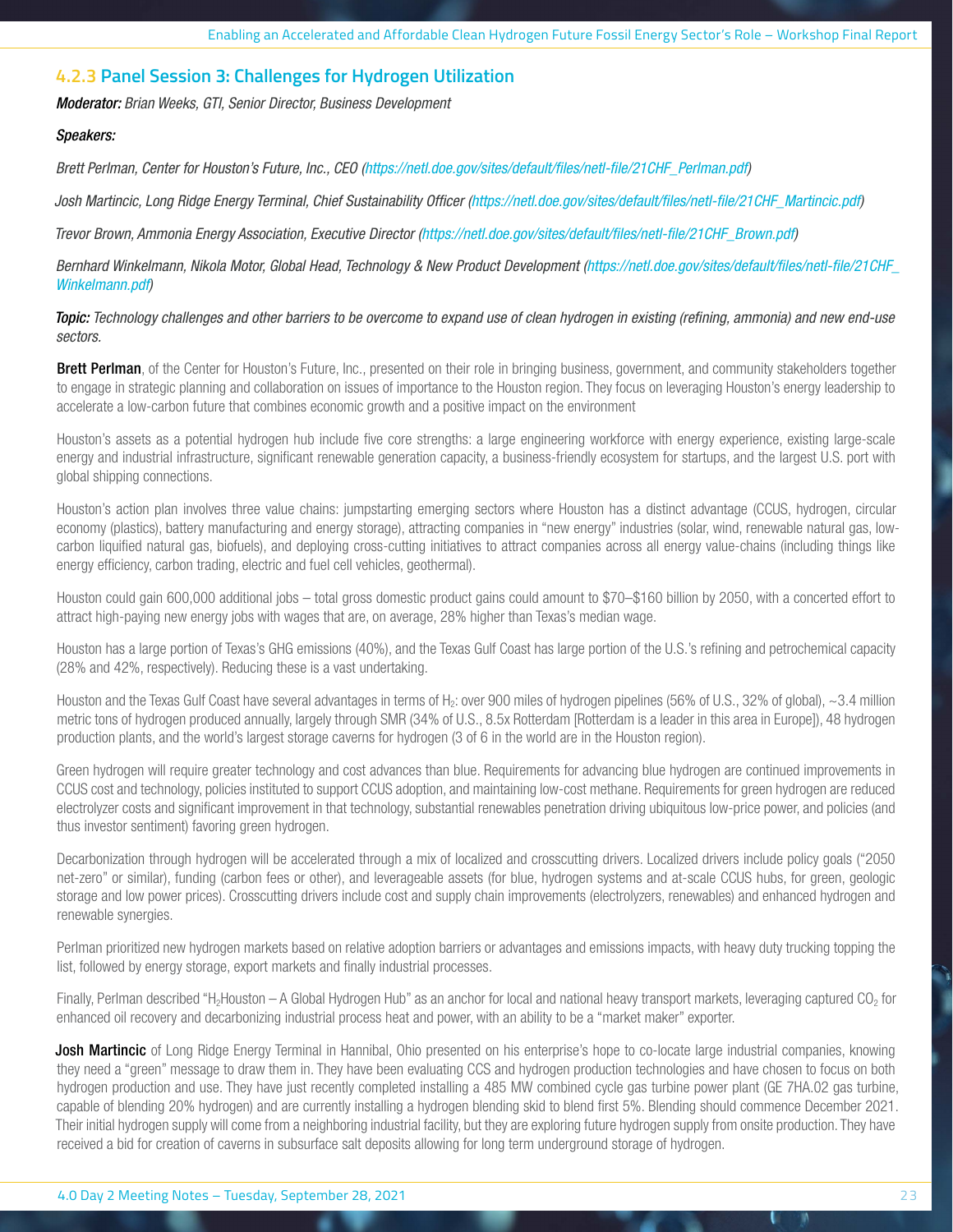Their vision for an Ohio Valley H<sub>2</sub> Hub (Hannibal, OH) includes flexibility to play in multiple attractive markets due to their location in the northeast, space to generate hydrogen on site, an onsite consumer (power plant) nearby natural gas pipelines, access to water (located on the Ohio River), subsurface storage potential, and access to rail and barge transport. Their location has a large brownfield area where they could set up incubation sites for companies to test systems.

Martincic sees a wide range of challenges to broader hydrogen value chain implementation ranging from production technology challenges, multiple location requirements, energy loss, how a CI score is determined, lower heat content (requires additional energy to convert to liquid and then back to gas), transportation challenges, storage location availability for scale needed, market understanding (how do we communicate different hydrogen colors, different CI scores) and acceptance (will consumers accept low a CI score as well as they accept renewables?), cost premium (even at \$1/kg, hydrogen will be more expensive than natural gas - what markets will be willing to pay for that?).

Overcoming these challenges will require fostering collaboration (hydrogen producers, pipeline and storage operators, utilities, transport companies, electrolyzer/SMR manufacturers, industrial end users, developers, and municipalities/economic development agencies), facilitating on-going dialogue among industry participants, and bringing value-added capabilities to foster hydrogen development opportunities.

Trevor Brown of the Ammonia Energy Association (AEA) presented on ammonia's place in the global economy as a commodity chemical and a hydrogen carrier. Ammonia has a place on both sides of the hydrogen supply/demand equation: decarbonizing ammonia production (supply) and adopting ammonia in energy markets as a hydrogen carrier fuel (demand). If we can decarbonize ammonia production, those demand markets will open.

Brown noted that the U.S. produces ~10% of the world's ammonia production. According to the International Renewable Energy Agency, by 2050, in a 1.5°C scenario, ~70 million tonnes of existing ammonia capacity will be shut down or converted from fossil to renewable inputs and ~500 million tonnes of new ammonia capacity will be developed using renewable inputs (electricity, biomass). This new ammonia development will require carbon mitigation.

He noted ammonia's advantages as a hydrogen carrier: liquid at -33°C (vs. -253°C), 50% more hydrogen in liquid ammonia than in hydrogen gas (volumetrically), construction of ammonia pipelines costs 1/2 that of natural gas, 1/4 that of hydrogen lines, a 60,000-tonne ammonia tank holds 90 GWh while largest battery holds 0.129 GWh, ammonia cracking to hydrogen involves an energy penalty (~25%), but it is competitive for long-duration/longdistance hydrogen transport.

He also highlighted the benefits of ammonia as a maritime fuel for reducing emissions and for electric power. He noted the importance of ammonia in Japan's road map for decarbonization, with ammonia-coal co-combustion use targeted at 3 million tonnes by 2030 and ammonia use in gas turbines at 30 million tonnes domestic (100 million tonnes regional) by 2050.

He also summarized their announced, fossil-based ammonia conversion projects (low-carbon capacity) and described AEA's facilitation of the development of a Low-Carbon Ammonia Certification Scheme (and is welcoming input at *[ammoniaenergy.org/certification](http://ammoniaenergy.org/certification)*).

Bernhard Winkelmann presented on Nikola Motor's perspective of the market for hydrogen in heavy duty transport. Founded in 2015 in Phoenix, AZ, with a manufacturing facility in Coolidge, AZ, Nikola aims to decarbonize heavy-duty transport, supported by a strong ecosystem of partners. They design and manufacture battery-electric and fuel cell hydrogen-electric vehicles, as well as design hydrogen production and filling stations and battery charging solutions.

They are planning to operate on a Hub-and-Spoke Model, with hydrogen produced or purchased from third parties at a centralized hub and distributed to dispensing stations. They estimate a need for 25 million tons of hydrogen within their dispensing station system by 2028.

Alternatives for hydrogen distribution include over road (currently U.S. preferred, including liquid and compressed gas), over rail (was used in 70s and 80s and has come to a stop … whether rail can come back is a political question), and pipelines (will become more attractive as transport distances get larger). Nikola plans to evaluate the most cost-efficient model of hydrogen distribution for each use case.

In the case of hydrogen storage and dispensing, Nikola will leverage partnerships with existing truck station operators (e.g., Travel Centers of America) to optimize the speed to market and significantly reduce CAPEX. Depending on location, Nikola's infrastructure network will be tailored to incorporate: 1) Onsite, 2) Hub-and-Spoke, or 3) Other models of hydrogen production and distribution (i.e., the purchase of  $3<sup>rd</sup>$  party hydrogen). The first two stations will be constructed at existing TA-Petro locations in California and are targeted to be commercially operational by Q1 2023. Nikola may also develop greenfield hydrogen dispensing stations.

In terms of challenges, Winkelmann noted scale up of production and distribution (will change as production increases), difference between the U.S. and EU in terms of the pipeline and highway network, capital needs to build infrastructure (government incentives are needed to kickstart transition), and the need to expand and streamline permitting. Further, safety is paramount – the industry as a whole cannot afford a hydrogen safety incident.

## **Post Panel Q&A:**

*"Since Nikola is building battery electric vehicles for short-medium haul, did the company consider battery swapping for long haul, is that feasible or how do the economics compare?"*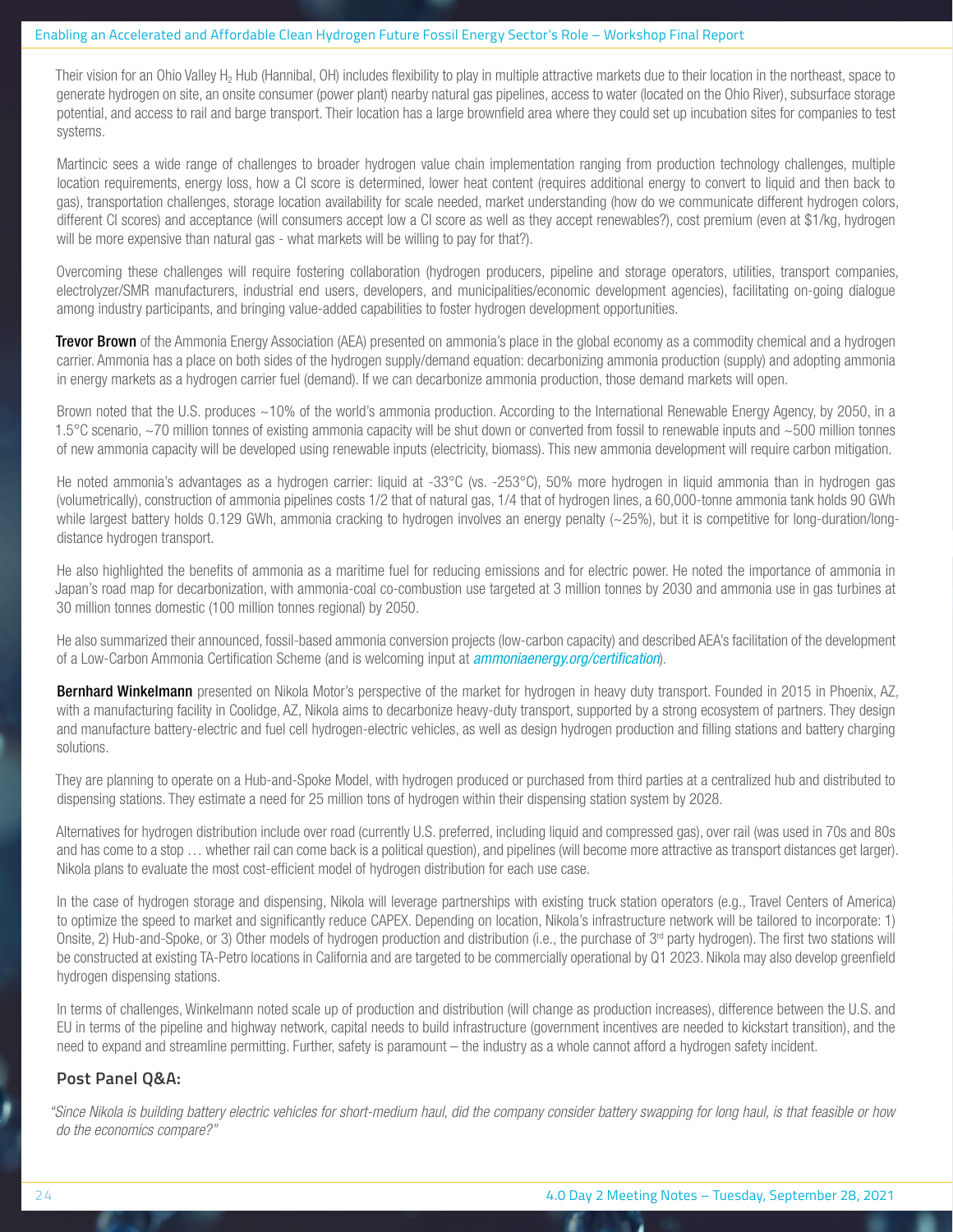<span id="page-26-0"></span>If short distance, batteries are better than fuel cells. The longer the distance, the heavier the payload, the more beneficial it is to move to hydrogen fuel cells. The exception would be cities with large taxi fleets or public transit buses.

*"If you could pick out one or two key milestones or drivers that are needed to spur the demand for clean hydrogen, what are they in your sector/geographic area?"*

They do come down to policy. We'll see if a Federal infrastructure bill comes out to put some real muscle behind hydrogen policy. I think the other one is that you need customers. A corporate goal of carbon emissions is likely not sufficient. You need a supply-side driver and a demand side driver (like a carbon tax).

You need policy, especially when you're competing against low-cost power sources like natural gas.

None of the options we're looking at are prohibitively expensive, but we have to figure out how to share the risk. Perhaps a longer-term mandate. Something that isn't asking people to make price decisions. Allowing the market to do it, but defining what sort of percentage of low-carbon products (such as fertilizer) we need going into the market. That kind of mandating is a very powerful thing. That's why the maritime sector will decarbonize quickly—they have a clear signal, so the market has to step up and meet it.

It's true that we need policy and incentives, but we also need access to capital. To transfer into a hydrogen economy will be costly, and we do not have an unlimited timeframe to do it. The largest value will be in the transport sector, since hydrogen's closer cost parity with diesel makes it a sustainable prospect, hydrogen has farther to go to create cost parity (and hence sustainability) for power applications.

## **4.3 DAY 2 – BREAKOUT SESSION SUMMARIES**

The overall objective of the breakout sessions held on Day 2 was to focus on challenges for the various stakeholders throughout the hydrogen value chain. The participants were instructed to identify the challenges and opportunities of stakeholders and explore ways to promote partnerships and overcome barriers. Four facilitated groups addressed the same set of questions and framed their responses in terms of: (a) opportunities/needs, (b) challenges, (c) solutions, and (d) next steps.

On the second day, the four questions addressed by the breakout groups were identical for all four topics identified under sections 4.3.1- 4.3.4:

- 5. How can costs and GHG emissions intensity of this segment be reduced in the initial and scale-up stages of deployment?
- 6. What are the technical gaps, and how can they be addressed by R&D, digital tools, energy systems modeling, or other means?
- 7. What types of partnerships (e.g., public/private, transportation + power sectors) and new business models are needed to accelerate hydrogen deployment?
- 8. How can Environmental and Energy Justice issues be addressed in this segment of the hydrogen value chain?

The consolidated results are summarized below for each topic.

### **4.3.1 Breakout Session Topic: Hydrogen Production**

On the topic of hydrogen production, participants identified several opportunities/needs:

- Costs can go down by scaling up, but also being required to decrease emissions through carbon capture and sequestration in the case of SMR, or carbon use/storage in the case methane pyrolysis, will require that we "leapfrog" some traditional steps in the technology/technology readiness curve.
- Need new sources of capital and support from new investors willing to take on early-stage risk in order to compress the technology development timeframe, which will be critical in decreasing both costs and GHG emissions simultaneously.
- Opportunity to use biomass gasification as a source of power and hydrogen, as a way to reduce GHG emissions.
- There is an opportunity and need to establish a common understanding for evaluating CI with respect to hydrogen production, based upon LCA.
- Decarbonization of legacy facilities is an Environmental Justice opportunity.
- There is a need to quickly identify government policy drivers that will enable rapid hydrogen production.

#### Challenges include:

- Deep decarbonization, greater than 95%, will be difficult to achieve with conventional technologies.
- Making the correct decision to not scale up or deploy technologies that do not make sense. We need consistent techno-economic assessments and LCAs to inform these decisions.
- Hydrogen production from fossil fuels ultimately depends on economic carbon capture and secure sequestration or use; much more work to be done to show that these can be achieved at the locations where it makes sense to produce hydrogen.
- In terms of biomass feedstock, the technology is not there yet.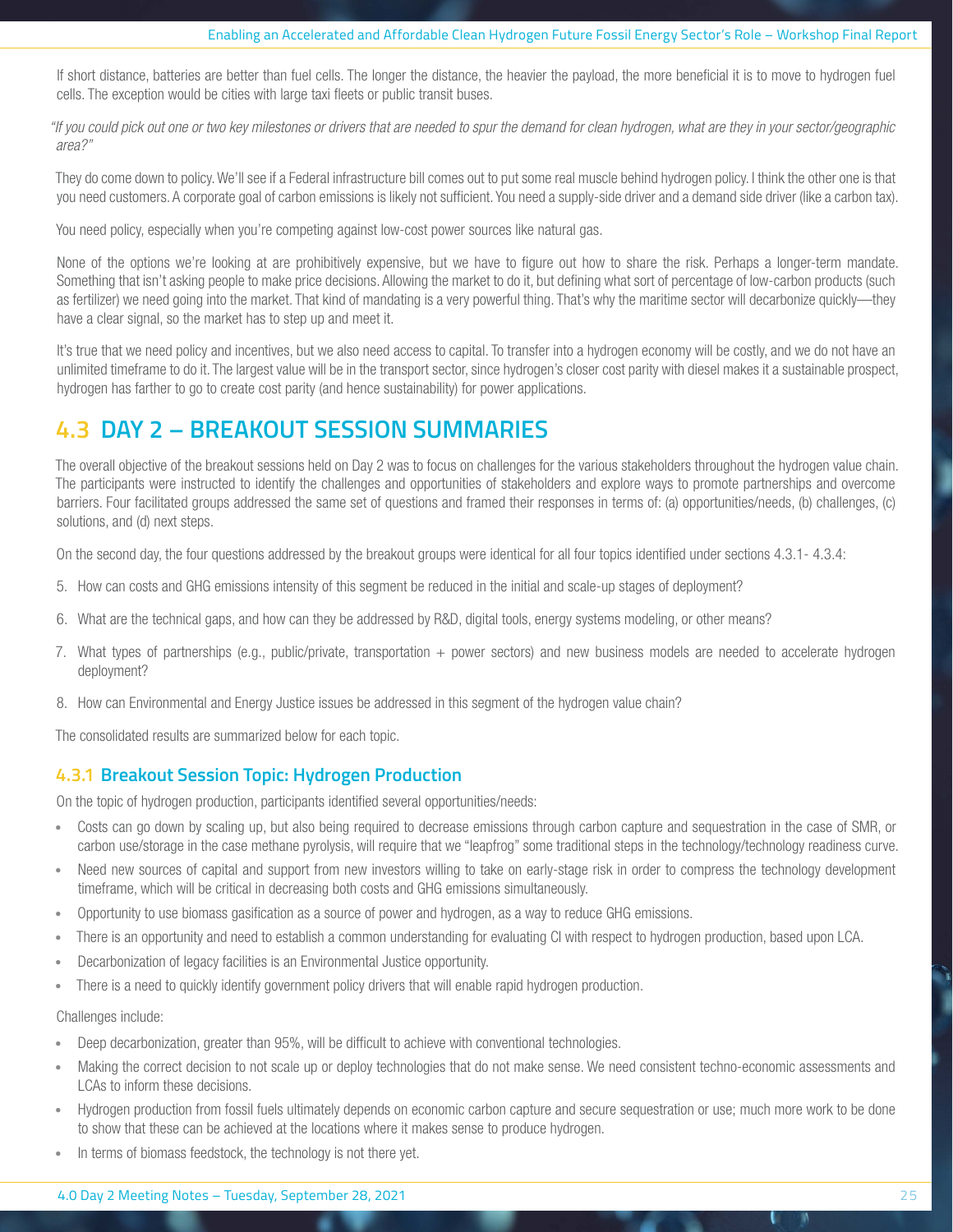#### <span id="page-27-0"></span>Enabling an Accelerated and Affordable Clean Hydrogen Future Fossil Energy Sector's Role – Workshop Final Report

- Need more research on CO<sub>2</sub> utilization (e.g., for chemical manufacture) to enable blue hydrogen production. Defining new roles for and expansive uses of carbon will be important.
- Continued workforce development; transitioning chemical engineers from refining and gas processing to hydrogen production will be important to avoid loss of experience.

Potential solutions include:

- Industry-wide partnership focused on carbon dioxide sequestration, funded by Federal government (e.g., the *[Regional Carbon Sequestration](https://netl.doe.gov/coal/carbon-storage/storage-infrastructure/regional-carbon-sequestration-partnerships-initiative)  Partnership* program).
- Reduce transportation costs/issues by utilizing hydrogen near feedstock production.
- Expansive LCA to enable broad deployment and ensure cost elements are clarified.
- Right-sized solutions for carbon capture and hydrogen production in the short term (such as the LaPorte hydrogen production facility) is a clear way to enable market expansion.
- Known technical solutions can make ATR with CCS viable.
- Pathway analysis for RD&D opportunities based on cost, maturity, and emissions intensity.
- Adaptation of educational opportunities for workforce expansion.

In terms of Energy Justice, prioritize consideration of sites where opportunities to lift disadvantaged communities are present. For example, coal mining communities where there are opportunities to source feedstock (e.g., natural gas plus coal waste plus biomass) and store  $CO<sub>2</sub>$  (subsurface reservoirs) while lifting under-employed workforce (coal miners) through training.

## **4.3.2 Breakout Session Topic: Hydrogen Pipelines & Storage**

On the topic of pipelines and storage cost reduction, participants' ideas on opportunities/needs included: good planning, incorporation of the use of digital tools and analytics, improved leak detection for pure hydrogen systems, and improved collaboration across Federal and local regulatory agencies. The notion of leveraging existing natural gas pipeline right-of-way (ROW) to build hydrogen pipelines was suggested again as a way to reduce costs. The use of hydrogen carriers like ammonia and rail transport of liquid hydrogen were also suggested as ideas worthy of consideration.

Identified challenges to managing costs and GHG emissions include:

- Difficult and expensive to build a hydrogen pipeline and trucking options are also expensive, particularly for bulk liquid hydrogen.
- Operational challenges that will vary depending on how and when hydrogen is added into a pipeline.
- The fact that end users have different fuel specification needs.
- Difficulty in adapting pulsation control and induced vibration mitigation technologies to different hydrogen blends.
- Potential hydrogen leakage into enclosed spaces.
- Incompatibility with current infrastructure is a huge issue. There are sections of pipe where the metallurgy is unknown. In addition, every junction is an opportunity for leaks.
- Current compression systems burn natural gas as feedstock. If we add hydrogen to the natural gas in the pipeline, we will need more gas to run those compressors. Electrification will not always be an option to avoid this problem.
- Adding hydrogen also means lower head pressure. There may be a need to increase horsepower in compressors and also decrease distance between compressor stations to maintain pressure.

Potential solutions to managing costs and GHG emissions included:

- Consider ammonia as a hydrogen carrier. There is no comprehensive techno-economic analysis on ammonia as a hydrogen carrier, and one is needed. The economics change when you look long-term vs short-term.
- Having rail as a liquid hydrogen transport option could be a middle-of-the-road alternative between pipelines and trucks. This approach could quickly lower the cost of hydrogen transport. The technology is there, the only thing missing is regulatory approvals.
- Variable pulsation control.
- Upgrade in compressor technology. For example, integrated machines without seals or with improved seals.
- Odorization of hydrogen plus modification of existing technologies to detect hydrogen in low concentrations.
- More and earlier collaboration and identification of synergies at Federal and local level. Strong working relationship with regulators and researchers. Early collaboration within DOE (e.g., FECM, EERE, GeoHydrothermal) and among agencies (e.g., USGS, DOE, DOT, EPA, USDOT, etc.) and state agencies.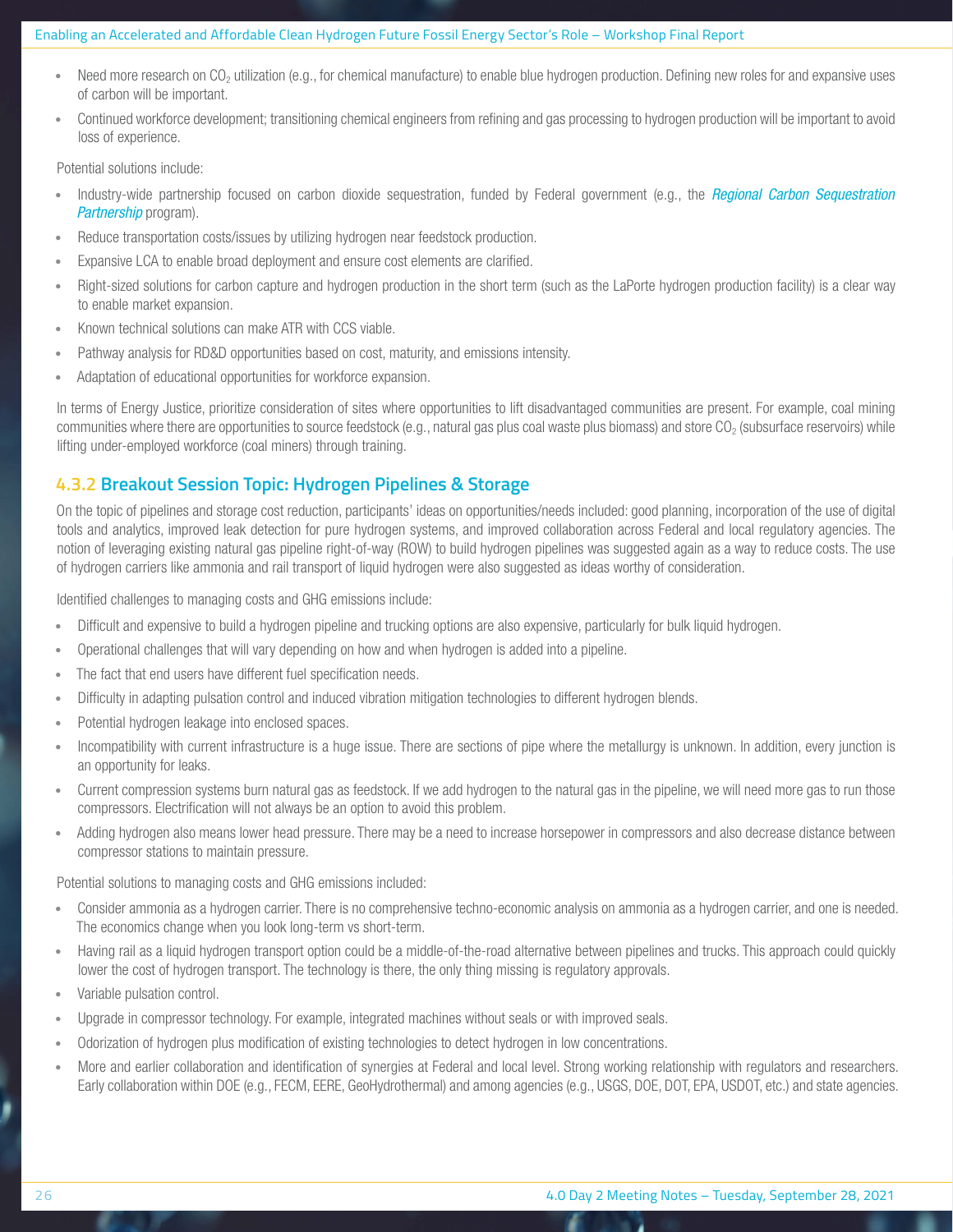<span id="page-28-0"></span>Identified technical gaps include:

- Better understanding of potential for hydrogen storage in new subsurface reservoirs of various types.
- Real-time sensing approaches for hydrogen concentration in blends with natural gas.
- Better understanding of the safety issues associated with use of blended hydrogen/natural gas mixtures, particularly in residences.
- Better understanding of any issues related to hydrogen transport by rail and appropriate DOT regulations to permit.

With regard to the question of partnerships and new business models needed to accelerate hydrogen deployment, a suggestion offered was for DOE to consider the possibility of a hydrogen strategic reserve along the lines of the strategic petroleum reserve. Also, there was a suggestion that the Federal government could assign hydrogen-using industries (e.g., refineries, ammonia producers) low-carbon or zero-carbon targets for their hydrogen. This could quickly have a huge impact.

With regard to Environmental Justice issues, participants noted that issues need to be raised and mitigated through collaborative effort and better outreach, education and information-sharing with Energy Justice organizations and local communities. In this regard, DOE's Regional Carbon Storage Program Partnership (RCSP) initiative was successful and is a good model.

There is a need to prioritize the safety of existing pipelines in low income, underserved communities as vintage natural gas pipelines are upgraded/replaced. A focus on those could help to ensure that communities do not feel like they're getting hit twice; existing unsafe conditions complicated by additional unsafe hydrogen pipelines. Further, the issue of equity, ownership, and community participation have to be addressed up front in areas where local landowners are involved.

Finally, the point was made that it might be worth looking at the potential risk of "show stopper" safety incidents related to a hydrogen economy transition, a la Three Mile Island, and preparing for ways to deal with the outcome. A big safety incident related to human error could derail the transition. An incident in Norway might be a good case study for best practices on handling such a situation. (Note: On June 11, 2019, a hydrogen station for fueling fuel cell vehicles near Bærum, Norway exploded. The company took responsibility for the incident, caused by an assembly error on a specific plug in a high-pressure hydrogen storage tank. A \$2.97 million dollar fine resulted. The company has changed its equipment assembly procedures as well). There is a government role in helping the public understand the safety of underground storage and pipeline transport of hydrogen.

## **4.3.3 Breakout Session Topic: Utilization**

On the topic of hydrogen utilization, participants identified several opportunities/needs:

- Mid- to long-haul distance heavy transport is an opportunity for expansive hydrogen utilization. Shorter haul applications will be ceded to battery/ electric users with minor exceptions, unless the efficacy of those solutions in cold environments or with difficult use limits their utility.
- Hydrogen hubs could start with large offtake users (e.g., power) and then transition to smaller end users where higher levels of hydrogen purity are required.
- Expanded hydrogen liquefaction capability could play a role in enabling transportation as a pathway for greater utilization.
- In order for hydrogen to be utilized in power production, especially as blue hydrogen, there is a need to lower the cost considerably. Hydrogen is currently used as a chemical, not burned for power, therefore there is hesitancy and uncertainty.
- Need to better define what the cost of using hydrogen will be for various end uses. Research towards this end may need to be scaled up or accelerated.
- Use hydrogen for combined heat and power (CHP) as a starting point, which improves overall efficiency and reduces GHG emissions. Could be done at a hub where demonstration of cost-benefits through scale up could improve commercialization prospects. Value is already there.

Challenges include:

- We need the infrastructure in place to integrate hydrogen into the energy mix, but we cannot switch to a fuel that is not available or too costly to produce. Lower cost and availability are dependent on scaled up infrastructure, but that cannot be deployed if there is no demand. Thus, a "chicken and egg" problem.
- Customers do not want to give up efficiency in order to switch to lower carbon fuels.
- Technical gaps depend on the end use. For industrial heating or chemical reduction of iron ore, there are potentially technical or equipment gaps to be resolved. Europe is currently leading in this area but all the information is not in the public domain.
- Existing hydrogen production levels and production costs are not going to make decarbonized electricity competitive/affordable. Need to find technologies that can minimize cost of  $CO<sub>2</sub>$  capture and thus minimize cost of blue hydrogen.
- Sensing technologies for hydrogen that can work in high temperature/high pressure environments may be lacking.
- Adequate codes and standards for the use of hydrogen are lacking and building, heating and ventilation codes and standards must be modified or new ones created before hydrogen can be utilized in residential and business settings.
- Establishing efficient mechanisms for hydrogen purification based on end user needs and building a better understanding of the levels of hydrogen purity required. Will there be a single standard or multiple standards unique to end users?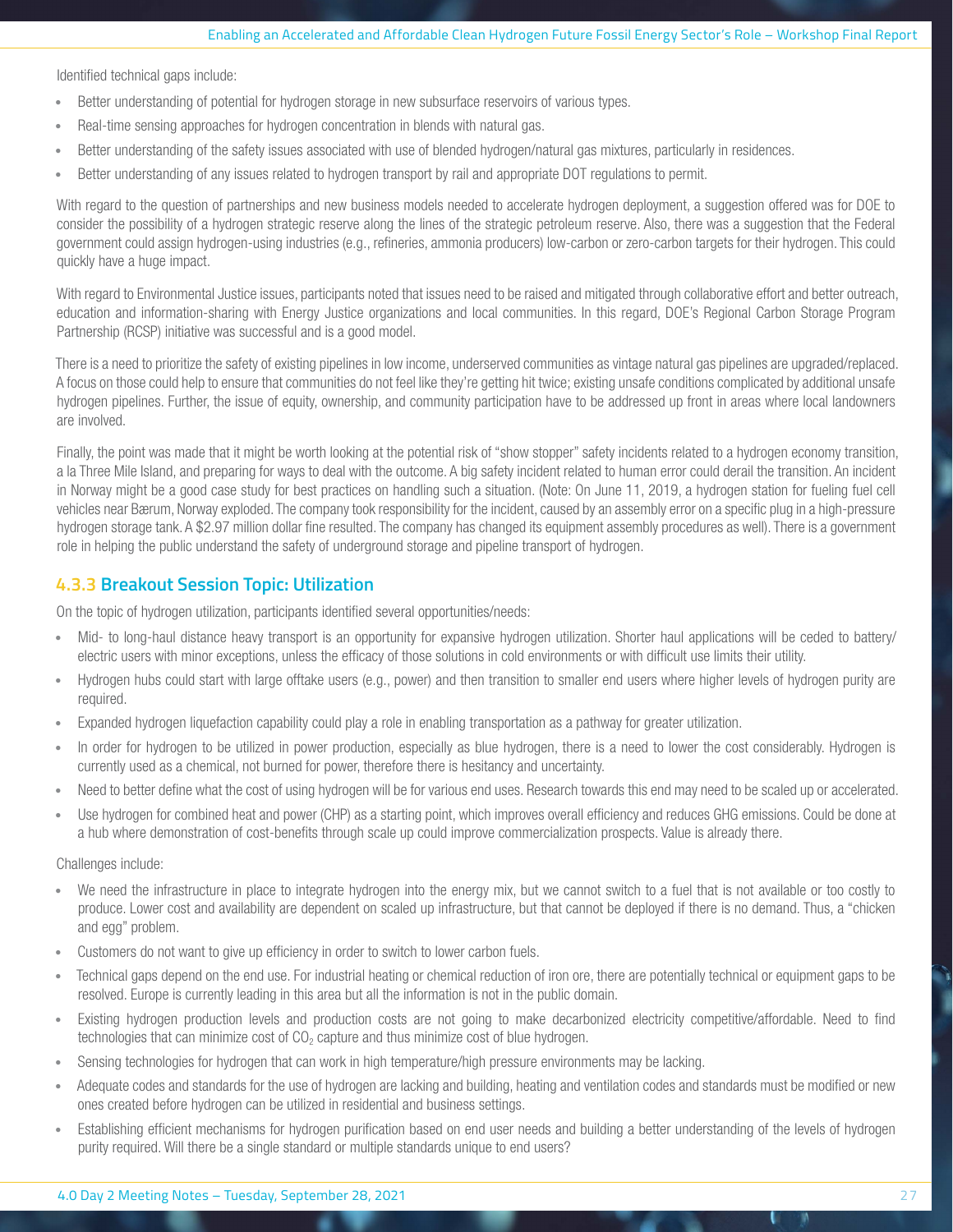#### Enabling an Accelerated and Affordable Clean Hydrogen Future Fossil Energy Sector's Role – Workshop Final Report

- Sector coupling is difficult because sectors are driven by separate and unrelated market forces. When you have someone producing molecules that could be sold into multiple markets, but there is no coordination between how each of these segments are regulated (e.g., if one sector gets a tax credit, does the other sector gets it as well?). A National Hydrogen Economy will require a national strategy that looks at the whole picture.
- There is a need to clearly articulate the rationale and benefits (e.g., environmental, affordability, resilience, choice of applications) for using blue hydrogen, otherwise, people will suggest using intermittent and currently unaffordable zero- carbon renewables from the start. The step change pathway must be better communicated.

Potential solutions include:

- Large scale demonstration projects that show impact of hydrogen use in highest  $CO<sub>2</sub>$  emitting sectors (e.g., steel production, chemical production, cement, and other industrial uses).
- Public/private partnerships with potential industrial users of hydrogen and industry standards associations.
- The cost of validating at scale is prohibitive for industry, assuming you can even source the required amounts of hydrogen. Government subsidization of validation toward first commercialization is necessary (e.g., recent NETL FOA 2332—Energy Storage for Fossil Power Generation [6/12/2020], some projects will be moving out of the lab to a Phase 2).
- Consider combinations of sectors to advance hydrogen utilization. For example, public transportation and utilities across a regional setting.
- Accelerate work original equipment manufacturers (OEMs) are doing by working to streamline testing and emissions (e.g., EPA approvals), so that when they have a technology that is ready to be developed, the commercialization pathway isn't presented with a huge regulatory barrier, thus allowing them to get to market faster.
- Provide more funding to help technologies across the "valley of death;" late stage developmental/early deployment. There is a lot of government funding support for early-stage R&D (e.g., university research). There's also a lot of subsidies or incentives for emerging commercial products (e.g., ethanol, electric cars, etc.). There is a gap in applied R&D, and the budget should be expanded in this area for more demonstration projects to support early deployment of emerging technologies. For whatever reason, industry is on its own to overcome this "valley of death" stage.
- Identification of smaller utilization (lower cost) projects where production and end-use are co-located will improve visibility and enhance utility.
- Distributed solutions for vehicle fleets, where  $CO<sub>2</sub>$  or carbon black can be locally stored, will enhance utilization.
- Expanding tax credits to include retrofitting existing technologies.
- Consider beginning with fuel ammonia. In Japan, they're looking to implement this option. It doesn't need to be carbon-free, just implement something that will give a carbon reduction over time. Build the demand center so that the market can come to maturity with lower carbon intensity products in years to come.
- We have examples on how to transition in a non-disruptive manner. For example, independent power producers phasing out coal and moving toward natural gas has helped reduce NOx and GHG emissions substantially over the past 30 years without disrupting energy markets. But we cannot wait that long, we need to apply lessons learned quickly.
- We can learn from what Europe is doing at the commercial scale using hydrogen as primary fuel source, but may have to wait a few years for technology to be in public domain.

Next steps could include the following:

- Consistent techno-economic analysis (TEA) and LCA of hydrogen utilization options.
- Government-funded RD&D. OEMs cannot afford to do RD&D when there is not yet a market for hydrogen.
- Use Federal government purchasing power to stimulate demand for hydrogen (e.g., "green" steel produced with hydrogen). Military purchases can be pathway to generate demand.
- Accelerating approval for Class VI  $CO<sub>2</sub>$  injection wells in order to enable blue hydrogen production.
- To the extent possible, leverage existing infrastructure (e.g., hydrogen production and transport systems) to keep costs reasonable while you make the transition.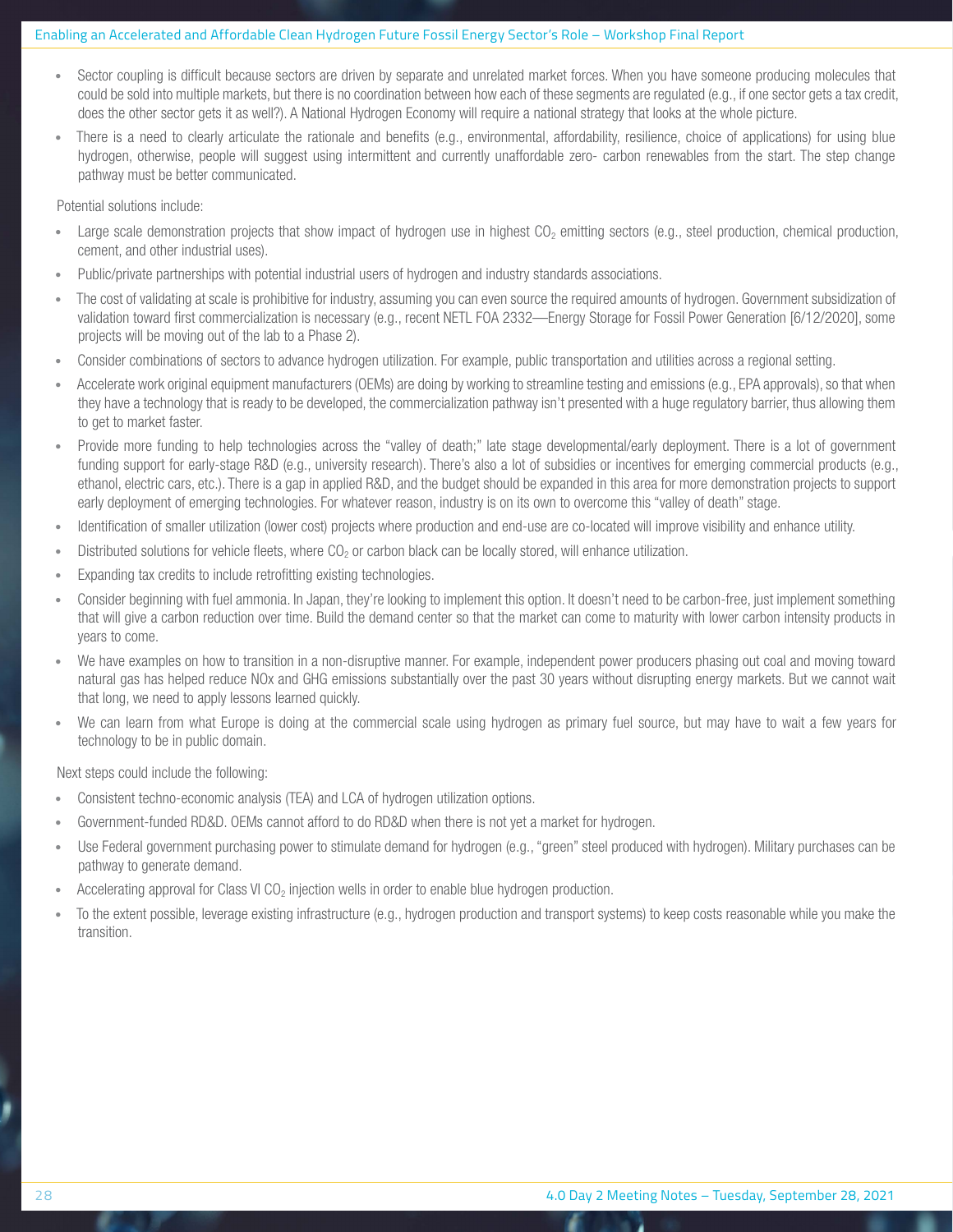## <span id="page-30-0"></span>**4.3.4 Breakout Session Topic: Dependent Systems/Sectors**

On the topic of dependent systems and sectors (e.g., natural gas, electricity, carbon sequestration, water, transportation), participants identified several opportunities/needs:

- The potential for water demand to be an issue with hydrogen production.
- The need to determine where the power goes; towards making hydrogen or to the grid? If we are too aggressive with hydrogen, we could see "electron shortages" in other areas. Also, if renewable power is being used to make green hydrogen, how do you deal with constant demand versus variable power output?
- One opportunity to reduce costs is to produce hydrogen from natural gas where the gas is produced and used on site, with added carbon capture and sequestration, to eliminate the costs of transport.
- The need to identify technical gaps through comprehensive LCAs and TEAs.
- The need to identify policy mechanisms, other than tax credits, that can accelerate hydrogen deployment. Companies need incentives that will de-risk investment.

Challenges include:

- Site selection is a challenge. There are advantageous characteristics associated with specific sites that can lead to reduced costs, but may need further research to identify the best site characteristics.
- How do we define CI? Will it include the upstream, midstream and downstream? How can you perform a LCA for a specific site? This all needs to be better understood and communicated.
- Current lack of oversight/regulation/incentives to drive development and investment efforts.
- In many cases we may not know what the technical gaps are yet because we have not used technologies in working environments/production environment.

Potential solutions include:

- Potentially using oil and gas produced water for electrolysis for hydrogen production.
- Use of excess power to produce hydrogen as a backup to renewable energy to fill gaps.
- Tailoring energy production to local needs/priorities.
- Government policy that would help incentivize development and financial certainty to build access to tax credits. New business models will be built around changes in policies.
- Targeted government purchasing of hydrogen-related products (steel, ammonia, etc.).
- Conduct analyses around the whole value chain, including inputs and outputs.
- Demonstrations and modeling (digital twin) of scenarios would be beneficial to learn challenges before investing.
- Identifying opportunities for regional hubs through private partnerships in locations where the hydrogen production can be utilized, emissions can be sequestered, and existing capabilities exploited.
- Facilitating the formation of partnerships with electric and natural gas utilities. Combine utilities that need to support a hydrogen project or hub and identify how those utilities may need to change because of these new projects. Utilities can supply assets and other capabilities.
- Federal government help dealing with the funding/financing issues (e.g., The Infrastructure bill could help answer some questions and challenges).

Next steps could include the following:

- Funding studies to support dynamic modeling would help understand challenges. Economic models and reports (right now they are more international, broader-based). We need more U.S.-based models.
- Forming regional entities to review issues would help. Working with government at various levels, along with business, to discuss issues and conduct outreach.
- Establishing industry standards for CI.

Energy and Environmental Justice should be a criterion for site selection. Energy and Environmental Justice will be served by focusing on regions of the country that have been affected by pollution and communicating that hydrogen could be an important clean energy solution to those past problems (e.g., mitigation of NOx), but only if jobs and significant economic benefits accrue to the communities previously impacted.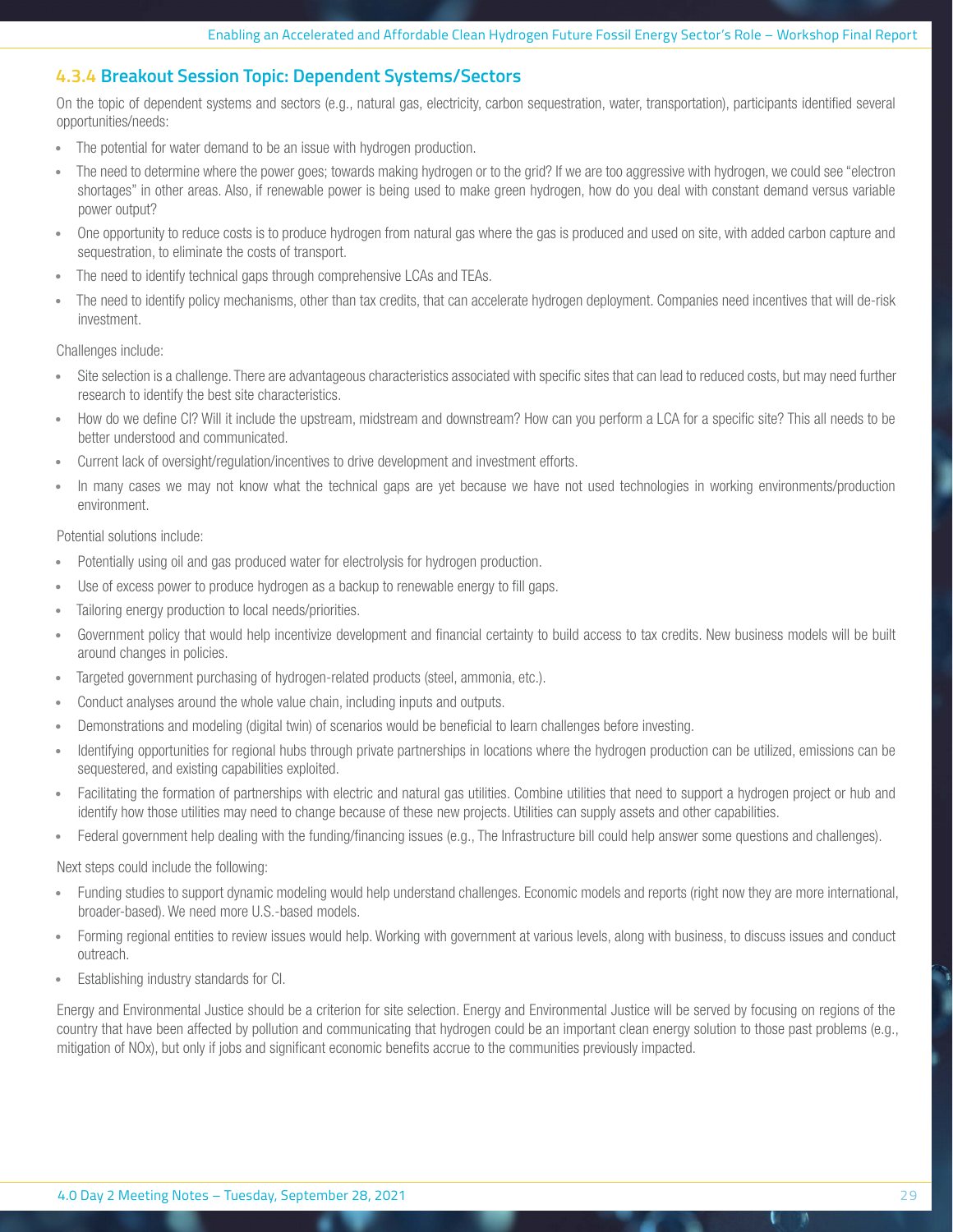# <span id="page-31-0"></span>**5.0 KEY FINDINGS**

Themes that emerged from the panels and breakout sessions are listed below. Their order does not indicate relative importance and no effort was made to reach consensus on any prioritization of these themes.

### **Themes**

- The key issue facing a transition to hydrogen is that production and utilization of clean hydrogen must increase by 50-fold from 10 million tons per year (Mtpa) to greater than 500 Mtpa by 2050 if decarbonization goals are to be met. This is a very challenging objective that must be achieved in a very short time frame and will require contributions from all hydrogen production sources. From a business perspective, hydrogen provides some of the largest market growth opportunities available in the energy industry.
- Government leadership will be critical in achieving the stated decarbonization objective, not only in terms of significant tax credits and incentives but also in terms of research, development and demonstration (RD&D) funding and the facilitation and encouragement of communication and collaboration across government entities at all levels—Federal, state and local—to reduce permitting, regulatory, and economic barriers to implementation of hydrogen projects.
- There is a need to articulate a clear rationale for using hydrogen and a clear pathway to achieving specific environmental benefits to ensure that all hydrogen production methods are treated in an objective, unbiased fashion. The step change pathway must be better communicated.
- The carbon intensity (CI) of hydrogen produced using natural gas as feedstock with carbon capture and storage (CCS) is significantly impacted by the methane leakage rates from natural gas infrastructure. High carbon capture blue hydrogen could contribute to a net-zero world with very low upstream emissions, if methane leaks are minimized.
- The use of Federal government purchasing power to stimulate demand for hydrogen (e.g., "green" steel produced with hydrogen, clean ammonia as fuel for Coast Guard vessels) can be a pathway to generate demand and stimulate production capacity.
- CCS will be critical for production of hydrogen from fossil fuels. While technologically there are few hurdles to CCS, the issues of long-term liability risks and extremely slow permitting of Class VI injection wells are two factors that could jeopardize investor interest. Proactive government action will be necessary to solve these problems.
- Efforts to expand hydrogen should leverage initial opportunities in areas that couple high feedstock capacity, large volume infrastructure, significant storage capacity, and a nearby industrial base. While each region is unique and presents both opportunities and challenges, an important regional variable is the availability of geologic storage options for both hydrogen and carbon dioxide (CO<sub>2</sub>) in places where industrial demand is centered.
- With regard to Environmental Justice issues, participants noted that issues need to be raised and mitigated through collaborative effort and better outreach, education and information-sharing with Energy Justice organizations and local communities. In this regard, DOE's Regional Carbon Storage Partnership (RCSP) initiative was successful and is a good model. Further, consider prioritizing hydrogen hub location sites where opportunities to lift disadvantaged communities are present. For example, coal mining communities where there are opportunities to source feedstock (e.g., natural gas, plus coal waste plus biomass) and store CO<sub>2</sub> (subsurface reservoirs) while lifting under-employed workforce (e.g., coal miners) through training. In addition to jobs impact, it was suggested that inclusion of disadvantaged community organizations and members into projects would be valuable for Energy Justice concerns.
- Industry is eager to move forward, at a variety of scales and using a variety of approaches, to take advantage of what is seen as a growing demand for hydrogen in the U.S. energy portfolio. There is also significant potential to retrofit existing fossil-based hydrogen production facilities with carbon capture for nearby storage. The greatest challenges to lining up investment are policy uncertainties rather than technological hurdles.
- Infrastructure, especially CO<sub>2</sub> and H<sub>2</sub> pipelines, and storage were flagged as key underpinnings of any hubs and the overall transition. The various regulatory regimes all need to be harmonized and synchronized to enable coordination of interstate and intrastate transport pipelines and storage, both for H<sub>2</sub> and CO<sub>2</sub>. There is significant value in existing pipeline rights-of-way (ROW) for future construction of dedicated hydrogen pipelines.
- Federally supported research could provide funding to help technologies across the "valley of death;" late stage developmental/early deployment. There is a gap in applied research and development (R&D), and budgets should be expanded for more demonstration projects to support early deployment of emerging technologies and technology validation at scale.
- Techno-economic and life cycle analyses for hydrogen and ammonia pathways need to be performed in a consistent, scientifically objective manner to guide policy choices and pathways forward, in order to reduce the chances of wasted time and money in pursuit of the objective.
- Legislation pending in Congress for a hydrogen production tax credit requires use of the Clean Air Act Renewable Fuels Standard to determine the CI of the hydrogen, and ties the greenhouse gas (GHG) reduction to the value of the tax credit. The existing framework for Federal-level life cycle analysis (LCA) was designed for biofuels, however, not for fossil fuels.6 Agreeing on a methodology for determining the carbon intensity of hydrogen production is critical, as the policy uncertainty regarding the production tax credit has significant impacts on the economic viability of hydrogen production projects.
- Availability of carbon storage is critical to broader production of blue hydrogen across regions. Pipeline construction projects face more regulatory obstacles than in the past, making them more risky and expensive. There is a need to find ways to do sequestration locally where the gas production is located. Also, alternatives to conventional gas reservoirs for carbon storage (e.g., subsurface mineralization of  $CO<sub>2</sub>$  in mafic rocks) need to be considered.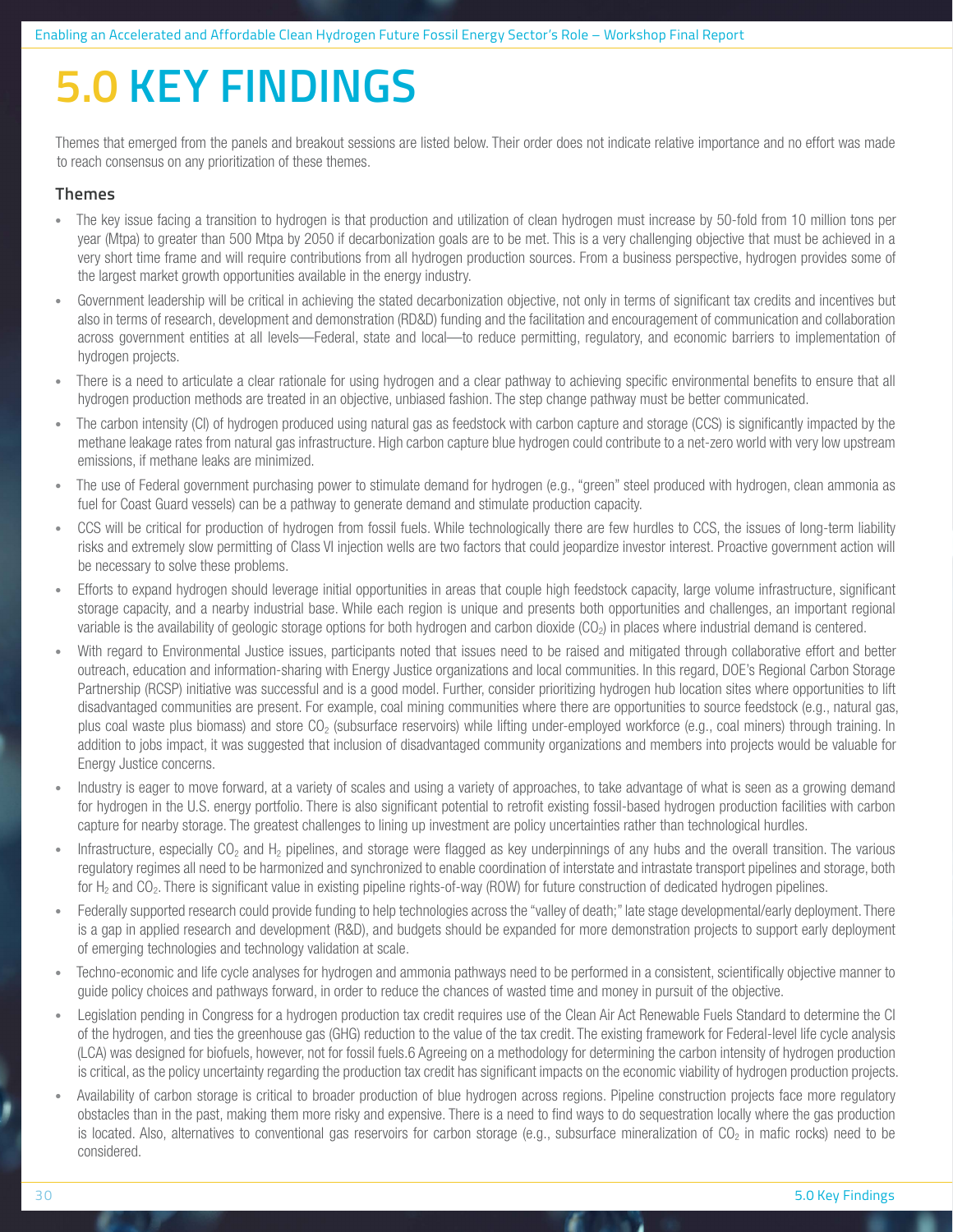#### Enabling an Accelerated and Affordable Clean Hydrogen Future Fossil Energy Sector's Role – Workshop Final Report

- Effort should be made to facilitate the formation of partnerships between electric and natural gas utilities and other industry stakeholders to support a hydrogen project or hub to leverage the combined synergies in hydrogen production, storage, delivery (e.g., pipeline transport) and end use. Further, bringing multiple hydrogen end use sectors together can rapidly advance scale, so policy and regulations should consider the value of hydrogen across industries.
- Major safety incidents and social acceptance issues have the potential to impact a hydrogen transition so they should be proactively addressed (e.g., hydrogen safety training, public awareness campaigns, community dialog, etc.). Reliability and safety of the hydrogen infrastructure will be critical.
- While there are many misconceptions about the safety of hydrogen transport and storage, there are opportunities to broaden dialogue on these issues, understand the concerns of hydrogen opponents and work to address such concerns by educating communities on the potential benefits of hydrogen as well as the safety of transport and storage.
- The requirement of hydrogen sensors for monitoring was indicated, along with the need for codes and standards for ubiquitous deployment and safe operations.
- Successful buildout of hydrogen hubs will likely require an "all-hands-on-deck" approach, with partnerships between industry, academia, government, non-profits, and community groups needed to ensure acceptance, safety, economic viability, and a smooth transition.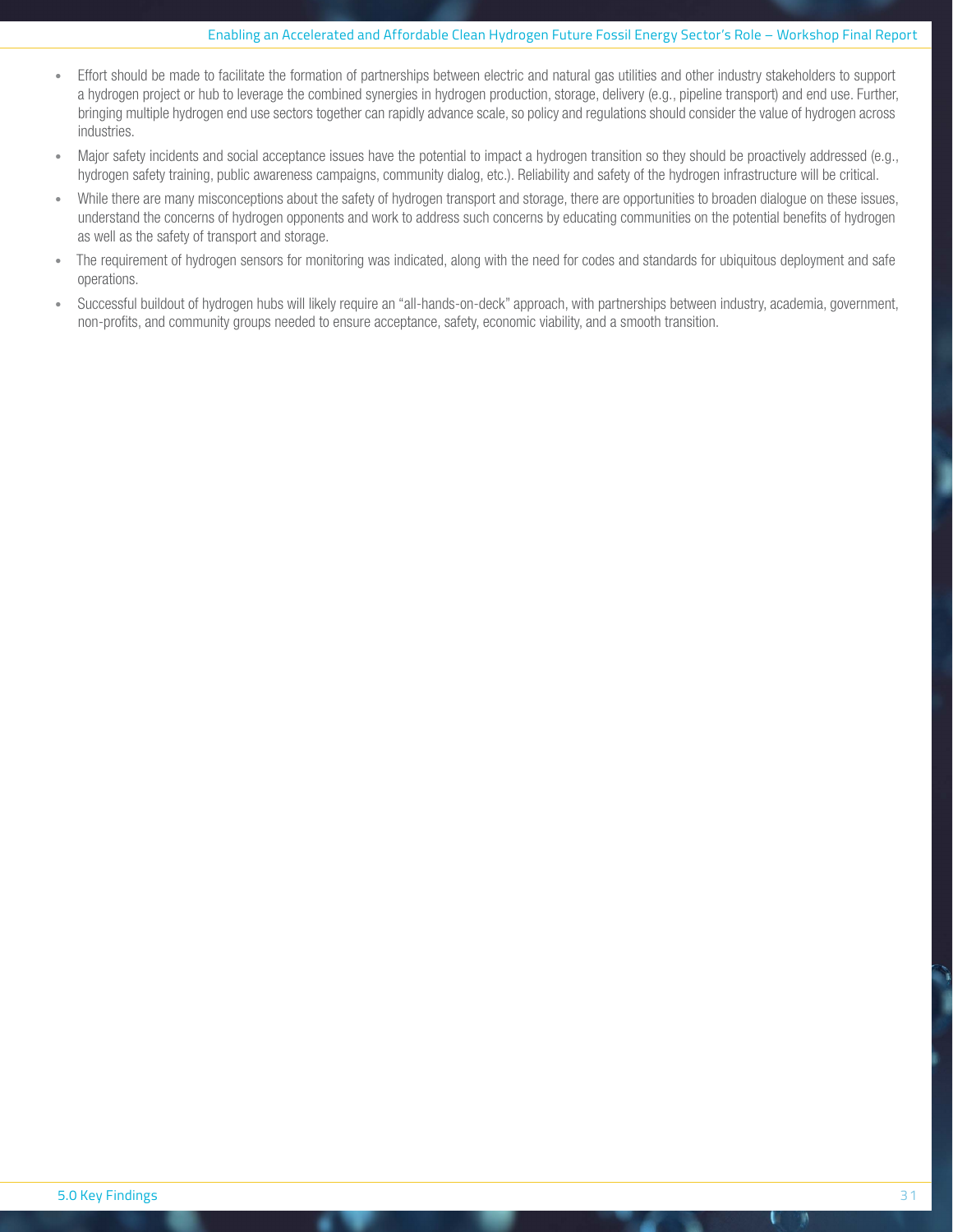# <span id="page-33-0"></span>**6.0 APPENDICES**

## **6.1 Appendix A – Suggested Government Actions**

Following is a list of potential Federal government policy/regulatory actions or clarifications identified as needed based on the discussions at the workshop, as detailed in the report. These items are not prioritized and were not developed as part of any consensus. In addition, they will be considered as part of a broader DOE wide process across all offices to help on informing and prioritizing potential RDD&D activities.

- Government facilitation of an ongoing dialogue among industry participants (hydrogen producers, pipeline and storage operators, utilities, transport companies, electrolyzer/SMR manufacturers, industrial end users, developers, and municipalities/economic development agencies) to foster hydrogen development opportunities.
- Facilitate more and earlier collaboration and identification of synergies at both Federal and local levels. Build a strong working relationship among regulators and researchers through earlier collaboration within DOE (e.g., FECM, EERE) and among Federal agencies (e.g., USGS, DOE, DOT, EPA, USDOT, etc.) and state agencies.
- Elevate Environmental Justice issues through collaborative effort and better outreach, education and information-sharing with Energy Justice organizations and local communities. (e.g., DOE's Regional Carbon Sequestration Partnerships [RCSP] initiative was successful and is a good model).
- Evaluate and act on lessons learned from past DOE demonstration project successes (e.g., RCSPs, Field Laboratories) to develop a plan to communicate with and educate the public on a framework for hydrogen deployment.
- Implementation of a high impact Federal outreach effort that sets a clearly defined decarbonization date for the U.S.
- Government funding of studies supported by dynamic, U.S.-based economic modeling efforts to help understand the challenges for broader use of hydrogen. Pathway analysis for RD&D opportunities based on cost, maturity, and emissions intensity.
- Implement a study of priority hydrogen hub locations supported by GIS work and coupled with techno-economic assessments.
- DOE internal and extramural RD&D to determine which hydrogen production technologies work best and how to lower the cost of hydrogen transportation.
- Carry out a DOE study that characterizes and clarifies the energy economics of ammonia as an energy carrier.
- Direct Federal incentives for hydrogen production. For example, production tax credits (PTCs) could be used to make hydrogen more cost competitive, either from a specified fuel/feedstock, for feedstock agnostic production, or via PTCs tied to carbon intensity.
- DOE loan program expansion to include hydrogen production and related carbon capture and sequestration.
- Consider alternatives for Federal government assistance for hydrogen developers in dealing with the funding/financing issues.
- Investigate government incentives for the use of methane pyrolysis rather than SMR as a method for hydrogen production, as it does not require carbon sequestration and costs can be partially offset with sale of the carbon product.
- Clarification of which government agency has regulatory primacy with regard to hydrogen transportation.
- Develop a strategy for regulatory approval for rail transport of liquid hydrogen as a middle-of-the-road alternative between pipelines and trucks.
- Development of both Federal and state policies to bring parity to hydrogen and renewable gas in pipeline blending.
- Investigate Federal regulations that require a certain small percentage of hydrogen in all natural gas pipelines.
- Develop a national hydrogen appliance test program.
- Develop and implement a strategy for utilizing the Federal government's purchasing power to buy hydrogen, creating significant demand, so the market will step up to supply it. The maritime sector could be used to stimulate demand on a large scale (i.e., mandating Coast Guard purchases of blue hydrogen-based ammonia as fuel). As well, Federal government purchases of "green steel" produced with green hydrogen would stimulate hydrogen production.
- Development of a strategy for longer-term Federal mandates that define the percentage of low-carbon inputs or products required in specific markets (e.g., refineries, ammonia production), to provide a clear signal for the market to respond to.
- Investigate feasibility of a Federal regulation that requires a small percent of all U.S. ammonia production be renewable.
- Consider the possibility of a hydrogen strategic reserve along the lines of the strategic petroleum reserve.
- Development of EPA policies that reduce the time it takes for obtaining Class VI well permits.
- Develop policies that clearly define subsurface pore space ownership on Federal land and clarify long-term liability risks with regard to CO<sub>2</sub> storage.
- Federal regulations that address the liability risk and monitoring cost issues facing  $CO<sub>2</sub>$  sequestration.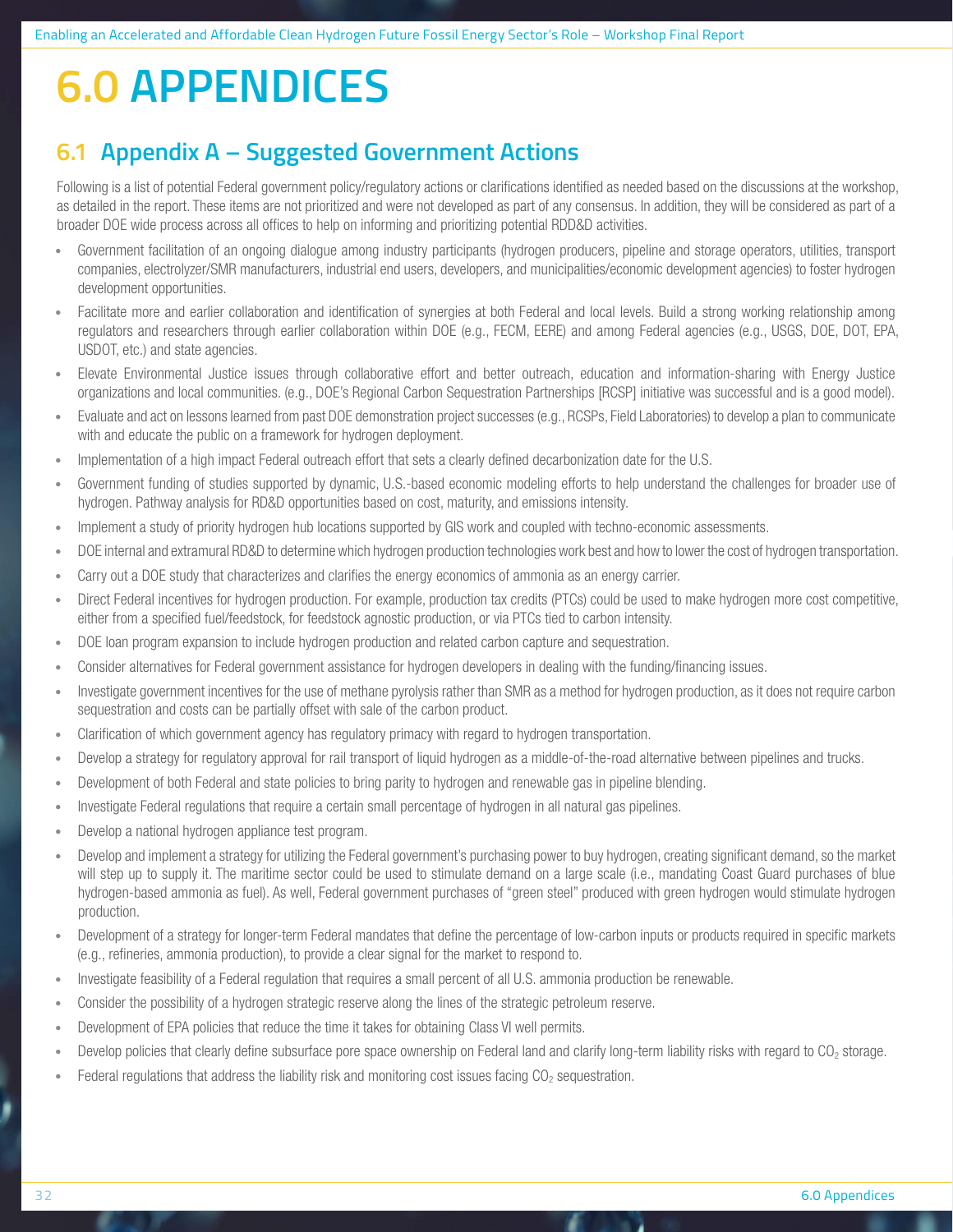## <span id="page-34-0"></span>**6.2 Appendix B – Agenda**

## **Exhibit 6-1. Day 1 Agenda TIME (EST) STRUCTURE THEME SPEAKER/MODERATOR/FACILITATOR 10:00 Welcome** Welcome & Workshop Objectives, Logistics NETL/GTI **10:10 Welcome** Opening Remarks **Jen Wilcox, DOE, Office of Fossil Energy and Carbon <b>Vietner** Carpone Carbon **Menagement** Discriptional Department Carponers Management, Principal Deputy Assistant Secretary **10:30** Keynote Hydrogen's Role in the Energy Transition to Achieve Net-Zero by 2050. Julio Friedmann, Center on Global Energy Policy at Columbia University SIPA, Senior Research Scholar **11:00 Keynote** Hydrogen Energy Earthshot Summit Overview and Deployment Session Wrap-up **Sunita Satyapal**, DOE, Office of Energy Efficiency and Renewable Energy, Director for Hydrogen and Fuel Cells Technology Office **11:10 Keynote** Thermal Conversion with CCS Summit Session Wrap-Up Sam Thomas, DOE, Office of Fossil Energy and Carbon Management, Director for Hydrogen and Carbon Management 11:20 **Keynote** DOE Hydrogen RFI Wrap-Up Tim Reinhardt, DOE, Office of Fossil Energy and Carbon Management, Director for the Division of Methane Emissions Mitigation Technologies **11:30 Panel** State/Utility Perspective on Fossil Energy Hydrogen Challenges *Moderator:* Mark Berry, Southern Co., VP of R&D *Speakers:* Peter Hoeflich, Duke Energy Corp., Director Joe Del Vecchio, National Fuel Gas Distribution Corp., VP and Chief Regulatory Counsel **Chris Kroeker, Northwest Natural, Emerging Technology** Program Manager Anja Bendel, Wyoming Energy Authority, Program Director 12:30 Lunch **1:30 Panel Industry Strategies on the Hydrogen Value Chain** *Moderator:* Poh Boon Ung, BP, Manager - Hydrogen & CCUS Advisory Services *Speakers:* Michael Ducker, Mitsubishi Power, Vice President of Renewable Fuels Krish Krishnamurthy, Linde, Head of CE Technology NA and CCS David Edwards, Air Liquide, Director **2:30 Breakout** Questions to be provided Four breakout groups 3:30 Break **3:45 Report Out** Report out and discussion from Day 1 Breakout Session Moderators **4:15 Wrap Up** Highlights of today, Plan for tomorrow NETL/GTI 4:30 Adjourn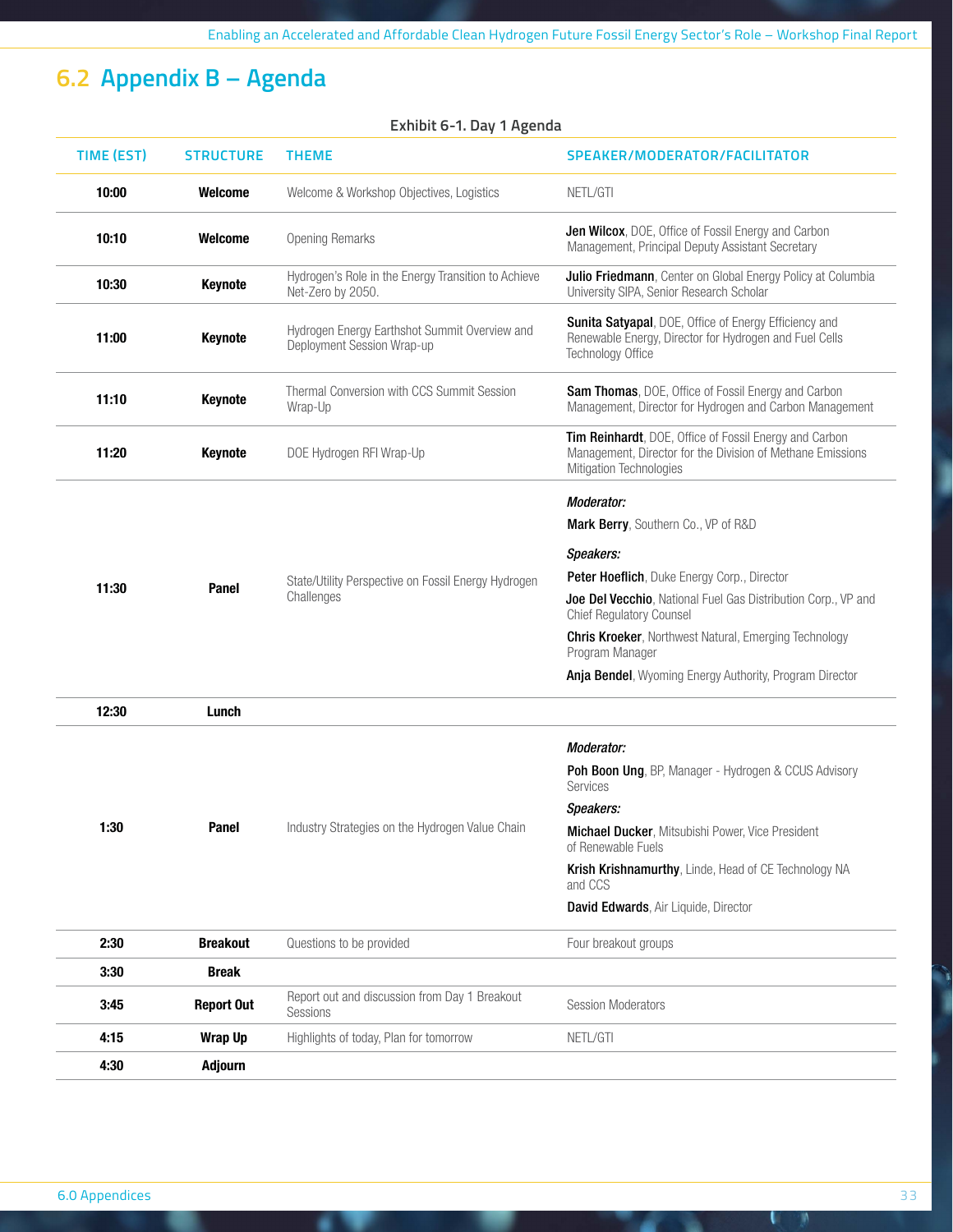<span id="page-35-0"></span>

| Day 2 Welcome/Introduction<br>10:00<br>Welcome<br>Brian Anderson, NETL, Director<br>Day 1 Review<br>Day 2 Welcome/Introduction<br><b>Mike Rutkowski, GTI, SVP of Research &amp; Technology</b><br>10:10<br>Welcome<br>Day 1 Review<br>Development<br>10:20<br>Defining the Carbon Intensity of Hydrogen<br><b>Keynote</b><br>Shannon Angielski, Van Ness Feldman, Principal<br>Moderator:<br>John Marion, GTI, Senior Program Director<br>Speakers:<br>10:40<br><b>Panel</b><br>Challenges for Fossil-Based Hydrogen Production<br>Dan Williams, Wabash Valley Resources, Managing Director<br>Perry Babb, 'KeyState To Zero,' KeyState Natural Gas Synthesis<br>& CCS, Chairman & CEO<br>Rob Hanson, Monolith Materials, CEO<br>Moderator:<br>Jared Ciferno, NETL, Technology Manager<br>Speakers:<br>Michael Tritt, Lane Power & Energy Solutions, President<br>11:30<br>Challenges for Hydrogen and CO <sub>2</sub> Pipelines & Storage<br><b>Panel</b><br>Seth Levey, Equinor, Director, Government. Relations<br>& Public Affairs<br>Jason Ketchum, One Gas, VP, Commercial Operations<br>Angela Goodman, NETL, Senior Researcher<br>12:30<br>Lunch<br>Moderator:<br><b>Brian Weeks, GTI, Senior Director, Business Development</b><br>Speakers:<br>Brett Perlman, Center for Houston's Future, Inc., CEO<br>1:30<br>Challenges for Hydrogen Utilization<br><b>Panel</b><br>Josh Martincic, Long Ridge Energy Terminal, Chief<br>Sustainability Officer<br>Trevor Brown, Ammonia Energy Association, Executive Director<br>Bernhard Winkelmann, Nikola Motor, Global Head, Technology<br>& New Product Development<br>Bryan Morreale, NETL Research & Innovation Center,<br>2:30<br><b>Keynote</b><br>Role of Public Private Partnerships<br><b>Executive Director</b><br>Questions to be provided<br>3:00<br><b>Breakout</b><br>Four breakout groups<br>4:00<br><b>Break</b><br>Report out and discussion from Day 2 Breakout<br>4:15<br><b>Report Out</b><br><b>Session Moderators</b><br>Sessions<br>Summary and Conclusions from the Workshop.<br><b>Next Steps/</b><br>NETL/GTI<br>4:45<br>Identify next steps to continue workshop momentum<br>Wrap-up<br>5:00<br><b>Adjourn</b> | TIME (EST) | <b>STRUCTURE</b> | <b>THEME</b> | SPEAKER/MODERATOR/FACILITATOR |
|---------------------------------------------------------------------------------------------------------------------------------------------------------------------------------------------------------------------------------------------------------------------------------------------------------------------------------------------------------------------------------------------------------------------------------------------------------------------------------------------------------------------------------------------------------------------------------------------------------------------------------------------------------------------------------------------------------------------------------------------------------------------------------------------------------------------------------------------------------------------------------------------------------------------------------------------------------------------------------------------------------------------------------------------------------------------------------------------------------------------------------------------------------------------------------------------------------------------------------------------------------------------------------------------------------------------------------------------------------------------------------------------------------------------------------------------------------------------------------------------------------------------------------------------------------------------------------------------------------------------------------------------------------------------------------------------------------------------------------------------------------------------------------------------------------------------------------------------------------------------------------------------------------------------------------------------------------------------------------------------------------------------------------------------------------------------------------------------------------------------------------------------------------------------------------------------|------------|------------------|--------------|-------------------------------|
|                                                                                                                                                                                                                                                                                                                                                                                                                                                                                                                                                                                                                                                                                                                                                                                                                                                                                                                                                                                                                                                                                                                                                                                                                                                                                                                                                                                                                                                                                                                                                                                                                                                                                                                                                                                                                                                                                                                                                                                                                                                                                                                                                                                             |            |                  |              |                               |
|                                                                                                                                                                                                                                                                                                                                                                                                                                                                                                                                                                                                                                                                                                                                                                                                                                                                                                                                                                                                                                                                                                                                                                                                                                                                                                                                                                                                                                                                                                                                                                                                                                                                                                                                                                                                                                                                                                                                                                                                                                                                                                                                                                                             |            |                  |              |                               |
|                                                                                                                                                                                                                                                                                                                                                                                                                                                                                                                                                                                                                                                                                                                                                                                                                                                                                                                                                                                                                                                                                                                                                                                                                                                                                                                                                                                                                                                                                                                                                                                                                                                                                                                                                                                                                                                                                                                                                                                                                                                                                                                                                                                             |            |                  |              |                               |
|                                                                                                                                                                                                                                                                                                                                                                                                                                                                                                                                                                                                                                                                                                                                                                                                                                                                                                                                                                                                                                                                                                                                                                                                                                                                                                                                                                                                                                                                                                                                                                                                                                                                                                                                                                                                                                                                                                                                                                                                                                                                                                                                                                                             |            |                  |              |                               |
|                                                                                                                                                                                                                                                                                                                                                                                                                                                                                                                                                                                                                                                                                                                                                                                                                                                                                                                                                                                                                                                                                                                                                                                                                                                                                                                                                                                                                                                                                                                                                                                                                                                                                                                                                                                                                                                                                                                                                                                                                                                                                                                                                                                             |            |                  |              |                               |
|                                                                                                                                                                                                                                                                                                                                                                                                                                                                                                                                                                                                                                                                                                                                                                                                                                                                                                                                                                                                                                                                                                                                                                                                                                                                                                                                                                                                                                                                                                                                                                                                                                                                                                                                                                                                                                                                                                                                                                                                                                                                                                                                                                                             |            |                  |              |                               |
|                                                                                                                                                                                                                                                                                                                                                                                                                                                                                                                                                                                                                                                                                                                                                                                                                                                                                                                                                                                                                                                                                                                                                                                                                                                                                                                                                                                                                                                                                                                                                                                                                                                                                                                                                                                                                                                                                                                                                                                                                                                                                                                                                                                             |            |                  |              |                               |
|                                                                                                                                                                                                                                                                                                                                                                                                                                                                                                                                                                                                                                                                                                                                                                                                                                                                                                                                                                                                                                                                                                                                                                                                                                                                                                                                                                                                                                                                                                                                                                                                                                                                                                                                                                                                                                                                                                                                                                                                                                                                                                                                                                                             |            |                  |              |                               |
|                                                                                                                                                                                                                                                                                                                                                                                                                                                                                                                                                                                                                                                                                                                                                                                                                                                                                                                                                                                                                                                                                                                                                                                                                                                                                                                                                                                                                                                                                                                                                                                                                                                                                                                                                                                                                                                                                                                                                                                                                                                                                                                                                                                             |            |                  |              |                               |
|                                                                                                                                                                                                                                                                                                                                                                                                                                                                                                                                                                                                                                                                                                                                                                                                                                                                                                                                                                                                                                                                                                                                                                                                                                                                                                                                                                                                                                                                                                                                                                                                                                                                                                                                                                                                                                                                                                                                                                                                                                                                                                                                                                                             |            |                  |              |                               |
|                                                                                                                                                                                                                                                                                                                                                                                                                                                                                                                                                                                                                                                                                                                                                                                                                                                                                                                                                                                                                                                                                                                                                                                                                                                                                                                                                                                                                                                                                                                                                                                                                                                                                                                                                                                                                                                                                                                                                                                                                                                                                                                                                                                             |            |                  |              |                               |
|                                                                                                                                                                                                                                                                                                                                                                                                                                                                                                                                                                                                                                                                                                                                                                                                                                                                                                                                                                                                                                                                                                                                                                                                                                                                                                                                                                                                                                                                                                                                                                                                                                                                                                                                                                                                                                                                                                                                                                                                                                                                                                                                                                                             |            |                  |              |                               |
|                                                                                                                                                                                                                                                                                                                                                                                                                                                                                                                                                                                                                                                                                                                                                                                                                                                                                                                                                                                                                                                                                                                                                                                                                                                                                                                                                                                                                                                                                                                                                                                                                                                                                                                                                                                                                                                                                                                                                                                                                                                                                                                                                                                             |            |                  |              |                               |
|                                                                                                                                                                                                                                                                                                                                                                                                                                                                                                                                                                                                                                                                                                                                                                                                                                                                                                                                                                                                                                                                                                                                                                                                                                                                                                                                                                                                                                                                                                                                                                                                                                                                                                                                                                                                                                                                                                                                                                                                                                                                                                                                                                                             |            |                  |              |                               |
|                                                                                                                                                                                                                                                                                                                                                                                                                                                                                                                                                                                                                                                                                                                                                                                                                                                                                                                                                                                                                                                                                                                                                                                                                                                                                                                                                                                                                                                                                                                                                                                                                                                                                                                                                                                                                                                                                                                                                                                                                                                                                                                                                                                             |            |                  |              |                               |
|                                                                                                                                                                                                                                                                                                                                                                                                                                                                                                                                                                                                                                                                                                                                                                                                                                                                                                                                                                                                                                                                                                                                                                                                                                                                                                                                                                                                                                                                                                                                                                                                                                                                                                                                                                                                                                                                                                                                                                                                                                                                                                                                                                                             |            |                  |              |                               |
|                                                                                                                                                                                                                                                                                                                                                                                                                                                                                                                                                                                                                                                                                                                                                                                                                                                                                                                                                                                                                                                                                                                                                                                                                                                                                                                                                                                                                                                                                                                                                                                                                                                                                                                                                                                                                                                                                                                                                                                                                                                                                                                                                                                             |            |                  |              |                               |
|                                                                                                                                                                                                                                                                                                                                                                                                                                                                                                                                                                                                                                                                                                                                                                                                                                                                                                                                                                                                                                                                                                                                                                                                                                                                                                                                                                                                                                                                                                                                                                                                                                                                                                                                                                                                                                                                                                                                                                                                                                                                                                                                                                                             |            |                  |              |                               |
|                                                                                                                                                                                                                                                                                                                                                                                                                                                                                                                                                                                                                                                                                                                                                                                                                                                                                                                                                                                                                                                                                                                                                                                                                                                                                                                                                                                                                                                                                                                                                                                                                                                                                                                                                                                                                                                                                                                                                                                                                                                                                                                                                                                             |            |                  |              |                               |
|                                                                                                                                                                                                                                                                                                                                                                                                                                                                                                                                                                                                                                                                                                                                                                                                                                                                                                                                                                                                                                                                                                                                                                                                                                                                                                                                                                                                                                                                                                                                                                                                                                                                                                                                                                                                                                                                                                                                                                                                                                                                                                                                                                                             |            |                  |              |                               |
|                                                                                                                                                                                                                                                                                                                                                                                                                                                                                                                                                                                                                                                                                                                                                                                                                                                                                                                                                                                                                                                                                                                                                                                                                                                                                                                                                                                                                                                                                                                                                                                                                                                                                                                                                                                                                                                                                                                                                                                                                                                                                                                                                                                             |            |                  |              |                               |
|                                                                                                                                                                                                                                                                                                                                                                                                                                                                                                                                                                                                                                                                                                                                                                                                                                                                                                                                                                                                                                                                                                                                                                                                                                                                                                                                                                                                                                                                                                                                                                                                                                                                                                                                                                                                                                                                                                                                                                                                                                                                                                                                                                                             |            |                  |              |                               |
|                                                                                                                                                                                                                                                                                                                                                                                                                                                                                                                                                                                                                                                                                                                                                                                                                                                                                                                                                                                                                                                                                                                                                                                                                                                                                                                                                                                                                                                                                                                                                                                                                                                                                                                                                                                                                                                                                                                                                                                                                                                                                                                                                                                             |            |                  |              |                               |
|                                                                                                                                                                                                                                                                                                                                                                                                                                                                                                                                                                                                                                                                                                                                                                                                                                                                                                                                                                                                                                                                                                                                                                                                                                                                                                                                                                                                                                                                                                                                                                                                                                                                                                                                                                                                                                                                                                                                                                                                                                                                                                                                                                                             |            |                  |              |                               |
|                                                                                                                                                                                                                                                                                                                                                                                                                                                                                                                                                                                                                                                                                                                                                                                                                                                                                                                                                                                                                                                                                                                                                                                                                                                                                                                                                                                                                                                                                                                                                                                                                                                                                                                                                                                                                                                                                                                                                                                                                                                                                                                                                                                             |            |                  |              |                               |
|                                                                                                                                                                                                                                                                                                                                                                                                                                                                                                                                                                                                                                                                                                                                                                                                                                                                                                                                                                                                                                                                                                                                                                                                                                                                                                                                                                                                                                                                                                                                                                                                                                                                                                                                                                                                                                                                                                                                                                                                                                                                                                                                                                                             |            |                  |              |                               |
|                                                                                                                                                                                                                                                                                                                                                                                                                                                                                                                                                                                                                                                                                                                                                                                                                                                                                                                                                                                                                                                                                                                                                                                                                                                                                                                                                                                                                                                                                                                                                                                                                                                                                                                                                                                                                                                                                                                                                                                                                                                                                                                                                                                             |            |                  |              |                               |
|                                                                                                                                                                                                                                                                                                                                                                                                                                                                                                                                                                                                                                                                                                                                                                                                                                                                                                                                                                                                                                                                                                                                                                                                                                                                                                                                                                                                                                                                                                                                                                                                                                                                                                                                                                                                                                                                                                                                                                                                                                                                                                                                                                                             |            |                  |              |                               |
|                                                                                                                                                                                                                                                                                                                                                                                                                                                                                                                                                                                                                                                                                                                                                                                                                                                                                                                                                                                                                                                                                                                                                                                                                                                                                                                                                                                                                                                                                                                                                                                                                                                                                                                                                                                                                                                                                                                                                                                                                                                                                                                                                                                             |            |                  |              |                               |
|                                                                                                                                                                                                                                                                                                                                                                                                                                                                                                                                                                                                                                                                                                                                                                                                                                                                                                                                                                                                                                                                                                                                                                                                                                                                                                                                                                                                                                                                                                                                                                                                                                                                                                                                                                                                                                                                                                                                                                                                                                                                                                                                                                                             |            |                  |              |                               |

## **Exhibit 6-2. Day 2 Agenda**

an an S

×

,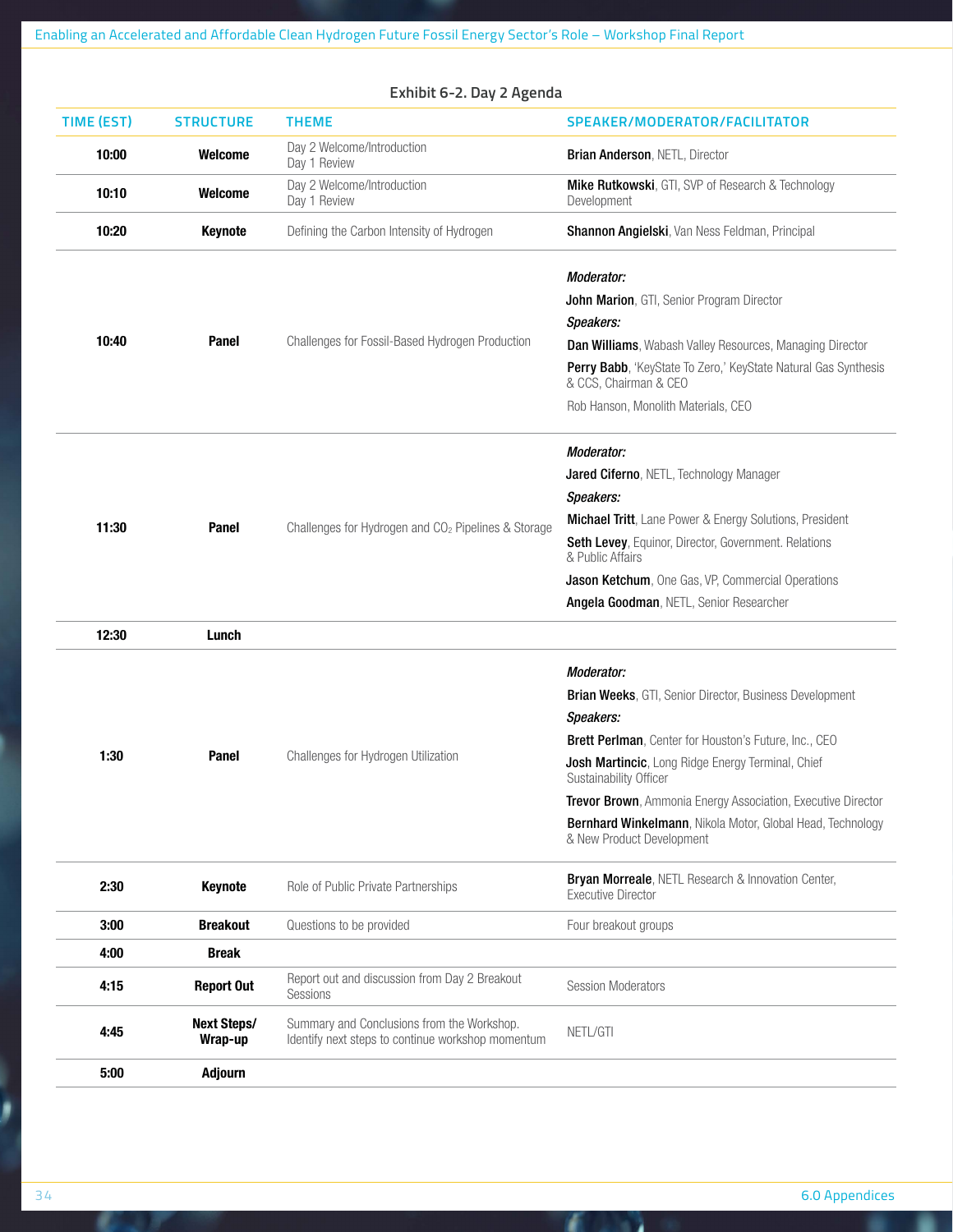# <span id="page-36-0"></span>**6.3 Appendix C – Participants**

| <b>NAME</b>            | <b>AFFILIATION</b>                                   |
|------------------------|------------------------------------------------------|
| Amer Akhras            | Linde                                                |
| <b>Timothy Allison</b> | Southwest Research Institute                         |
| <b>Brian Anderson</b>  | National Energy Technology Laboratory                |
| Shannon Angielski      | Van Ness Feldman                                     |
| Perry Babb             | KeyState to Zero                                     |
| Peter Balash           | National Energy Technology Laboratory                |
| Jeffrey Becker         | U.S. Steel                                           |
| Anja Bendel            | <b>Wyoming Energy Authority</b>                      |
| <b>Mark Berry</b>      | <b>Southern Company Services</b>                     |
| Erin Blanton           | <b>Columbia University</b>                           |
| <b>Trevor Brown</b>    | Ammonia Energy Association                           |
| Klaus Brun             | <b>Elliott Group</b>                                 |
| <b>Jared Ciferno</b>   | National Energy Technology Laboratory                |
| Kristen Cooper         | <b>Duke Energy Corporation</b>                       |
| David Dankworth        | ExxonMobil                                           |
| Debalina Dasgupta      | National Energy Technology Laboratory                |
| Joseph Del Vecchio     | <b>National Fuel Gas Distribution</b><br>Corporation |
| <b>Richard Dennis</b>  | National Energy Technology Laboratory                |
| <b>Michael Ducker</b>  | Mitsubishi Power                                     |
| <b>Colin Dyroff</b>    | U.S. Environmental Protection Agency                 |
| David Edwards          | Air Liquide                                          |
| James Ferguson         | National Energy Technology Laboratory                |
| <b>Patrick Findle</b>  | Gas Technology Institute                             |

| <b>NAME</b>         | <b>AFFILIATION</b>                                                |
|---------------------|-------------------------------------------------------------------|
| Julio Friedmann     | Columbia University                                               |
| Evan Frye           | U.S. DOE, Office of Fossil Energy and<br><b>Carbon Management</b> |
| Eric Gebhardt       | <b>Wabtec Corporation</b>                                         |
| Joe Giardina        | KeyLogic Systems, Inc.                                            |
| Jeffrey Goldmeer    | <b>GE Gas Power</b>                                               |
| Angela Goodman      | National Energy Technology Laboratory                             |
| Alison Gotkin       | Raytheon Technologies Research Center                             |
| Eric Guter          | Air Products and Chemicals                                        |
| Janette Hansen      | U.S. Environmental Protection Agency                              |
| <b>Rob Hanson</b>   | <b>Monolith Materials</b>                                         |
| Peter Hoeflich      | Duke Energy                                                       |
| Vincent Holohan     | U.S. DOT, PHMSA, Office<br>of Pipeline Safety                     |
| Michael Hopkins     | <b>Bakken Energy</b>                                              |
| Nicolas Huerta      | Pacific Northwest National Laboratory                             |
| Will Jordan         | <b>EQT Corporation</b>                                            |
| Glen Jukkola        | <b>CURC</b>                                                       |
| <b>Rich Kaelin</b>  | Gas Technology Institute                                          |
| Shannon Katcher     | Gas Technology Institute                                          |
| Jason Ketchum       | ONE Gas                                                           |
| Jai-woh Kim         | U.S. DOE, Office of Fossil Energy and<br><b>Carbon Management</b> |
| Krish Krishnamurthy | Linde                                                             |
| <b>Rainer Kurz</b>  | <b>Solar Turbines</b>                                             |
| Karl Lang           | KeyLogic Systems, Inc.                                            |
| Markus Lesemann     | Gas Technology Institute                                          |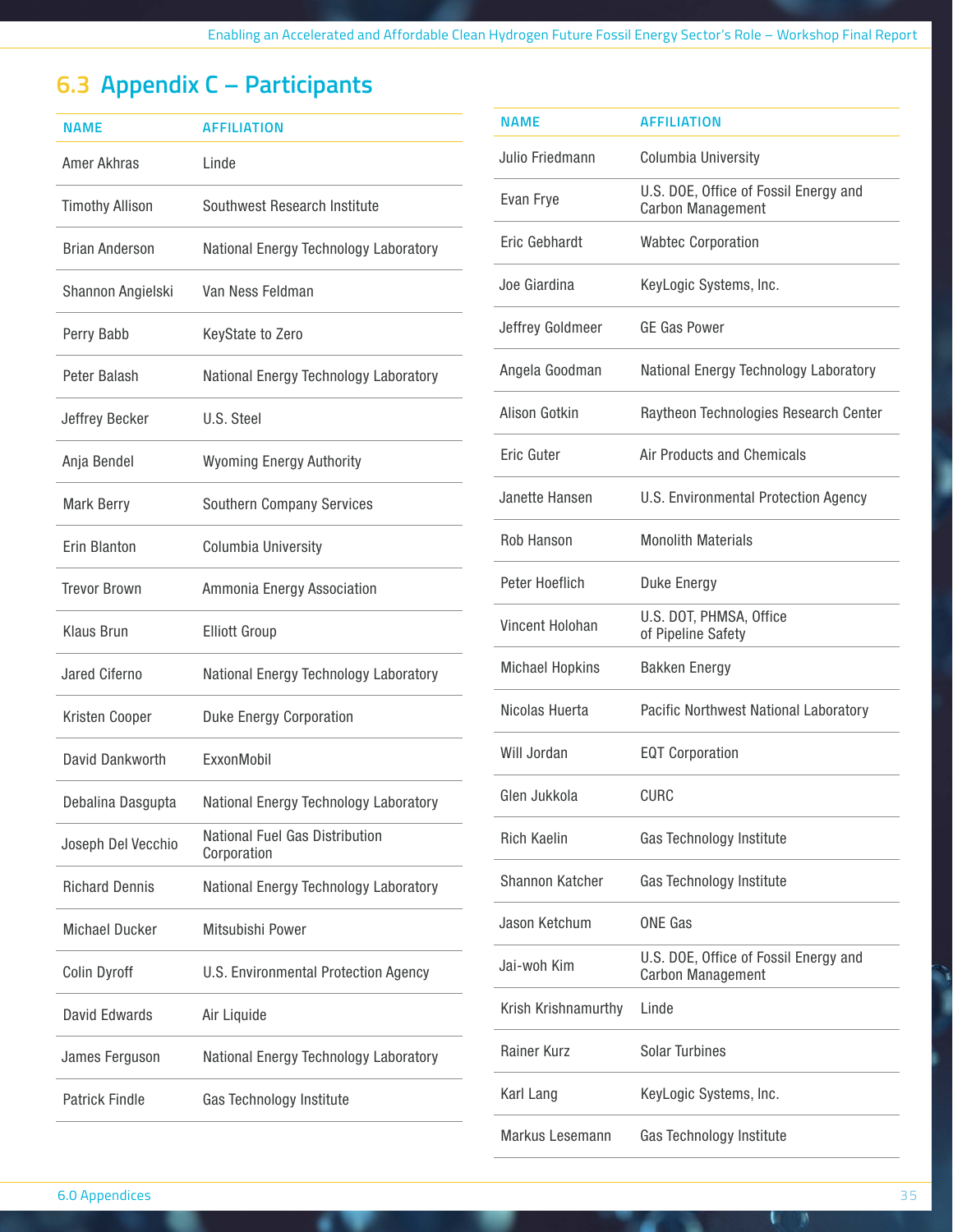Enabling an Accelerated and Affordable Clean Hydrogen Future Fossil Energy Sector's Role – Workshop Final Report

| <b>NAME</b>                | <b>AFFILIATION</b>                                                    |
|----------------------------|-----------------------------------------------------------------------|
| Seth Levey                 | <b>Equinor US</b>                                                     |
| Robie Lewis                | National Energy Technology Laboratory                                 |
| <b>Tony Lindsay</b>        | Gas Technology Institute                                              |
| John Litynski              | U.S. DOE, Office of Fossil Energy and<br>Carbon Management            |
| David Lyons                | National Energy Technology Laboratory                                 |
| John Marion                | Gas Technology Institute                                              |
| John Marra                 | <b>Siemens Energy</b>                                                 |
| <b>Josh Martincic</b>      | Long Ridge Energy Terminal                                            |
| Richard McKenna            | KeyLogic Systems, Inc.                                                |
| <b>Bryan Morreale</b>      | National Energy Technology Laboratory                                 |
| Sheena Murphy              | West Virginia University                                              |
| <b>Brett Perlman</b>       | <b>Center for Houston's Future</b>                                    |
| Jenna Peth                 | <b>VNF</b>                                                            |
| Brenda Petrilena           | U.S. Steel                                                            |
| Matea Pranjic              | KeyLogic Systems, Inc.                                                |
| Jeffery Preece             | Electric Power Research Institute                                     |
| <b>Massood Ramezan</b>     | KeyLogic Systems, Inc.                                                |
| <b>Timothy Reinhardt</b>   | U.S. DOE, Office of Fossil Energy and<br>Carbon Management            |
| Eva Rodezno                | U.S. DOE, Office of Fossil Energy and<br><b>Carbon Management</b>     |
| Michael Rutkowski          | Gas Technology Institute                                              |
| Sunita Satyapal            | U.S. DOE, Office of Energy Efficiency and<br>Renewable Energy         |
| <b>Robert Schrecengost</b> | U.S. DOE, Office of Fossil Energy and<br><b>Carbon Management</b>     |
| Anna J. Siefken            | Carnegie Mellon University - Scott<br>Institute for Energy Innovation |
| Kelli Snedegar             | KeyLogic Systems, Inc.                                                |

| NAME                          | <b>AFFILIATION</b>                                                |
|-------------------------------|-------------------------------------------------------------------|
| <b>Ronald Stanis</b>          | Gas Technology Institute                                          |
| Josh Stanislowski             | <b>Energy and Environmental Research</b><br>Center                |
| Don Stevenson                 | Gas Technology Institute                                          |
| Ganesan (Subbu)<br>Subbaraman | Gas Technology Institute                                          |
| <b>Cynthia Sweet</b>          | University of Pittsburgh                                          |
| <b>Michael Tennyson</b>       | KeyLogic Systems, Inc.                                            |
| Sotirios (Sam)<br>Thomas      | U.S. DOE, Office of Fossil Energy and<br><b>Carbon Management</b> |
| <b>Michael Tritt</b>          | Lane Power and Energy Solutions Inc                               |
| Poh Boon Ung                  | <b>BP</b>                                                         |
| Shailesh Vora                 | National Energy Technology Laboratory                             |
| <b>David Voss</b>             | <b>Solar Turbines</b>                                             |
| Paige Wagner                  | KeyLogic Systems, Inc.                                            |
| Valika Wan                    | GE                                                                |
| <b>Malcolm Webster</b>        | KeyLogic Systems, Inc.                                            |
| <b>Brian Weeks</b>            | Gas Technology Institute                                          |
| Nathan Weiland                | National Energy Technology Laboratory                             |
| <b>Michael Weiner</b>         | Van Ness Feldman, LLP                                             |
| Joshua White                  | Lawrence Livermore National Laboratory                            |
| Jennifer Wilcox               | U.S. DOE, Office of Fossil Energy and<br>Carbon Management        |
|                               |                                                                   |
| <b>Kristine Wiley</b>         | Gas Technology Institute                                          |
| Daniel Williams               | <b>Wabash Valley Resources</b>                                    |
| <b>Bernhard</b><br>Winkelmann | Nikola Motor                                                      |

**ARTICLE AND** 

,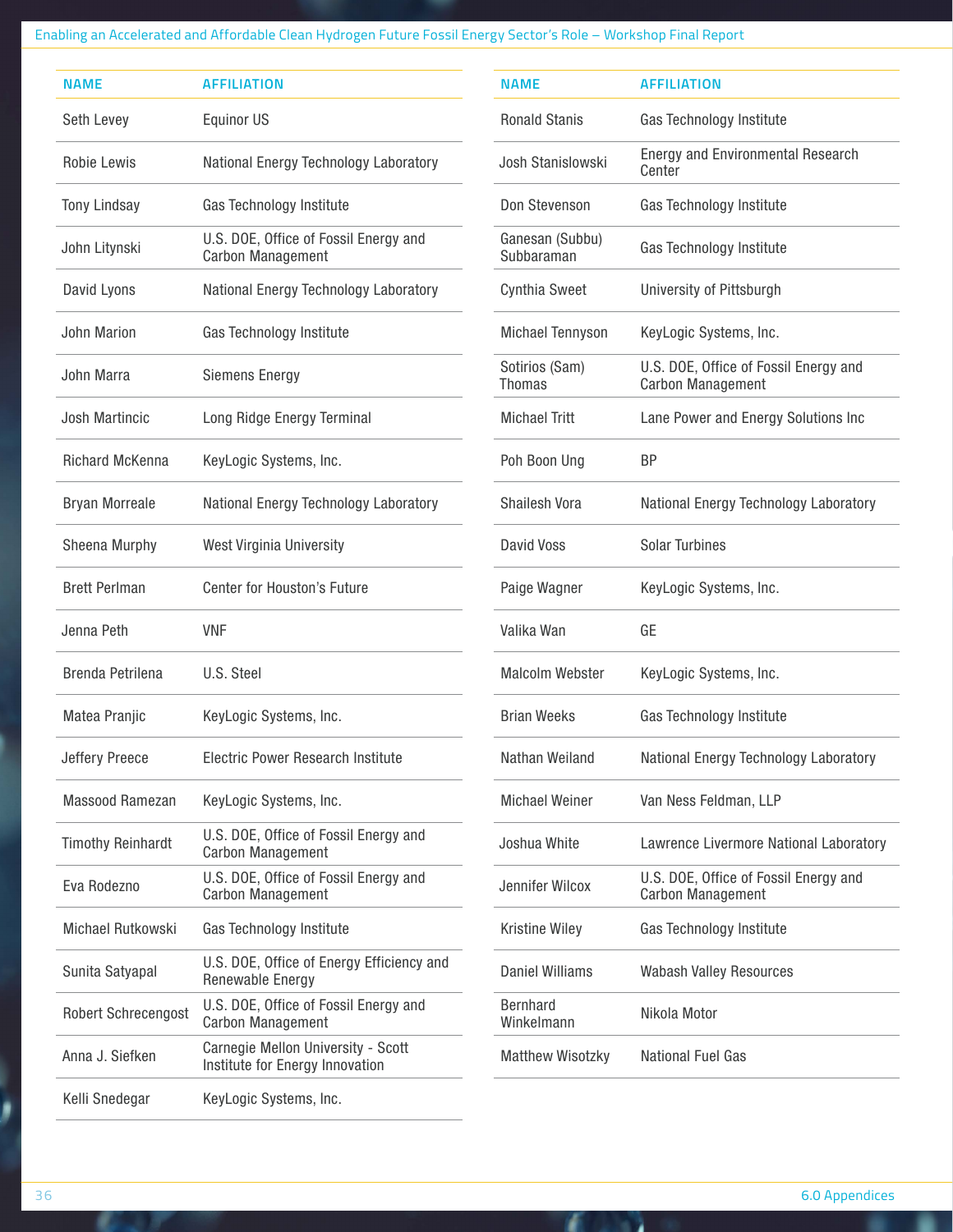*This page left blank intentionally.*

٠

ð